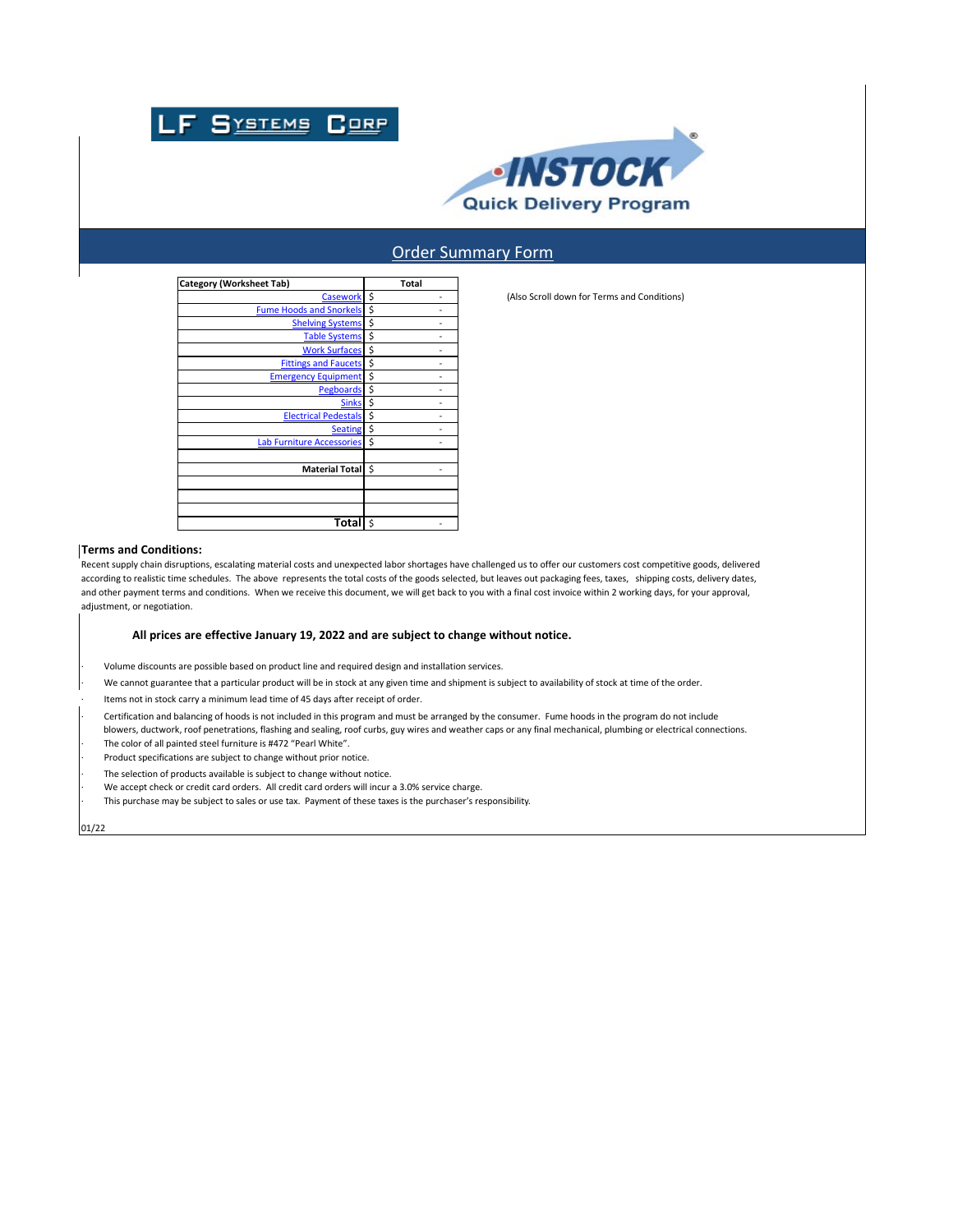| <b>Part Number</b><br>Price<br>Quantity<br>Total<br>Category<br><b>INSTOCK Steel Base Casework</b><br>\$<br>\$<br>Sitting Height Steel Casework JTP163-36<br>788.62<br>$\sim$<br>\$<br>\$<br>782.20<br>JTP174-18P<br>$\sim$<br>\$<br>\$<br>JTP070-24P<br>841.59<br>$\overline{\phantom{a}}$<br>\$<br>\$<br>649.78<br>JTP169-18P<br>$\overline{\phantom{a}}$<br>\$<br>\$<br>ADA Height Steel Casework JTP925-18P<br>676.26<br>$\overline{\phantom{a}}$<br>\$<br>\$<br>JTP981ACC-36<br>525.38<br>$\overline{\phantom{a}}$<br>\$<br>\$<br>Standing Height Steel Casework JTP103-30<br>714.79<br>$\overline{\phantom{a}}$<br>\$<br>\$<br>JTP103-36<br>739.67<br>$\overline{\phantom{a}}$<br>\$<br>\$<br>875.30<br>JTP103-48<br>$\overline{\phantom{a}}$<br>\$<br>\$<br>JTP122-18P<br>801.47<br>$\overline{\phantom{a}}$<br>\$<br>\$<br>JTP122-24P<br>874.50<br>$\overline{\phantom{a}}$<br>\$<br>\$<br>995.69<br>JTP121-36P<br>$\overline{\phantom{a}}$<br>\$<br>\$<br>JTP124-48P<br>1,639.35<br>$\overline{\phantom{a}}$<br>\$<br>\$<br>JTP106-36P<br>1,016.56<br>$\overline{\phantom{a}}$<br>\$<br>\$<br>1,125.71<br>JTP106-42P<br>$\overline{\phantom{a}}$<br>\$<br>\$<br>1,188.31<br>JTP106-48P<br>$\blacksquare$<br>\$<br>\$<br>657.00<br>JTP118-18P<br>$\overline{\phantom{a}}$<br>\$<br>\$<br>754.92<br>JTP118-24P<br>$\overline{\phantom{a}}$<br>\$<br>\$<br>657.00<br>JTP119-18P<br>$\blacksquare$<br>\$<br>\$<br>JTP119-24P<br>754.92<br>$\overline{\phantom{a}}$<br>\$<br>\$<br>JTP190-32SE<br>701.14<br>$\overline{\phantom{a}}$<br>\$<br>\$<br>JTP181-36<br>612.06<br>$\overline{\phantom{a}}$<br>\$<br>\$<br>JTP181-48<br>708.37<br>$\overline{\phantom{a}}$<br>\$<br>\$<br>JTP186-52<br>811.10<br>$\overline{\phantom{a}}$<br>\$<br>\$<br>892.96<br>JTP186-58<br>$\overline{\phantom{a}}$<br>\$<br>\$<br>Sink Supports JP535-36<br>195.03<br>$\blacksquare$<br>\$<br>\$<br>JP535-48<br>265.65<br>$\overline{\phantom{a}}$<br>\$<br>\$<br>JP535-52<br>265.65<br>$\overline{\phantom{a}}$<br>\$<br>\$<br>JP535-58<br>265.65<br>$\overline{\phantom{a}}$<br>\$<br>\$<br>Acid Storage Steel Cabinets JTP185-24GG<br>1,536.62<br>$\overline{\phantom{a}}$<br>\$<br>\$<br>JTP188-36GG<br>1,930.69<br>$\sim$<br>\$<br>\$<br>JTP188-48GG<br>2,222.83<br>$\sim$<br>\$<br>\$<br>Solvent Storage Steel Cabinets JTP189-24SLAS<br>2,429.89<br>$\overline{\phantom{a}}$<br>\$<br>\$<br>JTP189-36SLASY<br>3,414.65<br>$\overline{\phantom{a}}$<br>\$<br>\$<br>JTP189-48SLASY<br>3,798.28<br>$\overline{\phantom{a}}$<br>\$<br>\$<br>Standard Hood Steel Cabinets JTP103-30<br>714.79<br>$\blacksquare$<br>\$<br>\$<br>JTP103-36<br>739.67<br>$\overline{\phantom{a}}$<br>\$<br>\$<br>875.30<br>JTP103-48<br>$\overline{\phantom{a}}$<br>\$<br>\$<br>Mobile Cabinets JTP1068-18<br>582.36<br>$\sim$<br>JTP1068-24<br>\$<br>626.50<br>\$<br>$\sim$<br>\$<br>$\overline{\mathbf{S}}$<br>JTP1072-18<br>1,143.36<br>$\blacksquare$<br>\$<br>\$<br>1,201.95<br>JTP1072-24<br>$\overline{\phantom{a}}$<br>\$<br>\$<br>JTP1018-18<br>660.21<br>$\sim$<br>\$<br>\$<br>JTP1018-24<br>693.12<br>$\overline{\phantom{a}}$<br>\$<br>\$<br>960.37<br>JTP1021-18<br>$\overline{\phantom{a}}$<br>\$<br>\$<br>JTP1021-24<br>1,064.71<br>$\omega$<br>\$<br>\$<br>Mobile Cabinet Work Surface MWS-18<br>143.58<br>$\overline{\phantom{a}}$<br>\$<br>\$<br><b>MWS-24</b><br>179.80<br>$\overline{\phantom{a}}$<br>\$<br>\$<br>Suspended Cabinet JTP820-18<br>822.33<br>$\overline{\phantom{a}}$<br>\$<br>\$<br>JTP820-24<br>910.62<br>$\sim$<br>\$<br>\$<br>JTP822-15<br>747.69<br>$\blacksquare$<br>\$<br>\$<br>Suspended Pencil Drawer PPD1822<br>270.47<br>$\overline{\phantom{a}}$<br>\$<br>\$<br>Steel Apron Frame with Drawer JTPTBA-3022-1P<br>227.13<br>$\sim$<br>\$<br>\$<br>JTPTBA-3622-1P<br>246.39<br>$\overline{\phantom{a}}$<br>\$<br>\$<br>Steel Apron Rail JPTBR-3002<br>16.05<br>$\blacksquare$<br>\$<br>\$<br>JPTBR-3602<br>19.26<br>$\blacksquare$<br>\$<br>\$<br>JPTBR-4802<br>26.48<br>$\overline{\phantom{a}}$<br>\$<br>\$<br>JPTBR-7202<br>44.94<br>$\overline{\phantom{a}}$<br>\$<br>\$<br>Steel Panel End Supports JPTPO-2822<br>149.28<br>$\overline{\phantom{a}}$<br>\$<br>\$<br>JPTPO-3222<br>149.28<br>$\sim$<br>\$<br>\$<br>JPTPO-3522<br>169.34<br>$\sim$<br>\$<br>$\overline{\xi}$<br>Wall Mount Bracket FF-CTOP-18<br>162.47 | <b>Casework</b> |  |  |  |  |  |  |
|----------------------------------------------------------------------------------------------------------------------------------------------------------------------------------------------------------------------------------------------------------------------------------------------------------------------------------------------------------------------------------------------------------------------------------------------------------------------------------------------------------------------------------------------------------------------------------------------------------------------------------------------------------------------------------------------------------------------------------------------------------------------------------------------------------------------------------------------------------------------------------------------------------------------------------------------------------------------------------------------------------------------------------------------------------------------------------------------------------------------------------------------------------------------------------------------------------------------------------------------------------------------------------------------------------------------------------------------------------------------------------------------------------------------------------------------------------------------------------------------------------------------------------------------------------------------------------------------------------------------------------------------------------------------------------------------------------------------------------------------------------------------------------------------------------------------------------------------------------------------------------------------------------------------------------------------------------------------------------------------------------------------------------------------------------------------------------------------------------------------------------------------------------------------------------------------------------------------------------------------------------------------------------------------------------------------------------------------------------------------------------------------------------------------------------------------------------------------------------------------------------------------------------------------------------------------------------------------------------------------------------------------------------------------------------------------------------------------------------------------------------------------------------------------------------------------------------------------------------------------------------------------------------------------------------------------------------------------------------------------------------------------------------------------------------------------------------------------------------------------------------------------------------------------------------------------------------------------------------------------------------------------------------------------------------------------------------------------------------------------------------------------------------------------------------------------------------------------------------------------------------------------------------------------------------------------------------------------------------------------------------------------------------------------------------------------------------------------------------------------------------------------------------------------------------------------------------------------------------------------------------------------------------------------------------------------------------------------------------------------------------------------------------------------------------------------------------------------------------------------------------------------------------------------------------------------------------------------------------------------------------------------------------------------------------------------------------------|-----------------|--|--|--|--|--|--|
|                                                                                                                                                                                                                                                                                                                                                                                                                                                                                                                                                                                                                                                                                                                                                                                                                                                                                                                                                                                                                                                                                                                                                                                                                                                                                                                                                                                                                                                                                                                                                                                                                                                                                                                                                                                                                                                                                                                                                                                                                                                                                                                                                                                                                                                                                                                                                                                                                                                                                                                                                                                                                                                                                                                                                                                                                                                                                                                                                                                                                                                                                                                                                                                                                                                                                                                                                                                                                                                                                                                                                                                                                                                                                                                                                                                                                                                                                                                                                                                                                                                                                                                                                                                                                                                                                                                                        |                 |  |  |  |  |  |  |
|                                                                                                                                                                                                                                                                                                                                                                                                                                                                                                                                                                                                                                                                                                                                                                                                                                                                                                                                                                                                                                                                                                                                                                                                                                                                                                                                                                                                                                                                                                                                                                                                                                                                                                                                                                                                                                                                                                                                                                                                                                                                                                                                                                                                                                                                                                                                                                                                                                                                                                                                                                                                                                                                                                                                                                                                                                                                                                                                                                                                                                                                                                                                                                                                                                                                                                                                                                                                                                                                                                                                                                                                                                                                                                                                                                                                                                                                                                                                                                                                                                                                                                                                                                                                                                                                                                                                        |                 |  |  |  |  |  |  |
|                                                                                                                                                                                                                                                                                                                                                                                                                                                                                                                                                                                                                                                                                                                                                                                                                                                                                                                                                                                                                                                                                                                                                                                                                                                                                                                                                                                                                                                                                                                                                                                                                                                                                                                                                                                                                                                                                                                                                                                                                                                                                                                                                                                                                                                                                                                                                                                                                                                                                                                                                                                                                                                                                                                                                                                                                                                                                                                                                                                                                                                                                                                                                                                                                                                                                                                                                                                                                                                                                                                                                                                                                                                                                                                                                                                                                                                                                                                                                                                                                                                                                                                                                                                                                                                                                                                                        |                 |  |  |  |  |  |  |
|                                                                                                                                                                                                                                                                                                                                                                                                                                                                                                                                                                                                                                                                                                                                                                                                                                                                                                                                                                                                                                                                                                                                                                                                                                                                                                                                                                                                                                                                                                                                                                                                                                                                                                                                                                                                                                                                                                                                                                                                                                                                                                                                                                                                                                                                                                                                                                                                                                                                                                                                                                                                                                                                                                                                                                                                                                                                                                                                                                                                                                                                                                                                                                                                                                                                                                                                                                                                                                                                                                                                                                                                                                                                                                                                                                                                                                                                                                                                                                                                                                                                                                                                                                                                                                                                                                                                        |                 |  |  |  |  |  |  |
|                                                                                                                                                                                                                                                                                                                                                                                                                                                                                                                                                                                                                                                                                                                                                                                                                                                                                                                                                                                                                                                                                                                                                                                                                                                                                                                                                                                                                                                                                                                                                                                                                                                                                                                                                                                                                                                                                                                                                                                                                                                                                                                                                                                                                                                                                                                                                                                                                                                                                                                                                                                                                                                                                                                                                                                                                                                                                                                                                                                                                                                                                                                                                                                                                                                                                                                                                                                                                                                                                                                                                                                                                                                                                                                                                                                                                                                                                                                                                                                                                                                                                                                                                                                                                                                                                                                                        |                 |  |  |  |  |  |  |
|                                                                                                                                                                                                                                                                                                                                                                                                                                                                                                                                                                                                                                                                                                                                                                                                                                                                                                                                                                                                                                                                                                                                                                                                                                                                                                                                                                                                                                                                                                                                                                                                                                                                                                                                                                                                                                                                                                                                                                                                                                                                                                                                                                                                                                                                                                                                                                                                                                                                                                                                                                                                                                                                                                                                                                                                                                                                                                                                                                                                                                                                                                                                                                                                                                                                                                                                                                                                                                                                                                                                                                                                                                                                                                                                                                                                                                                                                                                                                                                                                                                                                                                                                                                                                                                                                                                                        |                 |  |  |  |  |  |  |
|                                                                                                                                                                                                                                                                                                                                                                                                                                                                                                                                                                                                                                                                                                                                                                                                                                                                                                                                                                                                                                                                                                                                                                                                                                                                                                                                                                                                                                                                                                                                                                                                                                                                                                                                                                                                                                                                                                                                                                                                                                                                                                                                                                                                                                                                                                                                                                                                                                                                                                                                                                                                                                                                                                                                                                                                                                                                                                                                                                                                                                                                                                                                                                                                                                                                                                                                                                                                                                                                                                                                                                                                                                                                                                                                                                                                                                                                                                                                                                                                                                                                                                                                                                                                                                                                                                                                        |                 |  |  |  |  |  |  |
|                                                                                                                                                                                                                                                                                                                                                                                                                                                                                                                                                                                                                                                                                                                                                                                                                                                                                                                                                                                                                                                                                                                                                                                                                                                                                                                                                                                                                                                                                                                                                                                                                                                                                                                                                                                                                                                                                                                                                                                                                                                                                                                                                                                                                                                                                                                                                                                                                                                                                                                                                                                                                                                                                                                                                                                                                                                                                                                                                                                                                                                                                                                                                                                                                                                                                                                                                                                                                                                                                                                                                                                                                                                                                                                                                                                                                                                                                                                                                                                                                                                                                                                                                                                                                                                                                                                                        |                 |  |  |  |  |  |  |
|                                                                                                                                                                                                                                                                                                                                                                                                                                                                                                                                                                                                                                                                                                                                                                                                                                                                                                                                                                                                                                                                                                                                                                                                                                                                                                                                                                                                                                                                                                                                                                                                                                                                                                                                                                                                                                                                                                                                                                                                                                                                                                                                                                                                                                                                                                                                                                                                                                                                                                                                                                                                                                                                                                                                                                                                                                                                                                                                                                                                                                                                                                                                                                                                                                                                                                                                                                                                                                                                                                                                                                                                                                                                                                                                                                                                                                                                                                                                                                                                                                                                                                                                                                                                                                                                                                                                        |                 |  |  |  |  |  |  |
|                                                                                                                                                                                                                                                                                                                                                                                                                                                                                                                                                                                                                                                                                                                                                                                                                                                                                                                                                                                                                                                                                                                                                                                                                                                                                                                                                                                                                                                                                                                                                                                                                                                                                                                                                                                                                                                                                                                                                                                                                                                                                                                                                                                                                                                                                                                                                                                                                                                                                                                                                                                                                                                                                                                                                                                                                                                                                                                                                                                                                                                                                                                                                                                                                                                                                                                                                                                                                                                                                                                                                                                                                                                                                                                                                                                                                                                                                                                                                                                                                                                                                                                                                                                                                                                                                                                                        |                 |  |  |  |  |  |  |
|                                                                                                                                                                                                                                                                                                                                                                                                                                                                                                                                                                                                                                                                                                                                                                                                                                                                                                                                                                                                                                                                                                                                                                                                                                                                                                                                                                                                                                                                                                                                                                                                                                                                                                                                                                                                                                                                                                                                                                                                                                                                                                                                                                                                                                                                                                                                                                                                                                                                                                                                                                                                                                                                                                                                                                                                                                                                                                                                                                                                                                                                                                                                                                                                                                                                                                                                                                                                                                                                                                                                                                                                                                                                                                                                                                                                                                                                                                                                                                                                                                                                                                                                                                                                                                                                                                                                        |                 |  |  |  |  |  |  |
|                                                                                                                                                                                                                                                                                                                                                                                                                                                                                                                                                                                                                                                                                                                                                                                                                                                                                                                                                                                                                                                                                                                                                                                                                                                                                                                                                                                                                                                                                                                                                                                                                                                                                                                                                                                                                                                                                                                                                                                                                                                                                                                                                                                                                                                                                                                                                                                                                                                                                                                                                                                                                                                                                                                                                                                                                                                                                                                                                                                                                                                                                                                                                                                                                                                                                                                                                                                                                                                                                                                                                                                                                                                                                                                                                                                                                                                                                                                                                                                                                                                                                                                                                                                                                                                                                                                                        |                 |  |  |  |  |  |  |
|                                                                                                                                                                                                                                                                                                                                                                                                                                                                                                                                                                                                                                                                                                                                                                                                                                                                                                                                                                                                                                                                                                                                                                                                                                                                                                                                                                                                                                                                                                                                                                                                                                                                                                                                                                                                                                                                                                                                                                                                                                                                                                                                                                                                                                                                                                                                                                                                                                                                                                                                                                                                                                                                                                                                                                                                                                                                                                                                                                                                                                                                                                                                                                                                                                                                                                                                                                                                                                                                                                                                                                                                                                                                                                                                                                                                                                                                                                                                                                                                                                                                                                                                                                                                                                                                                                                                        |                 |  |  |  |  |  |  |
|                                                                                                                                                                                                                                                                                                                                                                                                                                                                                                                                                                                                                                                                                                                                                                                                                                                                                                                                                                                                                                                                                                                                                                                                                                                                                                                                                                                                                                                                                                                                                                                                                                                                                                                                                                                                                                                                                                                                                                                                                                                                                                                                                                                                                                                                                                                                                                                                                                                                                                                                                                                                                                                                                                                                                                                                                                                                                                                                                                                                                                                                                                                                                                                                                                                                                                                                                                                                                                                                                                                                                                                                                                                                                                                                                                                                                                                                                                                                                                                                                                                                                                                                                                                                                                                                                                                                        |                 |  |  |  |  |  |  |
|                                                                                                                                                                                                                                                                                                                                                                                                                                                                                                                                                                                                                                                                                                                                                                                                                                                                                                                                                                                                                                                                                                                                                                                                                                                                                                                                                                                                                                                                                                                                                                                                                                                                                                                                                                                                                                                                                                                                                                                                                                                                                                                                                                                                                                                                                                                                                                                                                                                                                                                                                                                                                                                                                                                                                                                                                                                                                                                                                                                                                                                                                                                                                                                                                                                                                                                                                                                                                                                                                                                                                                                                                                                                                                                                                                                                                                                                                                                                                                                                                                                                                                                                                                                                                                                                                                                                        |                 |  |  |  |  |  |  |
|                                                                                                                                                                                                                                                                                                                                                                                                                                                                                                                                                                                                                                                                                                                                                                                                                                                                                                                                                                                                                                                                                                                                                                                                                                                                                                                                                                                                                                                                                                                                                                                                                                                                                                                                                                                                                                                                                                                                                                                                                                                                                                                                                                                                                                                                                                                                                                                                                                                                                                                                                                                                                                                                                                                                                                                                                                                                                                                                                                                                                                                                                                                                                                                                                                                                                                                                                                                                                                                                                                                                                                                                                                                                                                                                                                                                                                                                                                                                                                                                                                                                                                                                                                                                                                                                                                                                        |                 |  |  |  |  |  |  |
|                                                                                                                                                                                                                                                                                                                                                                                                                                                                                                                                                                                                                                                                                                                                                                                                                                                                                                                                                                                                                                                                                                                                                                                                                                                                                                                                                                                                                                                                                                                                                                                                                                                                                                                                                                                                                                                                                                                                                                                                                                                                                                                                                                                                                                                                                                                                                                                                                                                                                                                                                                                                                                                                                                                                                                                                                                                                                                                                                                                                                                                                                                                                                                                                                                                                                                                                                                                                                                                                                                                                                                                                                                                                                                                                                                                                                                                                                                                                                                                                                                                                                                                                                                                                                                                                                                                                        |                 |  |  |  |  |  |  |
|                                                                                                                                                                                                                                                                                                                                                                                                                                                                                                                                                                                                                                                                                                                                                                                                                                                                                                                                                                                                                                                                                                                                                                                                                                                                                                                                                                                                                                                                                                                                                                                                                                                                                                                                                                                                                                                                                                                                                                                                                                                                                                                                                                                                                                                                                                                                                                                                                                                                                                                                                                                                                                                                                                                                                                                                                                                                                                                                                                                                                                                                                                                                                                                                                                                                                                                                                                                                                                                                                                                                                                                                                                                                                                                                                                                                                                                                                                                                                                                                                                                                                                                                                                                                                                                                                                                                        |                 |  |  |  |  |  |  |
|                                                                                                                                                                                                                                                                                                                                                                                                                                                                                                                                                                                                                                                                                                                                                                                                                                                                                                                                                                                                                                                                                                                                                                                                                                                                                                                                                                                                                                                                                                                                                                                                                                                                                                                                                                                                                                                                                                                                                                                                                                                                                                                                                                                                                                                                                                                                                                                                                                                                                                                                                                                                                                                                                                                                                                                                                                                                                                                                                                                                                                                                                                                                                                                                                                                                                                                                                                                                                                                                                                                                                                                                                                                                                                                                                                                                                                                                                                                                                                                                                                                                                                                                                                                                                                                                                                                                        |                 |  |  |  |  |  |  |
|                                                                                                                                                                                                                                                                                                                                                                                                                                                                                                                                                                                                                                                                                                                                                                                                                                                                                                                                                                                                                                                                                                                                                                                                                                                                                                                                                                                                                                                                                                                                                                                                                                                                                                                                                                                                                                                                                                                                                                                                                                                                                                                                                                                                                                                                                                                                                                                                                                                                                                                                                                                                                                                                                                                                                                                                                                                                                                                                                                                                                                                                                                                                                                                                                                                                                                                                                                                                                                                                                                                                                                                                                                                                                                                                                                                                                                                                                                                                                                                                                                                                                                                                                                                                                                                                                                                                        |                 |  |  |  |  |  |  |
|                                                                                                                                                                                                                                                                                                                                                                                                                                                                                                                                                                                                                                                                                                                                                                                                                                                                                                                                                                                                                                                                                                                                                                                                                                                                                                                                                                                                                                                                                                                                                                                                                                                                                                                                                                                                                                                                                                                                                                                                                                                                                                                                                                                                                                                                                                                                                                                                                                                                                                                                                                                                                                                                                                                                                                                                                                                                                                                                                                                                                                                                                                                                                                                                                                                                                                                                                                                                                                                                                                                                                                                                                                                                                                                                                                                                                                                                                                                                                                                                                                                                                                                                                                                                                                                                                                                                        |                 |  |  |  |  |  |  |
|                                                                                                                                                                                                                                                                                                                                                                                                                                                                                                                                                                                                                                                                                                                                                                                                                                                                                                                                                                                                                                                                                                                                                                                                                                                                                                                                                                                                                                                                                                                                                                                                                                                                                                                                                                                                                                                                                                                                                                                                                                                                                                                                                                                                                                                                                                                                                                                                                                                                                                                                                                                                                                                                                                                                                                                                                                                                                                                                                                                                                                                                                                                                                                                                                                                                                                                                                                                                                                                                                                                                                                                                                                                                                                                                                                                                                                                                                                                                                                                                                                                                                                                                                                                                                                                                                                                                        |                 |  |  |  |  |  |  |
|                                                                                                                                                                                                                                                                                                                                                                                                                                                                                                                                                                                                                                                                                                                                                                                                                                                                                                                                                                                                                                                                                                                                                                                                                                                                                                                                                                                                                                                                                                                                                                                                                                                                                                                                                                                                                                                                                                                                                                                                                                                                                                                                                                                                                                                                                                                                                                                                                                                                                                                                                                                                                                                                                                                                                                                                                                                                                                                                                                                                                                                                                                                                                                                                                                                                                                                                                                                                                                                                                                                                                                                                                                                                                                                                                                                                                                                                                                                                                                                                                                                                                                                                                                                                                                                                                                                                        |                 |  |  |  |  |  |  |
|                                                                                                                                                                                                                                                                                                                                                                                                                                                                                                                                                                                                                                                                                                                                                                                                                                                                                                                                                                                                                                                                                                                                                                                                                                                                                                                                                                                                                                                                                                                                                                                                                                                                                                                                                                                                                                                                                                                                                                                                                                                                                                                                                                                                                                                                                                                                                                                                                                                                                                                                                                                                                                                                                                                                                                                                                                                                                                                                                                                                                                                                                                                                                                                                                                                                                                                                                                                                                                                                                                                                                                                                                                                                                                                                                                                                                                                                                                                                                                                                                                                                                                                                                                                                                                                                                                                                        |                 |  |  |  |  |  |  |
|                                                                                                                                                                                                                                                                                                                                                                                                                                                                                                                                                                                                                                                                                                                                                                                                                                                                                                                                                                                                                                                                                                                                                                                                                                                                                                                                                                                                                                                                                                                                                                                                                                                                                                                                                                                                                                                                                                                                                                                                                                                                                                                                                                                                                                                                                                                                                                                                                                                                                                                                                                                                                                                                                                                                                                                                                                                                                                                                                                                                                                                                                                                                                                                                                                                                                                                                                                                                                                                                                                                                                                                                                                                                                                                                                                                                                                                                                                                                                                                                                                                                                                                                                                                                                                                                                                                                        |                 |  |  |  |  |  |  |
|                                                                                                                                                                                                                                                                                                                                                                                                                                                                                                                                                                                                                                                                                                                                                                                                                                                                                                                                                                                                                                                                                                                                                                                                                                                                                                                                                                                                                                                                                                                                                                                                                                                                                                                                                                                                                                                                                                                                                                                                                                                                                                                                                                                                                                                                                                                                                                                                                                                                                                                                                                                                                                                                                                                                                                                                                                                                                                                                                                                                                                                                                                                                                                                                                                                                                                                                                                                                                                                                                                                                                                                                                                                                                                                                                                                                                                                                                                                                                                                                                                                                                                                                                                                                                                                                                                                                        |                 |  |  |  |  |  |  |
|                                                                                                                                                                                                                                                                                                                                                                                                                                                                                                                                                                                                                                                                                                                                                                                                                                                                                                                                                                                                                                                                                                                                                                                                                                                                                                                                                                                                                                                                                                                                                                                                                                                                                                                                                                                                                                                                                                                                                                                                                                                                                                                                                                                                                                                                                                                                                                                                                                                                                                                                                                                                                                                                                                                                                                                                                                                                                                                                                                                                                                                                                                                                                                                                                                                                                                                                                                                                                                                                                                                                                                                                                                                                                                                                                                                                                                                                                                                                                                                                                                                                                                                                                                                                                                                                                                                                        |                 |  |  |  |  |  |  |
|                                                                                                                                                                                                                                                                                                                                                                                                                                                                                                                                                                                                                                                                                                                                                                                                                                                                                                                                                                                                                                                                                                                                                                                                                                                                                                                                                                                                                                                                                                                                                                                                                                                                                                                                                                                                                                                                                                                                                                                                                                                                                                                                                                                                                                                                                                                                                                                                                                                                                                                                                                                                                                                                                                                                                                                                                                                                                                                                                                                                                                                                                                                                                                                                                                                                                                                                                                                                                                                                                                                                                                                                                                                                                                                                                                                                                                                                                                                                                                                                                                                                                                                                                                                                                                                                                                                                        |                 |  |  |  |  |  |  |
|                                                                                                                                                                                                                                                                                                                                                                                                                                                                                                                                                                                                                                                                                                                                                                                                                                                                                                                                                                                                                                                                                                                                                                                                                                                                                                                                                                                                                                                                                                                                                                                                                                                                                                                                                                                                                                                                                                                                                                                                                                                                                                                                                                                                                                                                                                                                                                                                                                                                                                                                                                                                                                                                                                                                                                                                                                                                                                                                                                                                                                                                                                                                                                                                                                                                                                                                                                                                                                                                                                                                                                                                                                                                                                                                                                                                                                                                                                                                                                                                                                                                                                                                                                                                                                                                                                                                        |                 |  |  |  |  |  |  |
|                                                                                                                                                                                                                                                                                                                                                                                                                                                                                                                                                                                                                                                                                                                                                                                                                                                                                                                                                                                                                                                                                                                                                                                                                                                                                                                                                                                                                                                                                                                                                                                                                                                                                                                                                                                                                                                                                                                                                                                                                                                                                                                                                                                                                                                                                                                                                                                                                                                                                                                                                                                                                                                                                                                                                                                                                                                                                                                                                                                                                                                                                                                                                                                                                                                                                                                                                                                                                                                                                                                                                                                                                                                                                                                                                                                                                                                                                                                                                                                                                                                                                                                                                                                                                                                                                                                                        |                 |  |  |  |  |  |  |
|                                                                                                                                                                                                                                                                                                                                                                                                                                                                                                                                                                                                                                                                                                                                                                                                                                                                                                                                                                                                                                                                                                                                                                                                                                                                                                                                                                                                                                                                                                                                                                                                                                                                                                                                                                                                                                                                                                                                                                                                                                                                                                                                                                                                                                                                                                                                                                                                                                                                                                                                                                                                                                                                                                                                                                                                                                                                                                                                                                                                                                                                                                                                                                                                                                                                                                                                                                                                                                                                                                                                                                                                                                                                                                                                                                                                                                                                                                                                                                                                                                                                                                                                                                                                                                                                                                                                        |                 |  |  |  |  |  |  |
|                                                                                                                                                                                                                                                                                                                                                                                                                                                                                                                                                                                                                                                                                                                                                                                                                                                                                                                                                                                                                                                                                                                                                                                                                                                                                                                                                                                                                                                                                                                                                                                                                                                                                                                                                                                                                                                                                                                                                                                                                                                                                                                                                                                                                                                                                                                                                                                                                                                                                                                                                                                                                                                                                                                                                                                                                                                                                                                                                                                                                                                                                                                                                                                                                                                                                                                                                                                                                                                                                                                                                                                                                                                                                                                                                                                                                                                                                                                                                                                                                                                                                                                                                                                                                                                                                                                                        |                 |  |  |  |  |  |  |
|                                                                                                                                                                                                                                                                                                                                                                                                                                                                                                                                                                                                                                                                                                                                                                                                                                                                                                                                                                                                                                                                                                                                                                                                                                                                                                                                                                                                                                                                                                                                                                                                                                                                                                                                                                                                                                                                                                                                                                                                                                                                                                                                                                                                                                                                                                                                                                                                                                                                                                                                                                                                                                                                                                                                                                                                                                                                                                                                                                                                                                                                                                                                                                                                                                                                                                                                                                                                                                                                                                                                                                                                                                                                                                                                                                                                                                                                                                                                                                                                                                                                                                                                                                                                                                                                                                                                        |                 |  |  |  |  |  |  |
|                                                                                                                                                                                                                                                                                                                                                                                                                                                                                                                                                                                                                                                                                                                                                                                                                                                                                                                                                                                                                                                                                                                                                                                                                                                                                                                                                                                                                                                                                                                                                                                                                                                                                                                                                                                                                                                                                                                                                                                                                                                                                                                                                                                                                                                                                                                                                                                                                                                                                                                                                                                                                                                                                                                                                                                                                                                                                                                                                                                                                                                                                                                                                                                                                                                                                                                                                                                                                                                                                                                                                                                                                                                                                                                                                                                                                                                                                                                                                                                                                                                                                                                                                                                                                                                                                                                                        |                 |  |  |  |  |  |  |
|                                                                                                                                                                                                                                                                                                                                                                                                                                                                                                                                                                                                                                                                                                                                                                                                                                                                                                                                                                                                                                                                                                                                                                                                                                                                                                                                                                                                                                                                                                                                                                                                                                                                                                                                                                                                                                                                                                                                                                                                                                                                                                                                                                                                                                                                                                                                                                                                                                                                                                                                                                                                                                                                                                                                                                                                                                                                                                                                                                                                                                                                                                                                                                                                                                                                                                                                                                                                                                                                                                                                                                                                                                                                                                                                                                                                                                                                                                                                                                                                                                                                                                                                                                                                                                                                                                                                        |                 |  |  |  |  |  |  |
|                                                                                                                                                                                                                                                                                                                                                                                                                                                                                                                                                                                                                                                                                                                                                                                                                                                                                                                                                                                                                                                                                                                                                                                                                                                                                                                                                                                                                                                                                                                                                                                                                                                                                                                                                                                                                                                                                                                                                                                                                                                                                                                                                                                                                                                                                                                                                                                                                                                                                                                                                                                                                                                                                                                                                                                                                                                                                                                                                                                                                                                                                                                                                                                                                                                                                                                                                                                                                                                                                                                                                                                                                                                                                                                                                                                                                                                                                                                                                                                                                                                                                                                                                                                                                                                                                                                                        |                 |  |  |  |  |  |  |
|                                                                                                                                                                                                                                                                                                                                                                                                                                                                                                                                                                                                                                                                                                                                                                                                                                                                                                                                                                                                                                                                                                                                                                                                                                                                                                                                                                                                                                                                                                                                                                                                                                                                                                                                                                                                                                                                                                                                                                                                                                                                                                                                                                                                                                                                                                                                                                                                                                                                                                                                                                                                                                                                                                                                                                                                                                                                                                                                                                                                                                                                                                                                                                                                                                                                                                                                                                                                                                                                                                                                                                                                                                                                                                                                                                                                                                                                                                                                                                                                                                                                                                                                                                                                                                                                                                                                        |                 |  |  |  |  |  |  |
|                                                                                                                                                                                                                                                                                                                                                                                                                                                                                                                                                                                                                                                                                                                                                                                                                                                                                                                                                                                                                                                                                                                                                                                                                                                                                                                                                                                                                                                                                                                                                                                                                                                                                                                                                                                                                                                                                                                                                                                                                                                                                                                                                                                                                                                                                                                                                                                                                                                                                                                                                                                                                                                                                                                                                                                                                                                                                                                                                                                                                                                                                                                                                                                                                                                                                                                                                                                                                                                                                                                                                                                                                                                                                                                                                                                                                                                                                                                                                                                                                                                                                                                                                                                                                                                                                                                                        |                 |  |  |  |  |  |  |
|                                                                                                                                                                                                                                                                                                                                                                                                                                                                                                                                                                                                                                                                                                                                                                                                                                                                                                                                                                                                                                                                                                                                                                                                                                                                                                                                                                                                                                                                                                                                                                                                                                                                                                                                                                                                                                                                                                                                                                                                                                                                                                                                                                                                                                                                                                                                                                                                                                                                                                                                                                                                                                                                                                                                                                                                                                                                                                                                                                                                                                                                                                                                                                                                                                                                                                                                                                                                                                                                                                                                                                                                                                                                                                                                                                                                                                                                                                                                                                                                                                                                                                                                                                                                                                                                                                                                        |                 |  |  |  |  |  |  |
|                                                                                                                                                                                                                                                                                                                                                                                                                                                                                                                                                                                                                                                                                                                                                                                                                                                                                                                                                                                                                                                                                                                                                                                                                                                                                                                                                                                                                                                                                                                                                                                                                                                                                                                                                                                                                                                                                                                                                                                                                                                                                                                                                                                                                                                                                                                                                                                                                                                                                                                                                                                                                                                                                                                                                                                                                                                                                                                                                                                                                                                                                                                                                                                                                                                                                                                                                                                                                                                                                                                                                                                                                                                                                                                                                                                                                                                                                                                                                                                                                                                                                                                                                                                                                                                                                                                                        |                 |  |  |  |  |  |  |
|                                                                                                                                                                                                                                                                                                                                                                                                                                                                                                                                                                                                                                                                                                                                                                                                                                                                                                                                                                                                                                                                                                                                                                                                                                                                                                                                                                                                                                                                                                                                                                                                                                                                                                                                                                                                                                                                                                                                                                                                                                                                                                                                                                                                                                                                                                                                                                                                                                                                                                                                                                                                                                                                                                                                                                                                                                                                                                                                                                                                                                                                                                                                                                                                                                                                                                                                                                                                                                                                                                                                                                                                                                                                                                                                                                                                                                                                                                                                                                                                                                                                                                                                                                                                                                                                                                                                        |                 |  |  |  |  |  |  |
|                                                                                                                                                                                                                                                                                                                                                                                                                                                                                                                                                                                                                                                                                                                                                                                                                                                                                                                                                                                                                                                                                                                                                                                                                                                                                                                                                                                                                                                                                                                                                                                                                                                                                                                                                                                                                                                                                                                                                                                                                                                                                                                                                                                                                                                                                                                                                                                                                                                                                                                                                                                                                                                                                                                                                                                                                                                                                                                                                                                                                                                                                                                                                                                                                                                                                                                                                                                                                                                                                                                                                                                                                                                                                                                                                                                                                                                                                                                                                                                                                                                                                                                                                                                                                                                                                                                                        |                 |  |  |  |  |  |  |
|                                                                                                                                                                                                                                                                                                                                                                                                                                                                                                                                                                                                                                                                                                                                                                                                                                                                                                                                                                                                                                                                                                                                                                                                                                                                                                                                                                                                                                                                                                                                                                                                                                                                                                                                                                                                                                                                                                                                                                                                                                                                                                                                                                                                                                                                                                                                                                                                                                                                                                                                                                                                                                                                                                                                                                                                                                                                                                                                                                                                                                                                                                                                                                                                                                                                                                                                                                                                                                                                                                                                                                                                                                                                                                                                                                                                                                                                                                                                                                                                                                                                                                                                                                                                                                                                                                                                        |                 |  |  |  |  |  |  |
|                                                                                                                                                                                                                                                                                                                                                                                                                                                                                                                                                                                                                                                                                                                                                                                                                                                                                                                                                                                                                                                                                                                                                                                                                                                                                                                                                                                                                                                                                                                                                                                                                                                                                                                                                                                                                                                                                                                                                                                                                                                                                                                                                                                                                                                                                                                                                                                                                                                                                                                                                                                                                                                                                                                                                                                                                                                                                                                                                                                                                                                                                                                                                                                                                                                                                                                                                                                                                                                                                                                                                                                                                                                                                                                                                                                                                                                                                                                                                                                                                                                                                                                                                                                                                                                                                                                                        |                 |  |  |  |  |  |  |
|                                                                                                                                                                                                                                                                                                                                                                                                                                                                                                                                                                                                                                                                                                                                                                                                                                                                                                                                                                                                                                                                                                                                                                                                                                                                                                                                                                                                                                                                                                                                                                                                                                                                                                                                                                                                                                                                                                                                                                                                                                                                                                                                                                                                                                                                                                                                                                                                                                                                                                                                                                                                                                                                                                                                                                                                                                                                                                                                                                                                                                                                                                                                                                                                                                                                                                                                                                                                                                                                                                                                                                                                                                                                                                                                                                                                                                                                                                                                                                                                                                                                                                                                                                                                                                                                                                                                        |                 |  |  |  |  |  |  |
|                                                                                                                                                                                                                                                                                                                                                                                                                                                                                                                                                                                                                                                                                                                                                                                                                                                                                                                                                                                                                                                                                                                                                                                                                                                                                                                                                                                                                                                                                                                                                                                                                                                                                                                                                                                                                                                                                                                                                                                                                                                                                                                                                                                                                                                                                                                                                                                                                                                                                                                                                                                                                                                                                                                                                                                                                                                                                                                                                                                                                                                                                                                                                                                                                                                                                                                                                                                                                                                                                                                                                                                                                                                                                                                                                                                                                                                                                                                                                                                                                                                                                                                                                                                                                                                                                                                                        |                 |  |  |  |  |  |  |
|                                                                                                                                                                                                                                                                                                                                                                                                                                                                                                                                                                                                                                                                                                                                                                                                                                                                                                                                                                                                                                                                                                                                                                                                                                                                                                                                                                                                                                                                                                                                                                                                                                                                                                                                                                                                                                                                                                                                                                                                                                                                                                                                                                                                                                                                                                                                                                                                                                                                                                                                                                                                                                                                                                                                                                                                                                                                                                                                                                                                                                                                                                                                                                                                                                                                                                                                                                                                                                                                                                                                                                                                                                                                                                                                                                                                                                                                                                                                                                                                                                                                                                                                                                                                                                                                                                                                        |                 |  |  |  |  |  |  |
|                                                                                                                                                                                                                                                                                                                                                                                                                                                                                                                                                                                                                                                                                                                                                                                                                                                                                                                                                                                                                                                                                                                                                                                                                                                                                                                                                                                                                                                                                                                                                                                                                                                                                                                                                                                                                                                                                                                                                                                                                                                                                                                                                                                                                                                                                                                                                                                                                                                                                                                                                                                                                                                                                                                                                                                                                                                                                                                                                                                                                                                                                                                                                                                                                                                                                                                                                                                                                                                                                                                                                                                                                                                                                                                                                                                                                                                                                                                                                                                                                                                                                                                                                                                                                                                                                                                                        |                 |  |  |  |  |  |  |
|                                                                                                                                                                                                                                                                                                                                                                                                                                                                                                                                                                                                                                                                                                                                                                                                                                                                                                                                                                                                                                                                                                                                                                                                                                                                                                                                                                                                                                                                                                                                                                                                                                                                                                                                                                                                                                                                                                                                                                                                                                                                                                                                                                                                                                                                                                                                                                                                                                                                                                                                                                                                                                                                                                                                                                                                                                                                                                                                                                                                                                                                                                                                                                                                                                                                                                                                                                                                                                                                                                                                                                                                                                                                                                                                                                                                                                                                                                                                                                                                                                                                                                                                                                                                                                                                                                                                        |                 |  |  |  |  |  |  |
|                                                                                                                                                                                                                                                                                                                                                                                                                                                                                                                                                                                                                                                                                                                                                                                                                                                                                                                                                                                                                                                                                                                                                                                                                                                                                                                                                                                                                                                                                                                                                                                                                                                                                                                                                                                                                                                                                                                                                                                                                                                                                                                                                                                                                                                                                                                                                                                                                                                                                                                                                                                                                                                                                                                                                                                                                                                                                                                                                                                                                                                                                                                                                                                                                                                                                                                                                                                                                                                                                                                                                                                                                                                                                                                                                                                                                                                                                                                                                                                                                                                                                                                                                                                                                                                                                                                                        |                 |  |  |  |  |  |  |
|                                                                                                                                                                                                                                                                                                                                                                                                                                                                                                                                                                                                                                                                                                                                                                                                                                                                                                                                                                                                                                                                                                                                                                                                                                                                                                                                                                                                                                                                                                                                                                                                                                                                                                                                                                                                                                                                                                                                                                                                                                                                                                                                                                                                                                                                                                                                                                                                                                                                                                                                                                                                                                                                                                                                                                                                                                                                                                                                                                                                                                                                                                                                                                                                                                                                                                                                                                                                                                                                                                                                                                                                                                                                                                                                                                                                                                                                                                                                                                                                                                                                                                                                                                                                                                                                                                                                        |                 |  |  |  |  |  |  |
|                                                                                                                                                                                                                                                                                                                                                                                                                                                                                                                                                                                                                                                                                                                                                                                                                                                                                                                                                                                                                                                                                                                                                                                                                                                                                                                                                                                                                                                                                                                                                                                                                                                                                                                                                                                                                                                                                                                                                                                                                                                                                                                                                                                                                                                                                                                                                                                                                                                                                                                                                                                                                                                                                                                                                                                                                                                                                                                                                                                                                                                                                                                                                                                                                                                                                                                                                                                                                                                                                                                                                                                                                                                                                                                                                                                                                                                                                                                                                                                                                                                                                                                                                                                                                                                                                                                                        |                 |  |  |  |  |  |  |
|                                                                                                                                                                                                                                                                                                                                                                                                                                                                                                                                                                                                                                                                                                                                                                                                                                                                                                                                                                                                                                                                                                                                                                                                                                                                                                                                                                                                                                                                                                                                                                                                                                                                                                                                                                                                                                                                                                                                                                                                                                                                                                                                                                                                                                                                                                                                                                                                                                                                                                                                                                                                                                                                                                                                                                                                                                                                                                                                                                                                                                                                                                                                                                                                                                                                                                                                                                                                                                                                                                                                                                                                                                                                                                                                                                                                                                                                                                                                                                                                                                                                                                                                                                                                                                                                                                                                        |                 |  |  |  |  |  |  |
|                                                                                                                                                                                                                                                                                                                                                                                                                                                                                                                                                                                                                                                                                                                                                                                                                                                                                                                                                                                                                                                                                                                                                                                                                                                                                                                                                                                                                                                                                                                                                                                                                                                                                                                                                                                                                                                                                                                                                                                                                                                                                                                                                                                                                                                                                                                                                                                                                                                                                                                                                                                                                                                                                                                                                                                                                                                                                                                                                                                                                                                                                                                                                                                                                                                                                                                                                                                                                                                                                                                                                                                                                                                                                                                                                                                                                                                                                                                                                                                                                                                                                                                                                                                                                                                                                                                                        |                 |  |  |  |  |  |  |
|                                                                                                                                                                                                                                                                                                                                                                                                                                                                                                                                                                                                                                                                                                                                                                                                                                                                                                                                                                                                                                                                                                                                                                                                                                                                                                                                                                                                                                                                                                                                                                                                                                                                                                                                                                                                                                                                                                                                                                                                                                                                                                                                                                                                                                                                                                                                                                                                                                                                                                                                                                                                                                                                                                                                                                                                                                                                                                                                                                                                                                                                                                                                                                                                                                                                                                                                                                                                                                                                                                                                                                                                                                                                                                                                                                                                                                                                                                                                                                                                                                                                                                                                                                                                                                                                                                                                        |                 |  |  |  |  |  |  |
|                                                                                                                                                                                                                                                                                                                                                                                                                                                                                                                                                                                                                                                                                                                                                                                                                                                                                                                                                                                                                                                                                                                                                                                                                                                                                                                                                                                                                                                                                                                                                                                                                                                                                                                                                                                                                                                                                                                                                                                                                                                                                                                                                                                                                                                                                                                                                                                                                                                                                                                                                                                                                                                                                                                                                                                                                                                                                                                                                                                                                                                                                                                                                                                                                                                                                                                                                                                                                                                                                                                                                                                                                                                                                                                                                                                                                                                                                                                                                                                                                                                                                                                                                                                                                                                                                                                                        |                 |  |  |  |  |  |  |
|                                                                                                                                                                                                                                                                                                                                                                                                                                                                                                                                                                                                                                                                                                                                                                                                                                                                                                                                                                                                                                                                                                                                                                                                                                                                                                                                                                                                                                                                                                                                                                                                                                                                                                                                                                                                                                                                                                                                                                                                                                                                                                                                                                                                                                                                                                                                                                                                                                                                                                                                                                                                                                                                                                                                                                                                                                                                                                                                                                                                                                                                                                                                                                                                                                                                                                                                                                                                                                                                                                                                                                                                                                                                                                                                                                                                                                                                                                                                                                                                                                                                                                                                                                                                                                                                                                                                        |                 |  |  |  |  |  |  |
|                                                                                                                                                                                                                                                                                                                                                                                                                                                                                                                                                                                                                                                                                                                                                                                                                                                                                                                                                                                                                                                                                                                                                                                                                                                                                                                                                                                                                                                                                                                                                                                                                                                                                                                                                                                                                                                                                                                                                                                                                                                                                                                                                                                                                                                                                                                                                                                                                                                                                                                                                                                                                                                                                                                                                                                                                                                                                                                                                                                                                                                                                                                                                                                                                                                                                                                                                                                                                                                                                                                                                                                                                                                                                                                                                                                                                                                                                                                                                                                                                                                                                                                                                                                                                                                                                                                                        |                 |  |  |  |  |  |  |
|                                                                                                                                                                                                                                                                                                                                                                                                                                                                                                                                                                                                                                                                                                                                                                                                                                                                                                                                                                                                                                                                                                                                                                                                                                                                                                                                                                                                                                                                                                                                                                                                                                                                                                                                                                                                                                                                                                                                                                                                                                                                                                                                                                                                                                                                                                                                                                                                                                                                                                                                                                                                                                                                                                                                                                                                                                                                                                                                                                                                                                                                                                                                                                                                                                                                                                                                                                                                                                                                                                                                                                                                                                                                                                                                                                                                                                                                                                                                                                                                                                                                                                                                                                                                                                                                                                                                        |                 |  |  |  |  |  |  |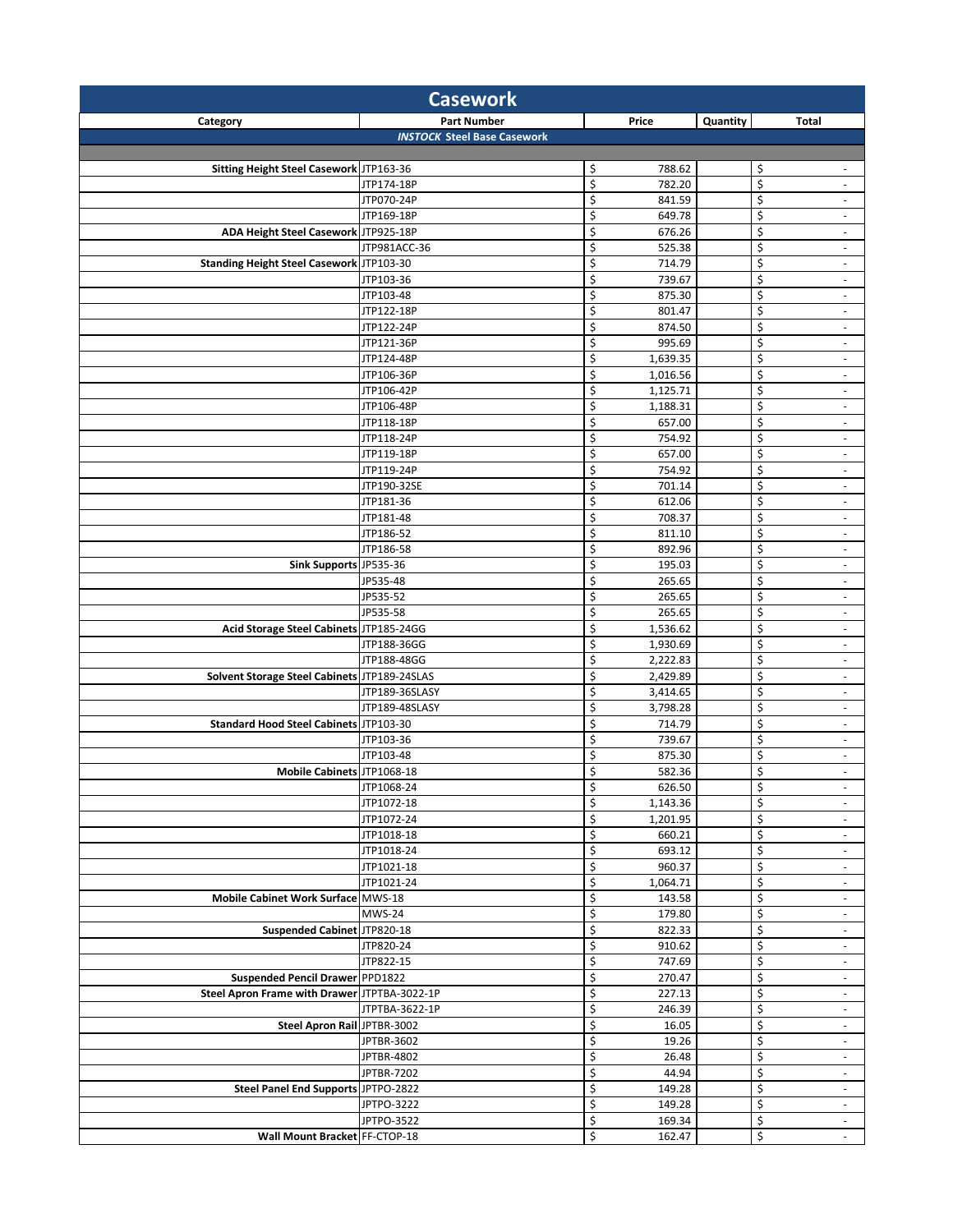|                                                       | FF-CTOP-23                                | \$ | 174.22   |       | \$ | $\overline{\phantom{a}}$ |  |
|-------------------------------------------------------|-------------------------------------------|----|----------|-------|----|--------------------------|--|
| <b>INSTOCK Steel Wall Cabinets</b>                    |                                           |    |          |       |    |                          |  |
| Solid Door Steel Wall Cabinet JTP203-36               |                                           | \$ | 723.62   |       | \$ | $\omega$                 |  |
|                                                       | JTP203-48                                 | \$ | 863.26   |       | \$ | $\sim$                   |  |
| Framed Glass Steel Wall Cabinet JTP206-36             |                                           | \$ | 930.68   |       | Ś  | $\overline{\phantom{a}}$ |  |
|                                                       | JTP206-48                                 | \$ | 1,111.26 |       | \$ |                          |  |
| Wall Cabinet Rear Filler JC1392N0124P                 |                                           | \$ | 60.19    |       | \$ |                          |  |
|                                                       | <b>INSTOCK Steel Tall Cabinets</b>        |    |          |       |    |                          |  |
| Solid Door Steel Tall Cabinet JTP303-36               |                                           | \$ | 1,928.59 |       | \$ | $\overline{\phantom{a}}$ |  |
|                                                       | JTP303-48                                 | Ś  | 2,606.76 |       | Ś  | $\blacksquare$           |  |
| Framed Glass Door Tall Cabinet JTP307-36              |                                           | \$ | 2,408.53 |       | \$ | $\overline{\phantom{a}}$ |  |
|                                                       | JTP307-48                                 | \$ | 3,262.47 |       | \$ | $\sim$                   |  |
|                                                       | <b>INSTOCK Steel Casework Accessories</b> |    |          |       |    |                          |  |
| Steel Knee Space Panels for Drawer Aprons JKSH-3004GG |                                           | \$ | 181.38   |       | \$ | $\sim$                   |  |
|                                                       | <b>JKSH-3604GG</b>                        | Ś  | 181.38   |       | Ś  | ÷.                       |  |
| Steel Knee Space Panels for Apron Rails JKSL-ADJGG    |                                           | \$ | 303.37   |       | \$ | $\overline{\phantom{a}}$ |  |
|                                                       | <b>JKSA-ADJGG</b>                         | \$ | 631.63   |       | Ś  | $\overline{\phantom{a}}$ |  |
|                                                       | JKSH-30GG                                 | \$ | 181.38   |       | \$ | $\omega$                 |  |
|                                                       | JKSH-36GG                                 | \$ | 218.30   |       | \$ | $\sim$                   |  |
|                                                       | <b>JKSH-ADJGG</b>                         | Ś  | 382.03   |       | Ś  | $\overline{\phantom{a}}$ |  |
|                                                       | JKSH-72ADJGG                              | \$ | 573.04   |       | \$ | $\overline{\phantom{a}}$ |  |
| Steel Corner Fillers JFCH-01                          |                                           | \$ | 84.27    |       | \$ | $\overline{\phantom{a}}$ |  |
|                                                       | JFCH-ADJ                                  | \$ | 318.62   |       | \$ | $\overline{\phantom{a}}$ |  |
| Steel Front Fillers JFFL-ADJ                          |                                           | \$ | 161.32   |       | \$ | $\overline{\phantom{a}}$ |  |
|                                                       | JFFH-01                                   | \$ | 57.79    |       | Ś  | $\blacksquare$           |  |
|                                                       | JFFH-04                                   | \$ | 205.46   |       | \$ | $\overline{\phantom{a}}$ |  |
|                                                       | JFFH-08                                   | \$ | 205.46   |       | \$ | $\overline{\phantom{a}}$ |  |
|                                                       | JFFH-ADJ                                  | \$ | 205.46   |       | \$ | $\sim$                   |  |
| Rear and Center Fillers JFRL-07                       |                                           | \$ | 76.24    |       | \$ | $\blacksquare$           |  |
|                                                       | JFRA-07                                   | \$ | 84.27    |       | \$ | $\overline{\phantom{a}}$ |  |
|                                                       | JFRH-01                                   | \$ | 57.79    |       | \$ | $\overline{\phantom{a}}$ |  |
|                                                       | JFRH-07                                   | \$ | 81.86    |       | \$ | $\overline{\phantom{a}}$ |  |
|                                                       | JFRH-08                                   | \$ | 81.86    |       | \$ | $\sim$                   |  |
|                                                       | JFRH-14                                   | \$ | 97.11    |       | \$ | $\blacksquare$           |  |
|                                                       | JFRH-ADJ                                  | \$ | 170.15   |       | \$ | $\sim$                   |  |
| Metal Pipe Enclosures JP509-1284                      |                                           | \$ | 1,643.42 |       | \$ | $\overline{\phantom{a}}$ |  |
|                                                       | JP509-1884                                | \$ | 1,894.23 |       | \$ |                          |  |
|                                                       |                                           |    |          |       |    |                          |  |
|                                                       |                                           |    |          | Total | \$ | ٠                        |  |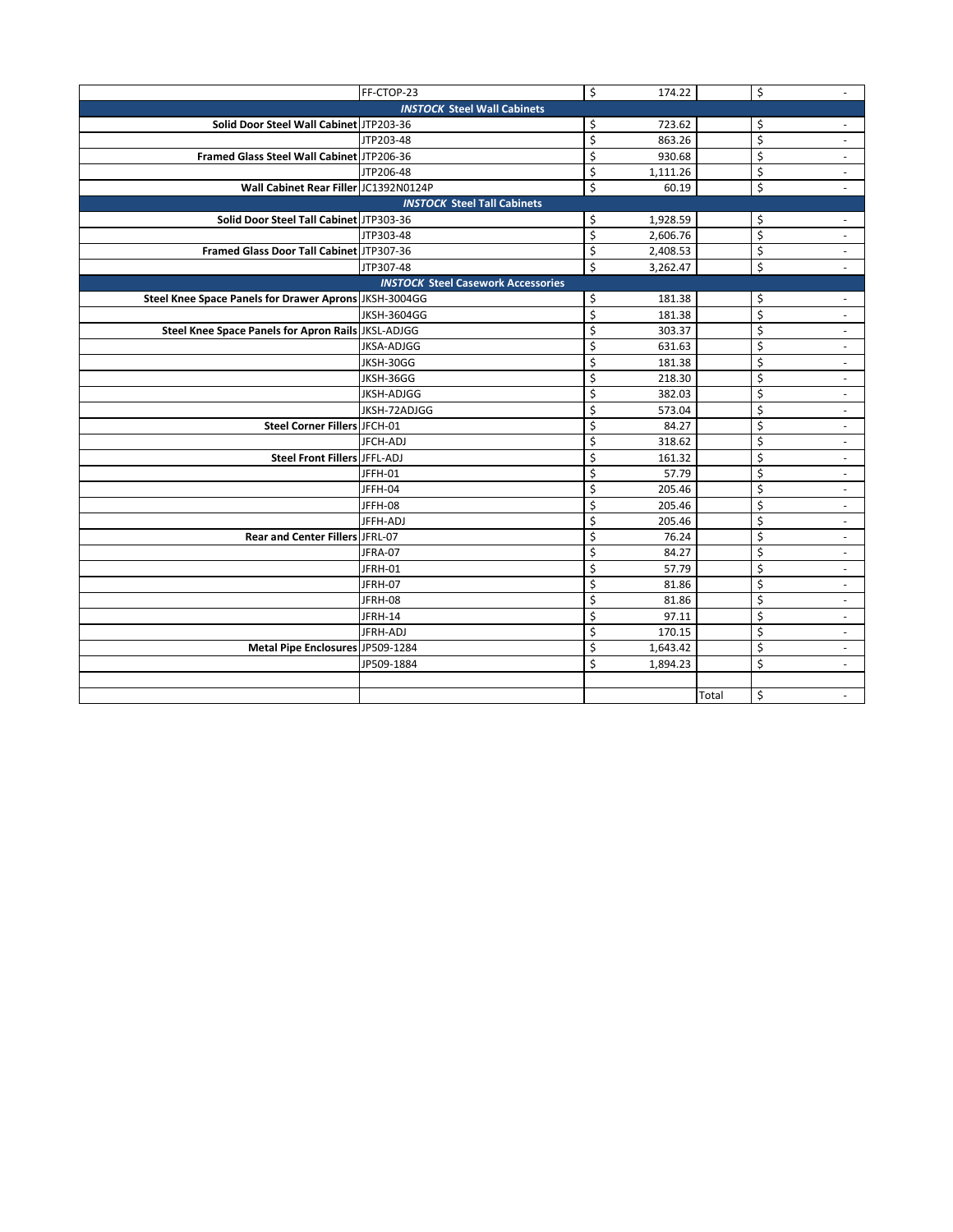| <b>Hoods and Enclosures</b>                                     |                                           |                         |          |          |                  |                             |
|-----------------------------------------------------------------|-------------------------------------------|-------------------------|----------|----------|------------------|-----------------------------|
| Category                                                        | <b>Part Number</b>                        |                         | Price    | Quantity |                  | <b>Total</b>                |
|                                                                 | <b>Bench Top Fume Hoods</b>               |                         |          |          |                  |                             |
|                                                                 |                                           |                         |          |          |                  |                             |
|                                                                 | F-350-48G7                                | \$                      | 7,426.81 |          | \$               | $\sim$                      |
|                                                                 | F-350-60G7                                | \$                      | 8,082.79 |          | \$               | $\sim$                      |
|                                                                 | F-350-72G7                                | \$                      | 8,850.64 |          | $\overline{\xi}$ |                             |
|                                                                 | <b>Fume Hood Fittings and Accessories</b> |                         |          |          |                  |                             |
|                                                                 |                                           |                         |          |          |                  |                             |
| Fittings for Fume Hoods L3185N-LR-A                             |                                           | \$                      | 145.46   |          | \$               | $\overline{\phantom{a}}$    |
|                                                                 | L3185N-LR-G                               | $\overline{\mathsf{S}}$ | 145.46   |          | \$               | $\sim$                      |
|                                                                 | L3185N-LR-N                               | \$                      | 145.46   |          | \$               | $\sim$                      |
|                                                                 | L3185N-LR-V                               | \$                      | 145.46   |          | \$               | $\sim$                      |
| External Vacuum Breaker L112WSA                                 |                                           | \$                      | 184.08   |          | \$               | $\sim$                      |
| Cold Water Fitting for Fume Hoods L3185W-9RSVB                  |                                           | \$                      | 286.09   |          | \$               | $\sim$                      |
|                                                                 | L3185W-9RS                                | \$                      | 194.09   |          | \$               | $\sim$                      |
| Fume Hood Alarm AFA4000                                         |                                           | \$                      | 783.00   |          | \$               | $\sim$                      |
| Fan Blower Switch 2510FS1P                                      |                                           | \$                      | 229.56   |          | \$               | $\mathcal{L}_{\mathcal{A}}$ |
| Bench Top Fume Hood Work Surface WL-48B                         |                                           | \$                      | 1,024.32 |          | \$               | $\sim$                      |
|                                                                 | <b>WL-60B</b>                             | \$                      | 1,258.95 |          | \$               | $\sim$                      |
|                                                                 | <b>WL-72B</b>                             | \$                      | 1,493.24 |          | \$               | $\sim$                      |
| Bench Fume Hood Work Surface Cup Sink Cutout and Cup Sink CS-LS |                                           | \$                      | 150.43   |          | \$               | $\sim$                      |
|                                                                 | CS-RS                                     | \$                      | 150.43   |          | \$               | $\sim$                      |
| Adjustable Height Fume Hood Ceiling Enclosures CE048P-NA-24GG   |                                           | \$                      | 224.58   |          | \$               | $\overline{\phantom{a}}$    |
|                                                                 | CE060P-NA-24GG                            | $\overline{\mathsf{S}}$ | 265.64   |          | $\overline{\xi}$ | $\sim$                      |
|                                                                 | CE072P-NA-24GG                            | \$                      | 265.64   |          | \$               | $\blacksquare$              |
| Gravity Sash Stop SP01                                          |                                           | \$                      | 36.83    |          | \$               | $\mathcal{L}$               |
|                                                                 | <b>Exhaust Snorkels</b>                   |                         |          |          |                  |                             |
|                                                                 |                                           |                         |          |          |                  |                             |
| Original Model OES-3                                            |                                           | \$                      | 1,013.99 |          | \$               | $\sim$                      |
|                                                                 | OES-3L                                    | $\overline{\xi}$        | 1,109.90 |          | \$               | $\sim$                      |
| <b>CHEM Model</b> CES-3                                         |                                           | \$                      | 1,109.90 |          | \$               | $\blacksquare$              |
|                                                                 | CES-3L                                    | \$                      | 1,239.10 |          | \$               | $\sim$                      |
| Combi Hood 70500144                                             |                                           | \$                      | 211.41   |          | \$               | $\sim$                      |
|                                                                 | 70500344                                  | \$                      | 356.27   |          | \$               | $\mathbb{Z}^+$              |
| Dome Hood 70376982                                              |                                           | \$                      | 219.24   |          | \$               | $\sim$                      |
|                                                                 | 70376984                                  | \$                      | 430.65   |          | \$               | $\sim$                      |
| <b>Metal Hood 70500444</b>                                      |                                           | \$                      | 174.22   |          | \$               | $\sim$                      |
|                                                                 |                                           |                         |          |          |                  |                             |
|                                                                 |                                           |                         |          | Total    | \$               | $\sim$                      |
|                                                                 |                                           |                         |          |          |                  |                             |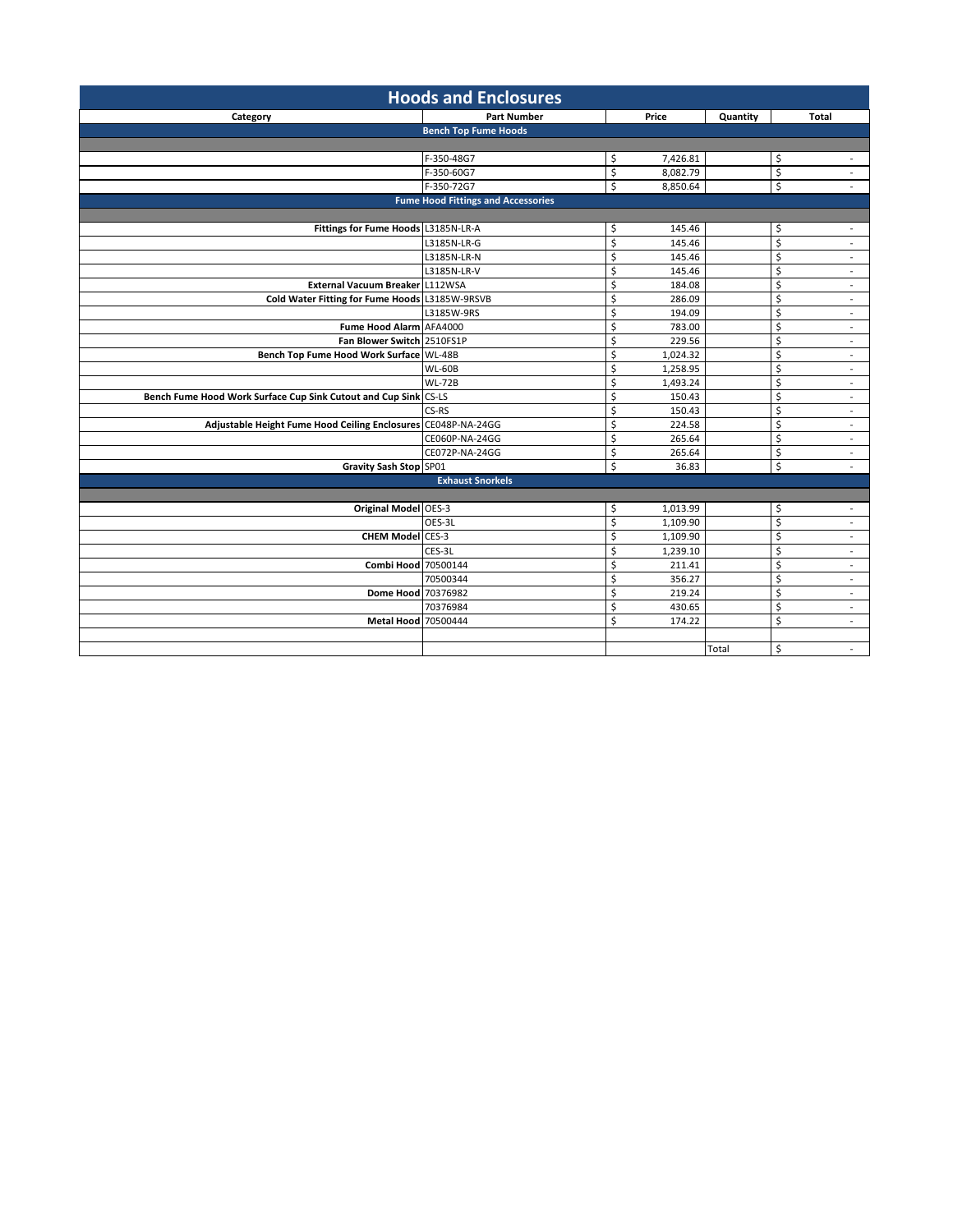| <b>Shelving Systems</b>                               |                                               |                             |                  |                                                      |  |
|-------------------------------------------------------|-----------------------------------------------|-----------------------------|------------------|------------------------------------------------------|--|
| Category                                              | <b>Part Number</b>                            | Price                       | Quantity         | <b>Total</b>                                         |  |
|                                                       | <b>Painted Steel Bench Shelving Systems</b>   |                             |                  |                                                      |  |
|                                                       |                                               |                             |                  |                                                      |  |
| Painted Steel Island Stanchion FT-23-4B-48.00A        |                                               | \$<br>371.93                | \$               | $\overline{\phantom{a}}$                             |  |
| Painted Steel Wall Standard FC-1.5X1-2B-36.00         |                                               | \$<br>63.13                 | $\overline{\xi}$ | $\overline{\phantom{a}}$                             |  |
|                                                       | FC-1.5X1-2B-48.00                             | \$<br>98.85                 | $\overline{\xi}$ | $\sim$                                               |  |
|                                                       | FC-1.5X1-2B-60.00                             | \$<br>123.32                | $\overline{\xi}$ | $\overline{\phantom{a}}$                             |  |
|                                                       | FC-1.5X1-2B-72.00                             | \$<br>132.62                | \$               | $\overline{\phantom{a}}$                             |  |
| Painted Steel Cross Member TUB2X3X24-H                |                                               | \$<br>62.64                 | \$               | $\overline{\phantom{a}}$                             |  |
|                                                       | TUB2X3X36-H<br><b>TUB2X3X48-H</b>             | \$<br>93.96<br>\$<br>125.28 | \$<br>\$         | $\overline{\phantom{a}}$<br>$\overline{\phantom{a}}$ |  |
|                                                       | <b>TUB2X3X60-H</b>                            | \$<br>156.60                | \$               | $\overline{\phantom{a}}$                             |  |
|                                                       | <b>TUB2X3X72-H</b>                            | \$<br>187.92                | \$               | $\overline{\phantom{a}}$                             |  |
|                                                       | <b>TUB2X3X84-H</b>                            | \$<br>219.24                | \$               | $\sim$                                               |  |
|                                                       | TUB2X3X96-H                                   | \$<br>250.56                | \$               | $\overline{\phantom{a}}$                             |  |
|                                                       | TUB2X3X108-H                                  | \$<br>281.88                | \$               | $\blacksquare$                                       |  |
|                                                       | TUB2X3X120-H                                  | \$<br>313.20                | \$               | $\overline{\phantom{a}}$                             |  |
|                                                       | TUB2X3X132-H                                  | \$<br>344.52                | \$               | $\overline{\phantom{a}}$                             |  |
|                                                       | TUB2X3X144-H                                  | \$<br>375.84                | \$               | $\overline{\phantom{a}}$                             |  |
| Painted Steel Booken Shelf Bracket FTB-14GA-8L-E      |                                               | \$<br>21.53                 | \$               | $\overline{\phantom{a}}$                             |  |
|                                                       | FTB-14GA-12L-E                                | \$<br>27.41                 | \$               | $\overline{\phantom{a}}$                             |  |
|                                                       | FTB-14GA-16L-E                                | \$<br>31.32                 | \$               | $\overline{\phantom{a}}$                             |  |
|                                                       | FTB-14GA-8R-E                                 | \$<br>21.53                 | \$               | $\overline{\phantom{a}}$                             |  |
|                                                       | FTB-14GA-12R-E                                | \$<br>27.41                 | \$               | $\overline{\phantom{a}}$                             |  |
|                                                       | FTB-14GA-16R-E                                | \$<br>31.32                 | $\overline{\xi}$ | $\overline{\phantom{a}}$                             |  |
| Painted Steel Undermount Shelf Bracket FTBL-14GA-8L-E |                                               | \$<br>21.53                 | \$               | $\overline{\phantom{a}}$                             |  |
|                                                       | FTBL-14GA-12L-E                               | \$<br>27.41                 | \$               | $\blacksquare$                                       |  |
|                                                       | FTBL-14GA-16L-E                               | \$<br>31.32<br>\$<br>21.53  | \$               | $\overline{\phantom{a}}$                             |  |
|                                                       | FTBL-14GA-8R-E<br>FTBL-14GA-12R-E             | \$<br>27.41                 | \$<br>\$         | $\sim$<br>$\overline{\phantom{a}}$                   |  |
|                                                       | FTBL-14GA-16R-E                               | \$<br>31.32                 | \$               | ä,                                                   |  |
|                                                       | <b>Notched Shelving for Island Stanchions</b> |                             |                  |                                                      |  |
|                                                       |                                               |                             |                  |                                                      |  |
|                                                       | 8" Deep PSN0824                               | \$<br>65.09                 | \$               | $\overline{\phantom{a}}$                             |  |
|                                                       | <b>PSN0830</b>                                | \$<br>81.36                 | $\overline{\xi}$ | $\overline{\phantom{a}}$                             |  |
|                                                       | <b>PSN0836</b>                                | \$<br>97.63                 | \$               | $\overline{\phantom{a}}$                             |  |
|                                                       | <b>PSN0842</b>                                | \$<br>113.90                | \$               | $\overline{\phantom{a}}$                             |  |
|                                                       | <b>PSN0848</b>                                | \$<br>130.17                | $\overline{\xi}$ | $\overline{\phantom{a}}$                             |  |
|                                                       | <b>PSN0854</b>                                | \$<br>146.45                | $\overline{\xi}$ | $\overline{\phantom{a}}$                             |  |
|                                                       | <b>PSN0860</b>                                | \$<br>162.72                | \$               | $\blacksquare$                                       |  |
| 12" Deep PSN1224                                      |                                               | \$<br>92.49                 | \$               | $\overline{\phantom{a}}$                             |  |
|                                                       | <b>PSN1230</b>                                | \$<br>115.61                | \$               | $\overline{\phantom{a}}$                             |  |
|                                                       | PSN1236                                       | \$<br>138.74                | \$               | $\overline{\phantom{a}}$                             |  |
|                                                       | <b>PSN1242</b>                                | \$<br>161.86                | $\overline{\xi}$ | $\overline{\phantom{a}}$                             |  |
|                                                       | <b>PSN1248</b>                                | \$<br>184.98                | \$               | $\overline{\phantom{a}}$                             |  |
|                                                       | <b>PSN1254</b>                                | \$<br>208.11<br>231.23      | \$               | $\blacksquare$                                       |  |
| 16" Deep                                              | PSN1260                                       | \$<br>\$<br>119.90          | \$               | $\overline{\phantom{a}}$                             |  |
|                                                       | PSN1624<br>PSN1630                            | \$<br>149.87                | \$<br>\$         | $\overline{\phantom{a}}$<br>$\overline{\phantom{a}}$ |  |
|                                                       | PSN1636                                       | \$<br>179.85                | \$               | $\overline{\phantom{a}}$                             |  |
|                                                       | PSN1642                                       | \$<br>209.82                | \$               | $\overline{\phantom{a}}$                             |  |
|                                                       | PSN1648                                       | \$<br>239.79                | \$               | $\overline{\phantom{a}}$                             |  |
|                                                       | PSN1654                                       | \$<br>269.77                | \$               | $\sim$                                               |  |
|                                                       | <b>PSN1660</b>                                | \$<br>299.74                | \$               | $\overline{\phantom{a}}$                             |  |
|                                                       | <b>Phenolic Shelving</b>                      |                             |                  |                                                      |  |
|                                                       |                                               |                             |                  |                                                      |  |
| 8" Deep PS0824                                        |                                               | \$<br>54.81                 | \$               | $\overline{\phantom{a}}$                             |  |
|                                                       | PS0830                                        | \$<br>68.51                 | \$               | $\overline{\phantom{a}}$                             |  |
|                                                       | PS0836                                        | \$<br>82.22                 | \$               | $\overline{\phantom{a}}$                             |  |
|                                                       | PS0842                                        | \$<br>95.92                 | \$               | $\overline{\phantom{a}}$                             |  |
|                                                       | PS0848                                        | \$<br>109.62                | \$               | $\overline{\phantom{a}}$                             |  |
|                                                       | PS0854                                        | \$<br>123.32                | $\overline{\xi}$ | $\overline{\phantom{a}}$                             |  |
|                                                       | PS0860                                        | \$<br>137.03                | \$               | $\sim$                                               |  |
| 12" Deep PS1224                                       |                                               | \$<br>82.22                 | \$               | $\overline{\phantom{a}}$                             |  |
|                                                       | PS1230                                        | \$<br>102.77                | \$               | $\overline{\phantom{a}}$                             |  |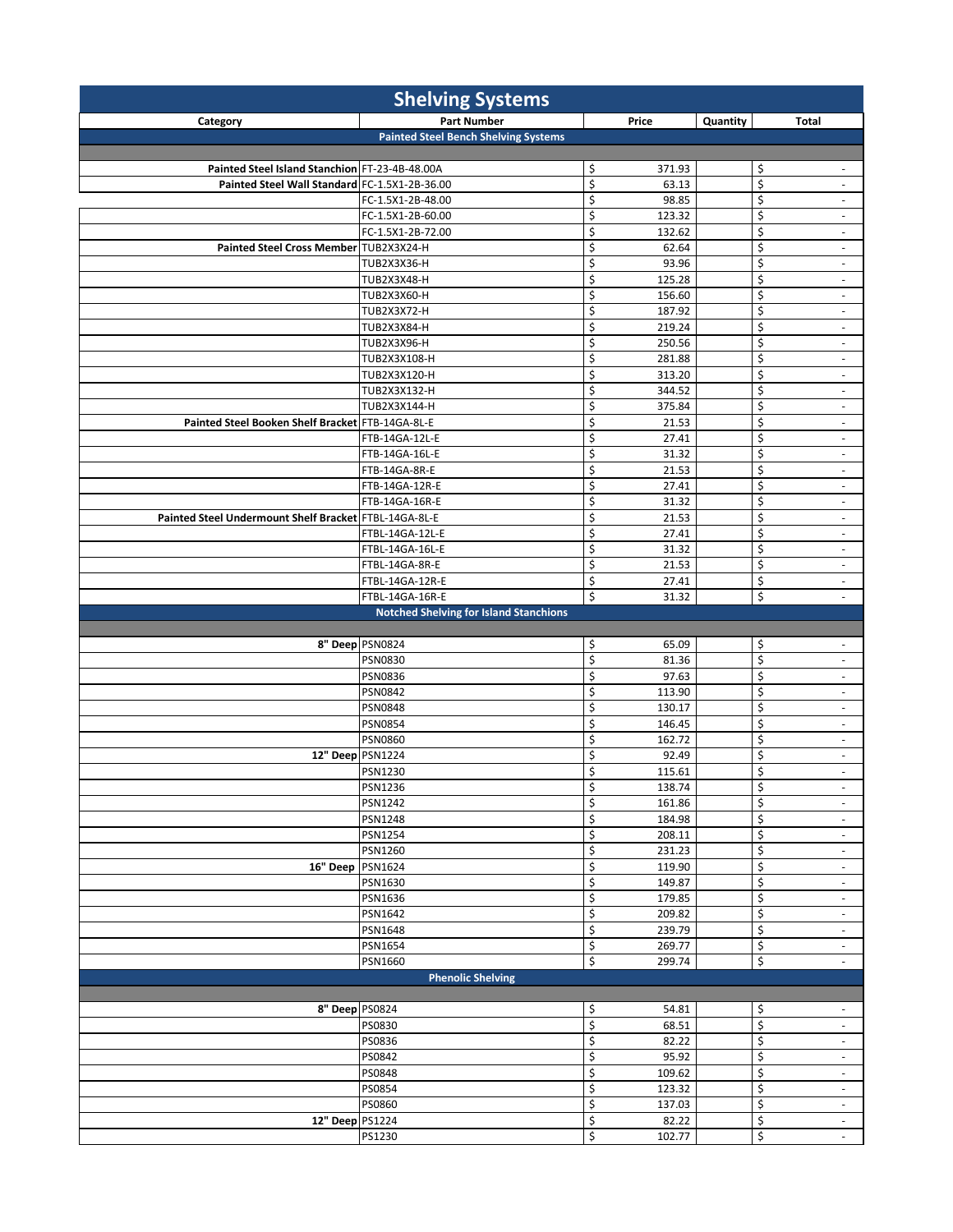|                                                        | PS1236                                         | \$<br>123.32   | \$ | $\overline{\phantom{a}}$ |
|--------------------------------------------------------|------------------------------------------------|----------------|----|--------------------------|
|                                                        | PS1242                                         | \$<br>143.88   | \$ | $\overline{\phantom{a}}$ |
|                                                        | PS1248                                         | \$<br>164.43   | \$ | $\sim$                   |
|                                                        | PS1254                                         | \$<br>184.98   | \$ | $\overline{\phantom{a}}$ |
|                                                        |                                                |                |    |                          |
|                                                        | PS1260                                         | \$<br>205.54   | \$ | $\overline{\phantom{a}}$ |
| 16" Deep                                               | PS1624                                         | \$<br>109.62   | \$ | $\overline{\phantom{a}}$ |
|                                                        | PS1630                                         | \$<br>137.03   | \$ | $\overline{\phantom{a}}$ |
|                                                        |                                                |                |    |                          |
|                                                        | PS1636                                         | \$<br>164.43   | \$ | $\blacksquare$           |
|                                                        | PS1642                                         | \$<br>191.84   | \$ | $\overline{\phantom{a}}$ |
|                                                        | PS1648                                         | \$<br>219.24   | \$ | $\blacksquare$           |
|                                                        |                                                |                |    |                          |
|                                                        | PS1654                                         | \$<br>246.65   | \$ | $\overline{\phantom{a}}$ |
|                                                        | PS1660                                         | \$<br>274.05   | \$ | $\overline{\phantom{a}}$ |
|                                                        | <b>Retaining Lips</b>                          |                |    |                          |
|                                                        |                                                |                |    |                          |
|                                                        |                                                |                |    |                          |
| Painted Steel Retaining Lips PSLA24                    |                                                | \$<br>43.07    | \$ | $\overline{\phantom{a}}$ |
|                                                        | PSLA30                                         | \$<br>46.98    | \$ | $\blacksquare$           |
|                                                        | PSLA36                                         | \$<br>50.90    | \$ | $\overline{\phantom{a}}$ |
|                                                        | PSLA42                                         | \$<br>54.81    | \$ | $\blacksquare$           |
|                                                        |                                                |                |    |                          |
|                                                        | PSLA48                                         | \$<br>58.73    | \$ | $\overline{\phantom{a}}$ |
|                                                        | PSLA54                                         | \$<br>62.64    | \$ | $\overline{\phantom{a}}$ |
|                                                        | PSLA60                                         | \$<br>66.56    | \$ | $\overline{\phantom{a}}$ |
|                                                        |                                                |                |    |                          |
|                                                        | <b>Reagent Poles</b>                           |                |    |                          |
|                                                        |                                                |                |    |                          |
|                                                        | RP-12                                          | \$<br>40.42    | \$ | $\overline{\phantom{a}}$ |
|                                                        | <b>RP-15</b>                                   | \$<br>46.00    | \$ | $\sim$                   |
|                                                        |                                                |                |    |                          |
|                                                        | <b>RP-18</b>                                   | \$<br>51.58    | \$ | $\overline{\phantom{a}}$ |
|                                                        | <b>RP-24</b>                                   | \$<br>62.74    | \$ | $\overline{\phantom{a}}$ |
|                                                        | <b>Free Standing Wire Shelving</b>             |                |    |                          |
|                                                        |                                                |                |    |                          |
|                                                        |                                                |                |    |                          |
| Chrome Stationary Wire Shelving 1836-74C               |                                                | \$<br>277.08   | \$ | $\sim$                   |
|                                                        | J1848-74C                                      | \$<br>312.42   | \$ | $\overline{\phantom{a}}$ |
|                                                        | J1860-74C                                      | \$<br>357.05   | \$ | ٠                        |
|                                                        | J1872-74C                                      | \$<br>403.54   | \$ |                          |
|                                                        |                                                |                |    | $\overline{\phantom{a}}$ |
|                                                        | J2436-74C                                      | \$<br>319.86   | \$ | $\overline{\phantom{a}}$ |
|                                                        | J2448-74C                                      | \$<br>371.93   | \$ | $\overline{\phantom{a}}$ |
|                                                        | J2460-74C                                      | \$<br>422.13   | \$ | $\overline{\phantom{a}}$ |
|                                                        |                                                |                |    |                          |
|                                                        | J2472-74C                                      | \$<br>481.64   | \$ | $\overline{\phantom{a}}$ |
| <b>Stainless Steel Stationary Wire Shelving SS1836</b> |                                                | \$<br>1,137.54 | \$ | $\overline{\phantom{a}}$ |
|                                                        | SS1848                                         | \$<br>1,299.15 | \$ | $\overline{\phantom{a}}$ |
|                                                        | SS1860                                         | \$<br>1,573.99 | \$ | $\overline{\phantom{a}}$ |
|                                                        |                                                |                |    |                          |
|                                                        | SS1872                                         | \$<br>1,819.54 | \$ | $\overline{\phantom{a}}$ |
|                                                        | SS2436                                         | \$<br>1,341.12 | \$ | $\overline{\phantom{a}}$ |
|                                                        | SS2448                                         | \$<br>1,562.55 | \$ | $\overline{\phantom{a}}$ |
|                                                        |                                                |                |    |                          |
|                                                        | SS2460                                         | Ś<br>1,844.98  | Ś  |                          |
|                                                        | SS2472                                         | \$<br>2,227.95 | \$ | $\sim$                   |
| Chrome Mobile Wire Shelving MJ1836-79C                 |                                                | \$<br>397.36   | \$ | $\overline{\phantom{a}}$ |
|                                                        | MJ1848-79C                                     | \$<br>438.28   | \$ | $\sim$                   |
|                                                        |                                                |                |    |                          |
|                                                        | MJ1860-79C                                     | \$<br>482.91   | \$ | $\overline{\phantom{a}}$ |
|                                                        | MJ1872-79C                                     | \$<br>529.40   | \$ | $\overline{\phantom{a}}$ |
|                                                        | MJ2436-79C                                     | \$<br>445.71   | \$ | $\sim$                   |
|                                                        | MJ2448-79C                                     | \$<br>497.78   | \$ | $\overline{\phantom{a}}$ |
|                                                        |                                                |                |    |                          |
|                                                        | MJ2460-79C                                     | \$<br>547.99   | \$ | $\sim$                   |
|                                                        | MJ2472-79C                                     | \$<br>607.50   | \$ | $\overline{\phantom{a}}$ |
| Stainless Steel Mobile Wire Shelving MSS1836           |                                                | \$<br>1,428.94 | \$ | $\sim$                   |
|                                                        | MSS1848                                        | \$<br>1,590.55 | \$ | $\sim$                   |
|                                                        |                                                |                |    |                          |
|                                                        | MSS1860                                        | \$<br>1,865.38 | \$ | $\overline{\phantom{a}}$ |
|                                                        | MSS1872                                        | \$<br>2,110.93 | \$ | $\sim$                   |
|                                                        | MSS2436                                        | \$<br>1,632.52 | \$ | $\sim$                   |
|                                                        | MSS2448                                        | \$<br>1,853.95 | \$ | $\overline{\phantom{a}}$ |
|                                                        |                                                |                |    |                          |
|                                                        | MSS2460                                        | \$<br>2,136.38 | \$ | $\sim$                   |
|                                                        | MSS2472                                        | \$<br>2,519.34 | \$ | $\overline{\phantom{a}}$ |
|                                                        | <b>Free Standing Wire Shelving Accessories</b> |                |    |                          |
|                                                        |                                                |                |    |                          |
|                                                        |                                                |                |    |                          |
| Chrome Wire Shelf Dividers JDD18C                      |                                                | \$<br>19.06    | \$ | $\sim$                   |
|                                                        | JDD24C                                         | \$<br>22.78    | \$ | $\sim$                   |
| <b>Stainless Steel Wire Shelf Dividers DD18S</b>       |                                                | \$<br>60.45    | \$ |                          |
|                                                        |                                                |                |    |                          |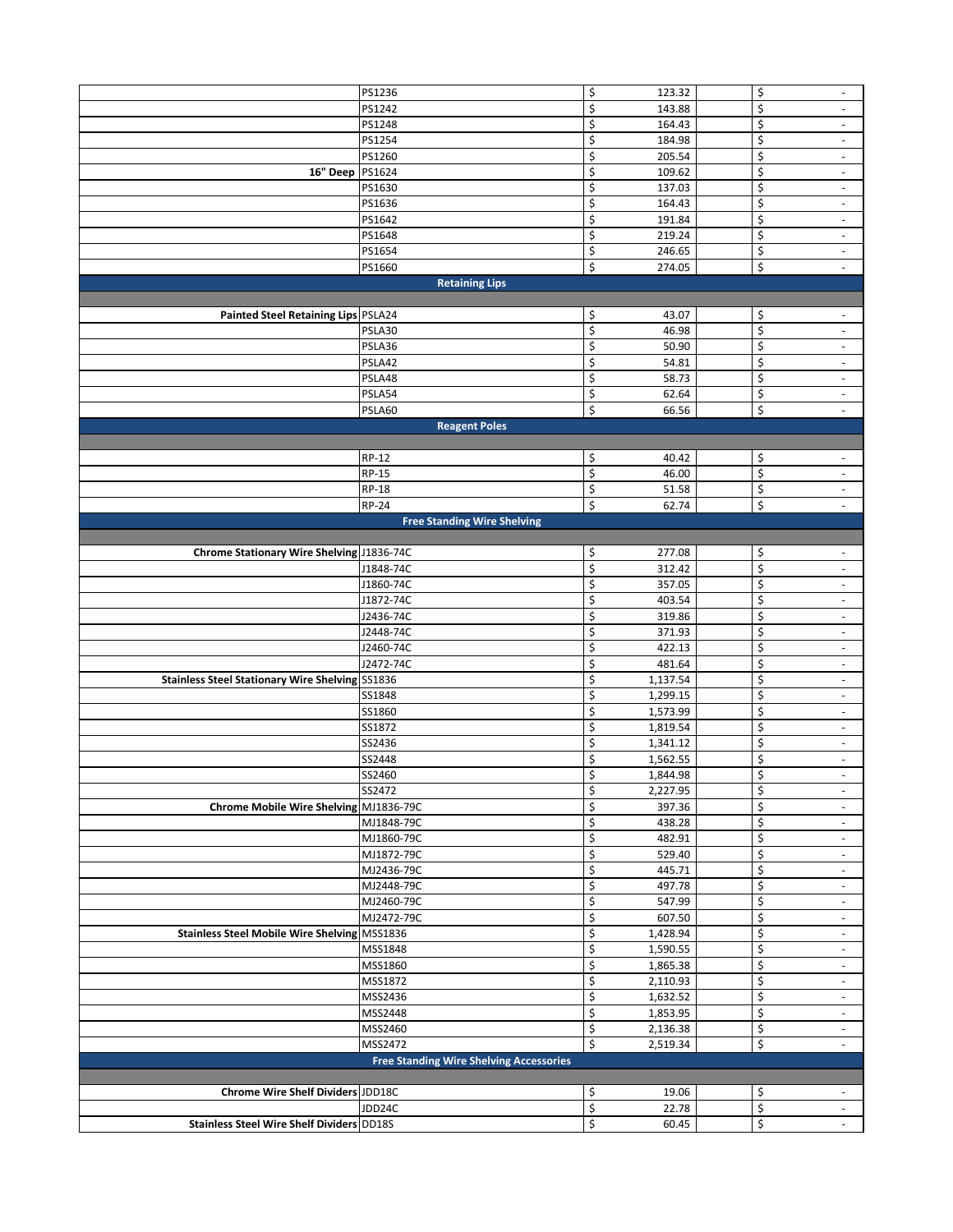|                                                 | DD24S                                           | \$ | 73.17  | \$ | $\overline{\phantom{a}}$ |
|-------------------------------------------------|-------------------------------------------------|----|--------|----|--------------------------|
| Chrome Wire Shelf Ledges JL18N-4C               |                                                 | \$ | 13.95  | \$ | ÷.                       |
|                                                 | <b>JL24N-4C</b>                                 | \$ | 16.27  | \$ | $\sim$                   |
|                                                 | JL36N-4C                                        | \$ | 20.92  | \$ | $\overline{\phantom{a}}$ |
|                                                 | <b>JL48N-4C</b>                                 | \$ | 25.57  | \$ | $\sim$                   |
|                                                 | <b>JL60N-4C</b>                                 | \$ | 26.50  | \$ | $\sim$                   |
|                                                 | <b>JL72N-4C</b>                                 | \$ | 33.47  | \$ | $\overline{\phantom{a}}$ |
| Stainless Steel Wire Shelf Ledges L18N-4S       |                                                 | \$ | 37.86  | \$ | $\sim$                   |
|                                                 | L24N-4S                                         | \$ | 47.08  | \$ | $\omega$                 |
|                                                 | L36N-4S                                         | \$ | 64.26  | \$ | $\overline{\phantom{a}}$ |
|                                                 | L48N-4S                                         | \$ | 82.08  | \$ | $\overline{\phantom{a}}$ |
|                                                 | L60N-4S                                         | \$ | 95.43  | \$ | $\overline{\phantom{a}}$ |
|                                                 | L72N-4S                                         | \$ | 118.98 | \$ | $\overline{\phantom{a}}$ |
| Wire Super Slide SS2NC                          |                                                 | \$ | 111.34 | \$ | $\overline{\phantom{a}}$ |
|                                                 | Metro Totes MTB93030W                           | \$ | 82.70  | \$ | $\overline{\phantom{a}}$ |
|                                                 | MTB93060W                                       | \$ | 92.98  | \$ | $\omega$                 |
|                                                 | MTB93080W                                       | \$ | 110.60 | \$ | $\overline{\phantom{a}}$ |
| <b>Clear Label Holders 9990CL</b>               |                                                 | Ś  | 4.46   | Ś  | $\sim$                   |
|                                                 | 9990CL1                                         | \$ | 6.68   | \$ | $\overline{\phantom{a}}$ |
|                                                 | 9990CL2                                         | \$ | 9.54   | \$ | $\sim$                   |
|                                                 | 9990CL3                                         | \$ | 11.45  | \$ | $\sim$                   |
|                                                 | 9990CL4                                         | \$ | 14.00  | \$ | $\sim$                   |
|                                                 | 9990CL5                                         | \$ | 19.72  | \$ | $\overline{\phantom{a}}$ |
|                                                 | <b>Free Standing Epoxy Coated Wire Shelving</b> |    |        |    |                          |
|                                                 |                                                 |    |        |    |                          |
| Epoxy Coated Stationary Wire Shelving J1836-74K |                                                 | \$ | 291.96 | \$ | $\overline{\phantom{a}}$ |
|                                                 | J1848-74K                                       | \$ | 329.15 | \$ | $\blacksquare$           |
|                                                 | J1860-74K                                       | \$ | 373.78 | \$ | $\overline{\phantom{a}}$ |
|                                                 | J1872-74K                                       | \$ | 422.13 | \$ | $\blacksquare$           |
|                                                 | J2436-74K                                       | \$ | 340.31 | \$ | $\overline{\phantom{a}}$ |
|                                                 | J2448-74K                                       | \$ | 390.52 | \$ | $\overline{\phantom{a}}$ |
|                                                 | J2460-74K                                       | \$ | 446.31 | \$ | $\overline{\phantom{a}}$ |
|                                                 | J2472-74K                                       | \$ | 505.82 | \$ | $\overline{\phantom{a}}$ |
| Epoxy Coated Mobile Wire Shelving MJ1836-79K    |                                                 | \$ | 402.94 | \$ | $\overline{\phantom{a}}$ |
|                                                 | MJ1848-79K                                      | \$ | 438.28 | \$ | $\overline{\phantom{a}}$ |
|                                                 | MJ1860-79K                                      | \$ | 482.91 | \$ | $\sim$                   |
|                                                 | MJ1872-79K                                      | \$ | 529.40 | \$ | $\blacksquare$           |
|                                                 | MJ2436-79K                                      | \$ | 445.71 | \$ | $\overline{\phantom{a}}$ |
|                                                 |                                                 |    |        | \$ | $\overline{\phantom{a}}$ |
|                                                 | MJ2448-79K                                      | \$ | 497.78 |    |                          |
|                                                 | MJ2460-79K                                      | \$ | 547.99 | \$ | $\blacksquare$           |
|                                                 | MJ2472-79K                                      | \$ | 607.50 | \$ | $\overline{\phantom{a}}$ |
|                                                 |                                                 |    |        |    |                          |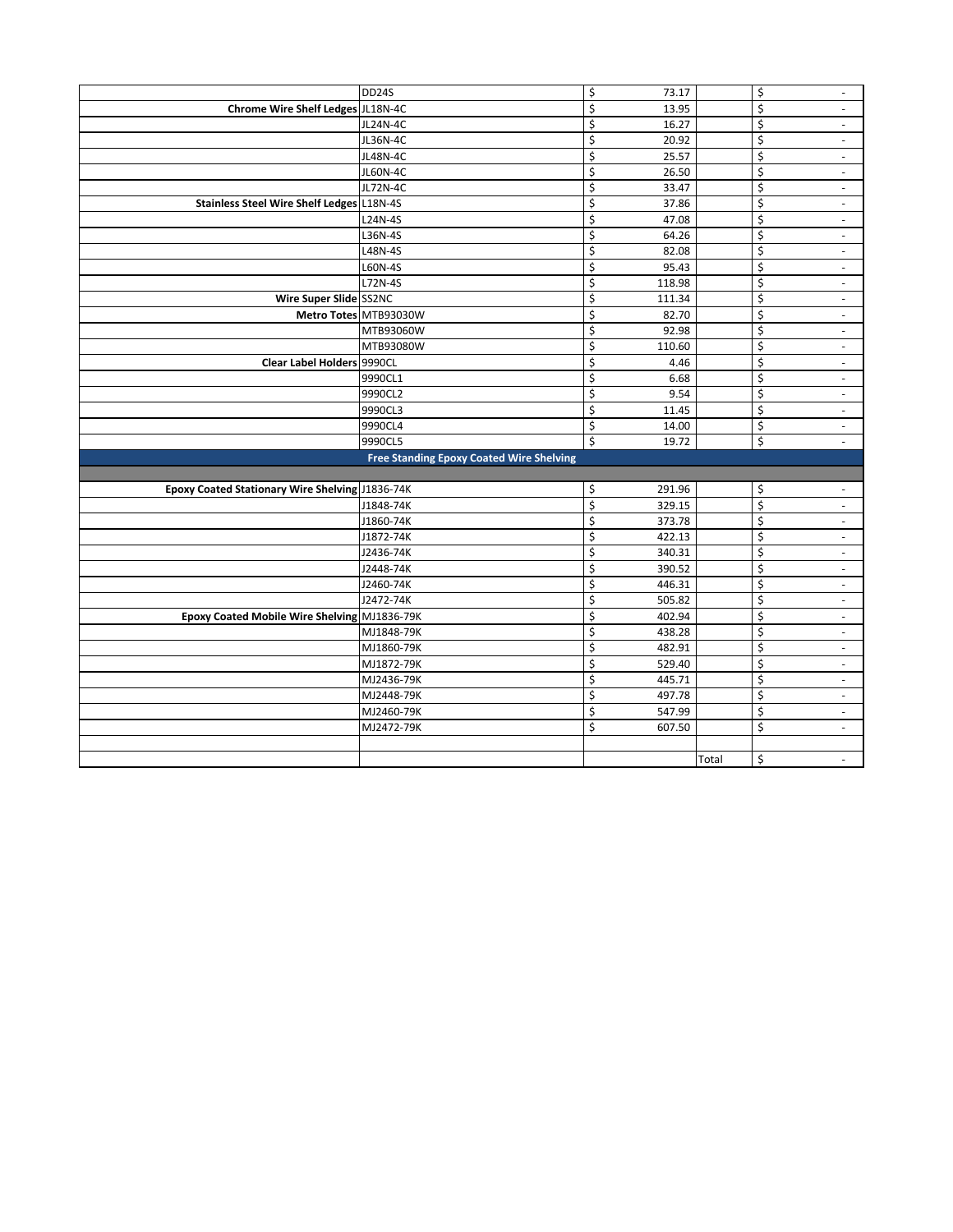| <b>Table Systems</b>                                                                                                                                                 |                                                          |                                                     |                                                |  |  |  |
|----------------------------------------------------------------------------------------------------------------------------------------------------------------------|----------------------------------------------------------|-----------------------------------------------------|------------------------------------------------|--|--|--|
| Category                                                                                                                                                             | <b>Part Number</b>                                       | Price                                               | Quantity<br>Total                              |  |  |  |
|                                                                                                                                                                      | <b>Patriot Tables</b>                                    |                                                     |                                                |  |  |  |
| Adjustable Height Patriot Table with Leveling Glides PT4830-LG                                                                                                       |                                                          | \$<br>1,748.67                                      | \$<br>$\overline{\phantom{a}}$                 |  |  |  |
|                                                                                                                                                                      | PT6030-LG                                                | \$<br>1,877.44                                      | \$<br>÷                                        |  |  |  |
|                                                                                                                                                                      | PT7230-LG                                                | \$<br>2,178.19                                      | \$<br>$\sim$                                   |  |  |  |
| Adjustable Height Patriot Table with Locking Swivel Casters PT4830-C                                                                                                 |                                                          | \$<br>2,024.21                                      | \$<br>$\sim$                                   |  |  |  |
|                                                                                                                                                                      | PT6030-C                                                 | \$<br>2,152.98                                      | \$                                             |  |  |  |
|                                                                                                                                                                      | PT7230-C                                                 | \$<br>2,453.73                                      | \$<br>$\sim$                                   |  |  |  |
| Adjustable Height Patriot Table with Leveling Glides, Uprights and One 12" Deep Steel Shelf PT4830-ULG                                                               |                                                          |                                                     | \$                                             |  |  |  |
|                                                                                                                                                                      | PT6030-ULG                                               | \$<br>2,276.34<br>\$<br>2,440.22                    | \$                                             |  |  |  |
|                                                                                                                                                                      | PT7230-ULG                                               | \$<br>2,770.68                                      | \$<br>$\overline{\phantom{a}}$                 |  |  |  |
| Adjustable Height Patriot Table with Locking Swivel Casters, Uprights and One 12" Deep Steel PT4830-UC                                                               |                                                          | \$<br>2,551.88                                      | \$<br>$\overline{\phantom{a}}$                 |  |  |  |
|                                                                                                                                                                      | PT6030-UC                                                | \$<br>2,715.76                                      | \$                                             |  |  |  |
|                                                                                                                                                                      | PT7230-UC                                                | \$<br>3,046.22                                      | \$<br>$\sim$                                   |  |  |  |
|                                                                                                                                                                      | <b>Patriot Table Accessories</b>                         |                                                     |                                                |  |  |  |
|                                                                                                                                                                      |                                                          |                                                     |                                                |  |  |  |
| Additional 12" Deep Shelf and Brackets PT48-AS                                                                                                                       | <b>PT60-AS</b>                                           | \$<br>219.71<br>$\boldsymbol{\mathsf{S}}$<br>254.83 | \$<br>\$<br>÷                                  |  |  |  |
|                                                                                                                                                                      | PT72-AS                                                  | \$<br>284.54                                        | \$<br>$\overline{\phantom{a}}$                 |  |  |  |
| LED Task Lighting Assemblies for Patriot Tables with Uprights PT48-LED                                                                                               |                                                          | \$<br>304.55                                        | \$<br>$\overline{\phantom{a}}$                 |  |  |  |
|                                                                                                                                                                      | PT60-LED                                                 | \$<br>387.62                                        | \$<br>÷                                        |  |  |  |
|                                                                                                                                                                      | PT72-LED                                                 | \$<br>415.30                                        | \$<br>$\overline{\phantom{a}}$                 |  |  |  |
| Electrical Outlet Strip and Bil Rail PT48-ESBRS                                                                                                                      |                                                          | \$<br>183.92                                        | \$<br>$\sim$                                   |  |  |  |
|                                                                                                                                                                      | PT60-ESBRS                                               | \$<br>190.22                                        | \$                                             |  |  |  |
|                                                                                                                                                                      | PT72-ESBRS<br>PT48-ESBRT                                 | \$<br>193.82<br>\$<br>192.92                        | \$<br>$\overline{\phantom{a}}$<br>\$<br>٠      |  |  |  |
|                                                                                                                                                                      | PT60-ESBRT                                               | \$<br>199.22                                        | \$<br>$\overline{\phantom{a}}$                 |  |  |  |
|                                                                                                                                                                      | PT72-ESBRT                                               | \$<br>202.83                                        | \$<br>÷                                        |  |  |  |
| <b>Bracket for Plumbing Service Fixtures</b>                                                                                                                         | <b>PTBSF</b>                                             | \$<br>10.81                                         | \$<br>٠                                        |  |  |  |
| Overhead Service Panel ENOSP-10                                                                                                                                      |                                                          | \$<br>367.03                                        | \$<br>$\sim$                                   |  |  |  |
|                                                                                                                                                                      | ENOSP-20                                                 | \$<br>489.38                                        | \$                                             |  |  |  |
| Twist-to-Lock Electrical for Overhead Service Panel EN-LEV5-20R                                                                                                      |                                                          | \$<br>39.15                                         | \$<br>$\sim$                                   |  |  |  |
| Patriot Table Complete Plumbing Assemblies PTCPA-A                                                                                                                   |                                                          | \$<br>274.19                                        | \$<br>$\overline{\phantom{a}}$                 |  |  |  |
|                                                                                                                                                                      | PTCPA-V<br>PTCPA-N                                       | \$<br>274.19<br>\$<br>274.19                        | \$<br>$\overline{\phantom{a}}$<br>\$<br>÷      |  |  |  |
| <b>Female Quick Connect Fitting</b>                                                                                                                                  | PSQC-A                                                   | $\boldsymbol{\mathsf{S}}$<br>126.75                 | \$<br>$\overline{\phantom{a}}$                 |  |  |  |
|                                                                                                                                                                      | PSQC-V                                                   | \$<br>126.75                                        | \$<br>$\sim$                                   |  |  |  |
|                                                                                                                                                                      | PSQC-N                                                   | \$<br>126.75                                        | \$<br>$\overline{\phantom{a}}$                 |  |  |  |
| Mobile Cabinet JTP1068-18                                                                                                                                            |                                                          | \$<br>582.36                                        | \$<br>$\sim$                                   |  |  |  |
|                                                                                                                                                                      | JTP1068-24                                               | \$<br>626.50                                        | \$                                             |  |  |  |
|                                                                                                                                                                      | JTP1072-18                                               | \$<br>1,143.36                                      | \$<br>$\sim$                                   |  |  |  |
|                                                                                                                                                                      | JTP1072-24<br>JTP1018-18                                 | \$<br>1,201.95<br>\$<br>660.21                      | \$<br>\$<br>÷                                  |  |  |  |
|                                                                                                                                                                      | JTP1018-24                                               | \$<br>693.12                                        | \$<br>$\overline{\phantom{a}}$                 |  |  |  |
|                                                                                                                                                                      | JTP1021-18                                               | \$<br>960.37                                        | \$<br>$\sim$                                   |  |  |  |
|                                                                                                                                                                      | JTP1021-24                                               | \$<br>1,064.71                                      | \$<br>÷                                        |  |  |  |
| <b>Mobile Cabinet Work Surface</b>                                                                                                                                   | <b>MWS-18</b>                                            | \$<br>143.58                                        | \$<br>$\overline{\phantom{a}}$                 |  |  |  |
|                                                                                                                                                                      | <b>MWS-24</b>                                            | \$<br>179.80                                        | \$<br>$\overline{\phantom{a}}$                 |  |  |  |
| <b>Suspended Cabinet</b>                                                                                                                                             | JTP820-18                                                | \$<br>822.33                                        | \$                                             |  |  |  |
|                                                                                                                                                                      | JTP820-24<br>JTP822-15                                   | \$<br>910.62<br>\$<br>747.69                        | \$<br>$\sim$<br>\$<br>٠                        |  |  |  |
| Suspended Pencil Drawer PPD1822                                                                                                                                      |                                                          | \$<br>270.47                                        | \$                                             |  |  |  |
|                                                                                                                                                                      | Fixed Height Heavy Duty Steel Table with Leveling Glides |                                                     |                                                |  |  |  |
|                                                                                                                                                                      |                                                          |                                                     |                                                |  |  |  |
| 48" X 24" Table, Fixed Height, Leveling Glides, Epoxy Work Surface HD-4824-FE                                                                                        |                                                          | \$<br>1,545.17                                      | \$<br>$\overline{\phantom{a}}$                 |  |  |  |
| 60" X 24" Table, Fixed Height, Leveling Glides, Epoxy Work Surface HD-6024-FE                                                                                        |                                                          | \$<br>1,782.89                                      | \$<br>$\overline{\phantom{a}}$                 |  |  |  |
| 72" X 24" Table, Fixed Height, Leveling Glides, Epoxy Work Surface HD-7224-FE                                                                                        |                                                          | \$<br>2,019.71                                      | \$<br>$\omega$                                 |  |  |  |
| 84" X 24" Table, Fixed Height, Leveling Glides, Epoxy Work Surface HD-8424-FE<br>96" X 24" Table, Fixed Height, Leveling Glides, Epoxy Work Surface HD-9624-FE       |                                                          | \$<br>2,256.53<br>\$<br>2,494.25                    | \$<br>$\overline{\phantom{a}}$<br>\$<br>$\sim$ |  |  |  |
| 48" X 30" Table, Fixed Height, Leveling Glides, Epoxy Work Surface HD-4830-FE                                                                                        |                                                          | \$<br>1,807.20                                      | \$<br>$\overline{\phantom{a}}$                 |  |  |  |
| 60" X 30" Table, Fixed Height, Leveling Glides, Epoxy Work Surface HD-6030-FE                                                                                        |                                                          | \$<br>2,096.25                                      | \$<br>$\sim$                                   |  |  |  |
| 72" X 30" Table, Fixed Height, Leveling Glides, Epoxy Work Surface HD-7230-FE                                                                                        |                                                          | \$<br>2,385.29                                      | \$<br>$\overline{\phantom{a}}$                 |  |  |  |
| 84" X 30" Table, Fixed Height, Leveling Glides, Epoxy Work Surface HD-8430-FE                                                                                        |                                                          | \$<br>2,673.44                                      | \$<br>$\overline{\phantom{a}}$                 |  |  |  |
| 96" X 30" Table, Fixed Height, Leveling Glides, Epoxy Work Surface HD-9630-FE                                                                                        |                                                          | \$<br>2,963.38                                      | \$<br>$\omega$                                 |  |  |  |
| 48" X 24" Table, Fixed Height, Leveling Glides, Phenolic Work Surface HD-4824-FP                                                                                     |                                                          | \$<br>1,460.53                                      | \$<br>$\overline{\phantom{a}}$                 |  |  |  |
| 60" X 24" Table, Fixed Height, Leveling Glides, Phenolic Work Surface HD-6024-FP                                                                                     |                                                          | \$<br>1,681.14                                      | \$<br>$\sim$                                   |  |  |  |
| 72" X 24" Table, Fixed Height, Leveling Glides, Phenolic Work Surface HD-7224-FP<br>84" X 24" Table, Fixed Height, Leveling Glides, Phenolic Work Surface HD-8424-FP |                                                          | \$<br>1,899.05<br>\$<br>2,118.76                    | \$<br>\$<br>$\overline{\phantom{a}}$           |  |  |  |
| 96" X 24" Table, Fixed Height, Leveling Glides, Phenolic Work Surface HD-9624-FP                                                                                     |                                                          | \$<br>2,337.57                                      | \$<br>$\overline{\phantom{a}}$                 |  |  |  |
| 48" X 30" Table, Fixed Height, Leveling Glides, Phenolic Work Surface HD-4830-FP                                                                                     |                                                          | \$<br>1,707.25                                      | \$<br>$\overline{\phantom{a}}$                 |  |  |  |
| 60" X 30" Table, Fixed Height, Leveling Glides, Phenolic Work Surface HD-6030-FP                                                                                     |                                                          | \$<br>1,886.44                                      | \$<br>$\omega$                                 |  |  |  |
| 72" X 30" Table, Fixed Height, Leveling Glides, Phenolic Work Surface HD-7230-FP                                                                                     |                                                          | \$<br>2,237.62                                      | \$<br>$\sim$                                   |  |  |  |
| 84" X 30" Table, Fixed Height, Leveling Glides, Phenolic Work Surface HD-8430-FP                                                                                     |                                                          | \$<br>2,503.25                                      | \$<br>$\overline{\phantom{a}}$                 |  |  |  |
| 96" X 30" Table, Fixed Height, Leveling Glides, Phenolic Work Surface HD-9630-FP                                                                                     |                                                          | \$<br>2,769.78                                      | \$<br>$\overline{\phantom{a}}$                 |  |  |  |
|                                                                                                                                                                      | Fixed Height Heavy Duty Steel Table with Swivel Casters  |                                                     |                                                |  |  |  |
| 48" X 24" Table, Fixed Height, Swivel Casters, Epoxy Work Surface HD-4824-CFE                                                                                        |                                                          | \$<br>1,820.71                                      | \$<br>$\sim$                                   |  |  |  |
| 60" X 24" Table, Fixed Height, Swivel Casters, Epoxy Work Surface HD-6024-CFE                                                                                        |                                                          | \$<br>2,058.43                                      | \$                                             |  |  |  |
| 72" X 24" Table, Fixed Height, Swivel Casters, Epoxy Work Surface HD-7224-CFE                                                                                        |                                                          | \$<br>2,295.25                                      | \$                                             |  |  |  |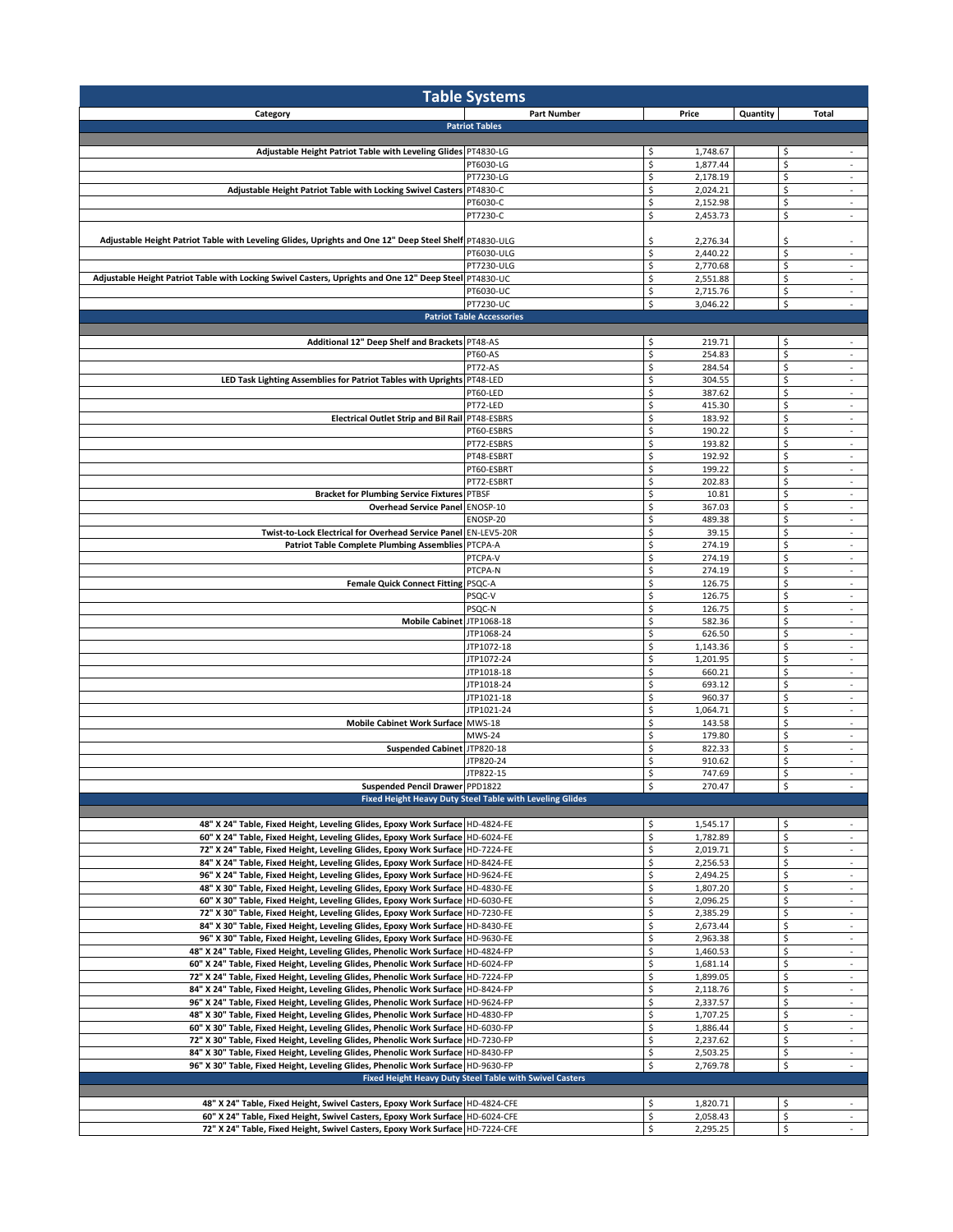| 84" X 24" Table, Fixed Height, Swivel Casters, Epoxy Work Surface HD-8424-CFE                    |                                                                      | \$<br>2,532.07             | \$                                |
|--------------------------------------------------------------------------------------------------|----------------------------------------------------------------------|----------------------------|-----------------------------------|
| 96" X 24" Table, Fixed Height, Swivel Casters, Epoxy Work Surface HD-9624-CFE                    |                                                                      | \$<br>2,769.78             | \$                                |
| 48" X 30" Table, Fixed Height, Swivel Casters, Epoxy Work Surface HD-4830-CFE                    |                                                                      | \$<br>2,082.74             | \$<br>$\sim$                      |
| 60" X 30" Table, Fixed Height, Swivel Casters, Epoxy Work Surface   HD-6030-CFE                  |                                                                      | \$<br>2,371.79             | \$                                |
| 72" X 30" Table, Fixed Height, Swivel Casters, Epoxy Work Surface HD-7230-CFE                    |                                                                      | \$<br>2,660.83             | \$<br>$\omega$                    |
| 84" X 30" Table, Fixed Height, Swivel Casters, Epoxy Work Surface HD-8430-CFE                    |                                                                      | \$<br>2,948.97             | \$<br>$\sim$                      |
| 96" X 30" Table, Fixed Height, Swivel Casters, Epoxy Work Surface HD-9630-CFE                    |                                                                      | \$<br>3,238.92             | \$<br>$\sim$                      |
| 48" X 24" Table, Fixed Height, Swivel Casters, Phenolic Work Surface HD-4824-CFP                 |                                                                      | \$<br>1,736.07             | \$<br>$\overline{\phantom{a}}$    |
| 60" X 24" Table, Fixed Height, Swivel Casters, Phenolic Work Surface HD-6024-CFP                 |                                                                      | \$<br>1,956.68             | \$<br>$\sim$                      |
| 72" X 24" Table, Fixed Height, Swivel Casters, Phenolic Work Surface HD-7224-CFP                 |                                                                      | \$<br>2,174.59             | \$<br>$\sim$                      |
| 84" X 24" Table, Fixed Height, Swivel Casters, Phenolic Work Surface HD-8424-CFP                 |                                                                      | \$<br>2,394.30             | \$<br>$\sim$                      |
| 96" X 24" Table, Fixed Height, Swivel Casters, Phenolic Work Surface HD-9624-CFP                 |                                                                      | \$<br>2,613.11             | \$<br>$\omega$                    |
| 48" X 30" Table, Fixed Height, Swivel Casters, Phenolic Work Surface HD-4830-CFP                 |                                                                      | \$<br>1,982.79             | \$<br>$\overline{\phantom{a}}$    |
| 60" X 30" Table, Fixed Height, Swivel Casters, Phenolic Work Surface HD-6030-CFP                 |                                                                      | \$<br>2,161.98             | \$<br>$\sim$                      |
| 72" X 30" Table, Fixed Height, Swivel Casters, Phenolic Work Surface HD-7230-CFP                 |                                                                      | \$<br>2,513.16             | \$                                |
|                                                                                                  |                                                                      | \$                         | \$<br>$\mathcal{L}_{\mathcal{A}}$ |
| 84" X 30" Table, Fixed Height, Swivel Casters, Phenolic Work Surface HD-8430-CFP                 |                                                                      | 2,778.79<br>\$<br>3,045.32 | \$<br>$\overline{\phantom{a}}$    |
| 96" X 30" Table, Fixed Height, Swivel Casters, Phenolic Work Surface HD-9630-CFP                 |                                                                      |                            |                                   |
|                                                                                                  | Fixed Height Heavy Duty Steel Table with Vibration Isolation Casters |                            |                                   |
| 48" X 24" Table, Fixed Height, Vibration Isolation Casters, Epoxy Work Surface HD-4824-HCFE      |                                                                      | \$<br>2,040.42             | \$                                |
| 60" X 24" Table, Fixed Height, Vibration Isolation Casters, Epoxy Work Surface HD-6024-HCFE      |                                                                      | \$<br>2,278.14             | \$<br>$\sim$                      |
|                                                                                                  |                                                                      |                            | \$                                |
| 72" X 24" Table, Fixed Height, Vibration Isolation Casters, Epoxy Work Surface HD-7224-HCFE      |                                                                      | \$<br>2,514.96             |                                   |
| 84" X 24" Table, Fixed Height, Vibration Isolation Casters, Epoxy Work Surface HD-8424-HCFE      |                                                                      | \$<br>2,751.78             | \$<br>$\sim$                      |
| 96" X 24" Table, Fixed Height, Vibration Isolation Casters, Epoxy Work Surface HD-9624-HCFE      |                                                                      | \$<br>2,989.49             | \$                                |
| 48" X 30" Table, Fixed Height, Vibration Isolation Casters, Epoxy Work Surface HD-4830-HCFE      |                                                                      | \$<br>2,302.45             | \$<br>$\sim$                      |
| 60" X 30" Table, Fixed Height, Vibration Isolation Casters, Epoxy Work Surface HD-6030-HCFE      |                                                                      | \$<br>2,591.50             | \$                                |
| 72" X 30" Table, Fixed Height, Vibration Isolation Casters, Epoxy Work Surface HD-7230-HCFE      |                                                                      | \$<br>2,880.54             | \$<br>$\sim$                      |
| 84" X 30" Table, Fixed Height, Vibration Isolation Casters, Epoxy Work Surface HD-8430-HCFE      |                                                                      | \$<br>3,168.68             | \$<br>$\sim$                      |
| 96" X 30" Table, Fixed Height, Vibration Isolation Casters, Epoxy Work Surface HD-9630-HCFE      |                                                                      | \$<br>3,458.63             | \$<br>$\overline{\phantom{a}}$    |
| 48" X 24" Table, Fixed Height, Vibration Isolation Casters, Phenolic Work Surface HD-4824-HCFP   |                                                                      | \$<br>1,955.78             | \$<br>$\overline{\phantom{a}}$    |
| 60" X 24" Table, Fixed Height, Vibration Isolation Casters, Phenolic Work Surface   HD-6024-HCFP |                                                                      | \$<br>2,176.39             | \$<br>$\sim$                      |
| 72" X 24" Table, Fixed Height, Vibration Isolation Casters, Phenolic Work Surface HD-7224-HCFP   |                                                                      | \$<br>2,394.30             | \$<br>$\sim$                      |
| 84" X 24" Table, Fixed Height, Vibration Isolation Casters, Phenolic Work Surface HD-8424-HCFP   |                                                                      | \$<br>2,614.01             | \$                                |
| 96" X 24" Table, Fixed Height, Vibration Isolation Casters, Phenolic Work Surface   HD-9624-HCFP |                                                                      | \$<br>2,832.82             | \$<br>$\sim$                      |
| 48" X 30" Table, Fixed Height, Vibration Isolation Casters, Phenolic Work Surface HD-4830-HCFP   |                                                                      | \$<br>2,202.50             | \$<br>$\overline{\phantom{a}}$    |
| 60" X 30" Table, Fixed Height, Vibration Isolation Casters, Phenolic Work Surface HD-6030-HCFP   |                                                                      | \$<br>2,381.69             | \$<br>$\sim$                      |
| 72" X 30" Table, Fixed Height, Vibration Isolation Casters, Phenolic Work Surface HD-7230-HCFP   |                                                                      | \$<br>2,732.87             | \$<br>$\overline{\phantom{a}}$    |
| 84" X 30" Table, Fixed Height, Vibration Isolation Casters, Phenolic Work Surface HD-8430-HCFP   |                                                                      | \$<br>2,998.50             | \$<br>$\sim$                      |
| 96" X 30" Table, Fixed Height, Vibration Isolation Casters, Phenolic Work Surface HD-9630-HCFP   |                                                                      | \$<br>3,265.03             | \$                                |
|                                                                                                  | <b>Adjustable Height Heavy Duty Steel Table with Leveling Glides</b> |                            |                                   |
|                                                                                                  |                                                                      |                            |                                   |
|                                                                                                  |                                                                      |                            |                                   |
| 48" X 24" Table, Adjustable Height, Leveling Glides, Epoxy Work Surface HD-4824-AE               |                                                                      | \$<br>1,758.58             | \$<br>$\sim$                      |
| 60" X 24" Table, Adjustable Height, Leveling Glides, Epoxy Work Surface HD-6024-AE               |                                                                      | \$<br>1,996.30             | \$<br>$\sim$                      |
| 72" X 24" Table, Adjustable Height, Leveling Glides, Epoxy Work Surface HD-7224-AE               |                                                                      | \$<br>2,233.12             | \$<br>$\overline{\phantom{a}}$    |
| 84" X 24" Table, Adjustable Height, Leveling Glides, Epoxy Work Surface HD-8424-AE               |                                                                      | \$<br>2,469.93             | \$<br>$\sim$                      |
| 96" X 24" Table, Adjustable Height, Leveling Glides, Epoxy Work Surface HD-9624-AE               |                                                                      | \$<br>2,707.65             | \$<br>$\sim$                      |
| 48" X 30" Table, Adjustable Height, Leveling Glides, Epoxy Work Surface HD-4830-AE               |                                                                      | \$<br>2,020.61             | \$                                |
| 60" X 30" Table, Adjustable Height, Leveling Glides, Epoxy Work Surface HD-6030-AE               |                                                                      | \$<br>2,309.65             | \$<br>$\mathcal{L}_{\mathcal{A}}$ |
| 72" X 30" Table, Adjustable Height, Leveling Glides, Epoxy Work Surface HD-7230-AE               |                                                                      | \$<br>2,598.70             | \$                                |
| 84" X 30" Table, Adjustable Height, Leveling Glides, Epoxy Work Surface HD-8430-AE               |                                                                      | \$<br>2,886.84             | \$<br>$\sim$                      |
| 96" X 30" Table, Adjustable Height, Leveling Glides, Epoxy Work Surface HD-9630-AE               |                                                                      | \$<br>3,176.79             | \$                                |
| 48" X 24" Table, Adjustable Height, Leveling Glides, Phenolic Work Surface HD-4824-AP            |                                                                      | \$<br>1,673.94             | \$<br>$\sim$                      |
| 60" X 24" Table, Adjustable Height, Leveling Glides, Phenolic Work Surface HD-6024-AP            |                                                                      | \$<br>1,894.55             | \$<br>$\sim$                      |
| 72" X 24" Table, Adjustable Height, Leveling Glides, Phenolic Work Surface   HD-7224-AP          |                                                                      | \$<br>2,112.46             | \$<br>$\overline{\phantom{a}}$    |
| 84" X 24" Table, Adjustable Height, Leveling Glides, Phenolic Work Surface HD-8424-AP            |                                                                      | \$<br>2,332.17             | \$                                |
| 96" X 24" Table, Adjustable Height, Leveling Glides, Phenolic Work Surface HD-9624-AP            |                                                                      | \$<br>2,550.97             | \$                                |
| 48" X 30" Table, Adjustable Height, Leveling Glides, Phenolic Work Surface HD-4830-AP            |                                                                      | \$<br>1,920.66             | \$<br>$\sim$                      |
| 60" X 30" Table, Adjustable Height, Leveling Glides, Phenolic Work Surface HD-6030-AP            |                                                                      | \$<br>2,099.85             | \$                                |
| 72" X 30" Table, Adjustable Height, Leveling Glides, Phenolic Work Surface HD-7230-AP            |                                                                      | \$<br>2,451.02             | \$<br>$\mathcal{L}_{\mathcal{A}}$ |
| 84" X 30" Table, Adjustable Height, Leveling Glides, Phenolic Work Surface HD-8430-AP            |                                                                      | \$<br>2,716.66             | \$<br>$\overline{\phantom{a}}$    |
| 96" X 30" Table, Adjustable Height, Leveling Glides, Phenolic Work Surface HD-9630-AP            |                                                                      | \$<br>2,983.19             | \$<br>$\sim$                      |
|                                                                                                  | Adjustable Height Heavy Duty Steel Table with Swivel Casters         |                            |                                   |
|                                                                                                  |                                                                      |                            |                                   |
| 48" X 24" Table, Adjustable Height, Swivel Casters, Epoxy Work Surface HD-4824-CAE               |                                                                      | \$<br>2,034.12             | \$<br>$\sim$                      |
| 60" X 24" Table, Adjustable Height, Swivel Casters, Epoxy Work Surface HD-6024-CAE               |                                                                      | \$<br>2,271.84             | \$<br>$\overline{\phantom{a}}$    |
| 72" X 24" Table, Adjustable Height, Swivel Casters, Epoxy Work Surface HD-7224-CAE               |                                                                      | \$<br>2,508.65             | \$<br>$\sim$                      |
| 84" X 24" Table, Adjustable Height, Swivel Casters, Epoxy Work Surface HD-8424-CAE               |                                                                      | \$<br>2,745.47             | \$<br>$\sim$                      |
| 96" X 24" Table, Adjustable Height, Swivel Casters, Epoxy Work Surface HD-9624-CAE               |                                                                      | \$<br>2,983.19             | \$<br>$\sim$                      |
| 48" X 30" Table, Adjustable Height, Swivel Casters, Epoxy Work Surface HD-4830-CAE               |                                                                      | \$<br>2,296.15             | \$<br>$\overline{\phantom{a}}$    |
| 60" X 30" Table, Adjustable Height, Swivel Casters, Epoxy Work Surface HD-6030-CAE               |                                                                      | \$<br>2,585.19             | \$<br>$\sim$                      |
| 72" X 30" Table, Adjustable Height, Swivel Casters, Epoxy Work Surface HD-7230-CAE               |                                                                      | \$<br>2,874.24             | \$<br>$\overline{\phantom{a}}$    |
| 84" X 30" Table, Adjustable Height, Swivel Casters, Epoxy Work Surface HD-8430-CAE               |                                                                      | \$<br>3,162.38             | \$<br>$\sim$                      |
| 96" X 30" Table, Adjustable Height, Swivel Casters, Epoxy Work Surface HD-9630-CAE               |                                                                      | \$<br>3,452.33             | \$<br>$\overline{\phantom{a}}$    |
| 48" X 24" Table, Adjustable Height, Swivel Casters, Phenolic Work Surface HD-4824-CAP            |                                                                      | \$<br>1,949.47             | \$<br>$\overline{\phantom{a}}$    |
| 60" X 24" Table, Adjustable Height, Swivel Casters, Phenolic Work Surface HD-6024-CAP            |                                                                      | \$<br>2,170.08             | \$<br>$\sim$                      |
| 72" X 24" Table, Adjustable Height, Swivel Casters, Phenolic Work Surface HD-7224-CAP            |                                                                      | \$<br>2,387.99             | \$                                |
| 84" X 24" Table, Adjustable Height, Swivel Casters, Phenolic Work Surface HD-8424-CAP            |                                                                      | \$<br>2,607.70             | \$<br>$\mathcal{L}_{\mathcal{A}}$ |
| 96" X 24" Table, Adjustable Height, Swivel Casters, Phenolic Work Surface   HD-9624-CAP          |                                                                      | \$<br>2,826.51             | \$<br>$\sim$                      |
| 48" X 30" Table, Adjustable Height, Swivel Casters, Phenolic Work Surface HD-4830-CAP            |                                                                      | \$<br>2,196.20             | \$<br>$\sim$                      |
| 60" X 30" Table, Adjustable Height, Swivel Casters, Phenolic Work Surface HD-6030-CAP            |                                                                      | \$<br>2,375.39             | \$<br>÷.                          |
| 72" X 30" Table, Adjustable Height, Swivel Casters, Phenolic Work Surface HD-7230-CAP            |                                                                      | \$<br>2,726.56             | \$<br>$\sim$                      |
| 84" X 30" Table, Adjustable Height, Swivel Casters, Phenolic Work Surface HD-8430-CAP            |                                                                      | \$<br>2,992.20             | \$<br>$\sim$<br>\$                |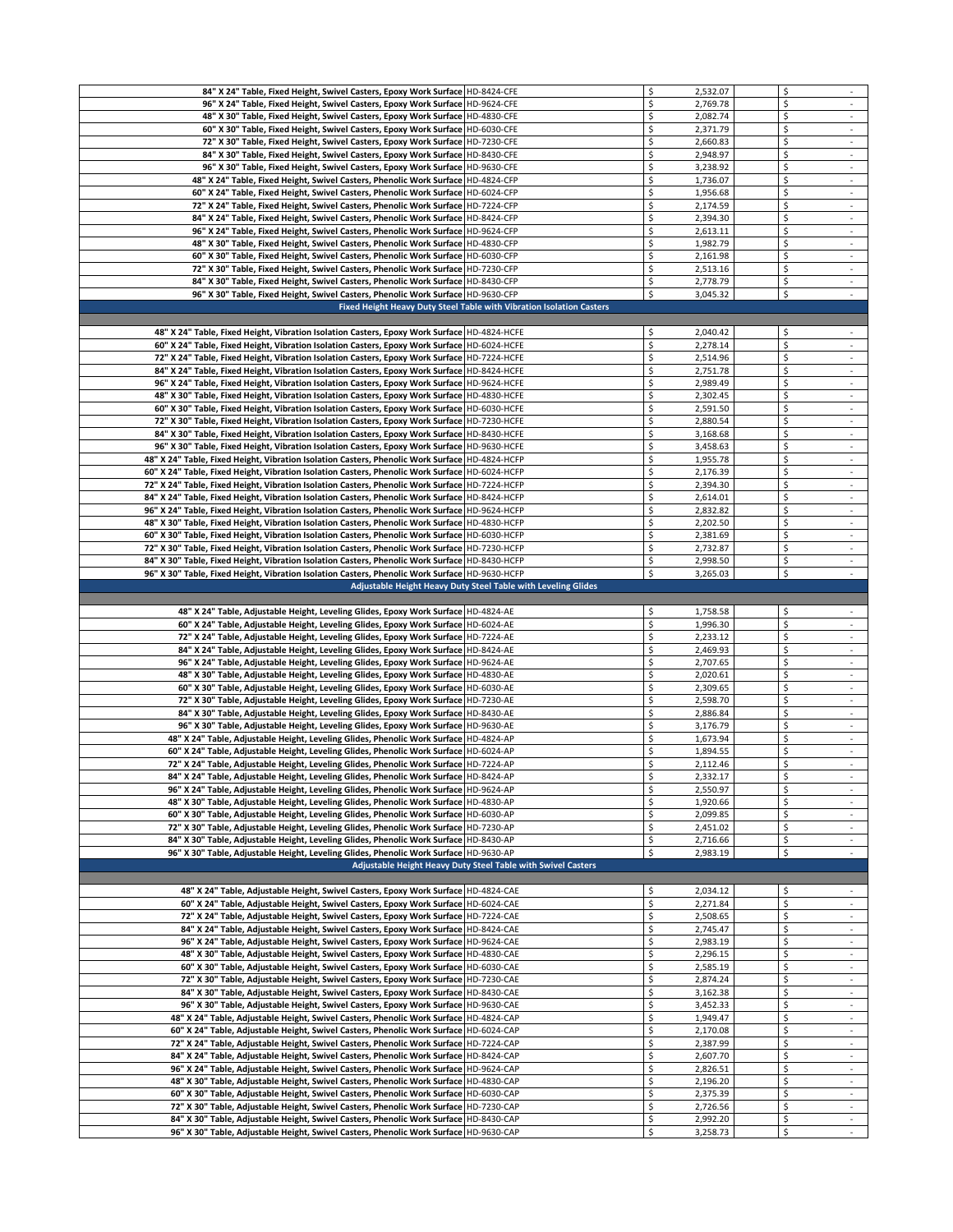| Adjustable Height Heavy Duty Steel Table with Vibration Isolation Casters                             |                                           |                              |       |                                      |
|-------------------------------------------------------------------------------------------------------|-------------------------------------------|------------------------------|-------|--------------------------------------|
| 48" X 24" Table, Adjustable Height, Vibration Isolation Casters, Epoxy Work Surface HD-4824-HCAE      |                                           | \$<br>2,253.83               |       | \$<br>$\sim$                         |
| 60" X 24" Table, Adjustable Height, Vibration Isolation Casters, Epoxy Work Surface HD-6024-HCAE      |                                           | \$<br>2,491.55               |       | \$<br>÷,                             |
| 72" X 24" Table, Adjustable Height, Vibration Isolation Casters, Epoxy Work Surface HD-7224-HCAE      |                                           | \$<br>2,728.36               |       | \$<br>$\sim$                         |
| 84" X 24" Table, Adjustable Height, Vibration Isolation Casters, Epoxy Work Surface HD-8424-HCAE      |                                           | \$<br>2,965.18               |       | \$<br>$\overline{\phantom{a}}$       |
| 96" X 24" Table, Adjustable Height, Vibration Isolation Casters, Epoxy Work Surface HD-9624-HCAE      |                                           | \$<br>3,202.90               |       | \$<br>$\sim$                         |
| 48" X 30" Table, Adjustable Height, Vibration Isolation Casters, Epoxy Work Surface HD-4830-HCAE      |                                           | \$<br>2,515.86               |       | \$                                   |
| 60" X 30" Table, Adjustable Height, Vibration Isolation Casters, Epoxy Work Surface HD-6030-HCAE      |                                           | \$<br>2,804.90               |       | \$<br>÷                              |
| 72" X 30" Table, Adjustable Height, Vibration Isolation Casters, Epoxy Work Surface HD-7230-HCAE      |                                           | \$<br>3,093.95               |       | \$<br>$\sim$                         |
| 84" X 30" Table, Adjustable Height, Vibration Isolation Casters, Epoxy Work Surface HD-8430-HCAE      |                                           | \$<br>3,382.09               |       | \$<br>$\overline{\phantom{a}}$       |
| 96" X 30" Table, Adjustable Height, Vibration Isolation Casters, Epoxy Work Surface HD-9630-HCAE      |                                           | \$<br>3,672.04               |       | \$<br>$\omega$                       |
| 48" X 24" Table, Adjustable Height, Vibration Isolation Casters, Phenolic Work Surface   HD-4824-HCAP |                                           | \$<br>2.169.18               |       | \$<br>$\overline{\phantom{a}}$       |
| 60" X 24" Table, Adjustable Height, Vibration Isolation Casters, Phenolic Work Surface HD-6024-HCAP   |                                           | \$<br>2,389.79               |       | \$<br>$\sim$                         |
| 72" X 24" Table, Adjustable Height, Vibration Isolation Casters, Phenolic Work Surface HD-7224-HCAP   |                                           | \$<br>2,607.70               |       | \$                                   |
| 84" X 24" Table, Adjustable Height, Vibration Isolation Casters, Phenolic Work Surface HD-8424-HCAP   |                                           | \$<br>2,827.41               |       | \$<br>$\sim$                         |
| 96" X 24" Table, Adjustable Height, Vibration Isolation Casters, Phenolic Work Surface HD-9624-HCAP   |                                           | \$<br>3,046.22               |       | \$<br>$\overline{\phantom{a}}$       |
| 48" X 30" Table, Adjustable Height, Vibration Isolation Casters, Phenolic Work Surface   HD-4830-HCAP |                                           | \$<br>2,415.91               |       | \$<br>$\sim$                         |
| 60" X 30" Table, Adjustable Height, Vibration Isolation Casters, Phenolic Work Surface HD-6030-HCAP   |                                           | \$<br>2,595.10               |       | \$<br>$\omega$                       |
| 72" X 30" Table, Adjustable Height, Vibration Isolation Casters, Phenolic Work Surface HD-7230-HCAP   |                                           | \$<br>2,946.27               |       | \$<br>÷                              |
| 84" X 30" Table, Adjustable Height, Vibration Isolation Casters, Phenolic Work Surface HD-8430-HCAP   |                                           | \$<br>3,211.91               |       | \$<br>$\sim$                         |
| 96" X 30" Table, Adjustable Height, Vibration Isolation Casters, Phenolic Work Surface HD-9630-HCAP   |                                           | \$<br>3,478.44               |       | \$                                   |
|                                                                                                       | <b>Heavy Duty Steel Table Accessories</b> |                              |       |                                      |
|                                                                                                       |                                           |                              |       |                                      |
| Mobile Cabinet JTP1068-18                                                                             |                                           | \$<br>582.36                 |       | \$<br>$\sim$                         |
|                                                                                                       | JTP1068-24                                | \$<br>626.50                 |       | \$<br>ä,                             |
|                                                                                                       | JTP1072-18                                | \$<br>1,143.36               |       | \$<br>$\sim$                         |
|                                                                                                       | JTP1072-24                                | \$<br>1,201.95               |       | \$<br>$\overline{\phantom{a}}$       |
|                                                                                                       | JTP1018-18                                | $\sf S$<br>660.21            |       | \$<br>$\sim$                         |
|                                                                                                       | JTP1018-24                                | \$<br>693.12                 |       | \$<br>$\omega$                       |
|                                                                                                       | JTP1021-18                                | \$<br>960.37                 |       | \$<br>$\overline{\phantom{a}}$       |
|                                                                                                       | JTP1021-24                                | \$<br>1,064.71               |       | \$<br>$\sim$                         |
| Mobile Cabinet Work Surface MWS-18                                                                    |                                           | \$<br>143.58                 |       | \$                                   |
|                                                                                                       | <b>MWS-24</b>                             | \$<br>179.80                 |       | \$<br>$\overline{\phantom{a}}$       |
| Suspended Cabinet JTP820-18                                                                           |                                           | \$<br>822.33                 |       | \$<br>$\overline{\phantom{a}}$       |
|                                                                                                       | JTP820-24                                 | \$<br>910.62                 |       | \$<br>$\sim$                         |
|                                                                                                       | JTP822-15                                 | \$<br>747.69                 |       | \$<br>$\omega$                       |
| Suspended Pencil Drawer PPD1822                                                                       |                                           | $\mathsf{\hat{S}}$<br>270.47 |       | \$<br>$\sim$                         |
|                                                                                                       | <b>Envision Workstations</b>              |                              |       |                                      |
|                                                                                                       |                                           |                              |       |                                      |
|                                                                                                       |                                           |                              |       |                                      |
| 48" Wide Envision Work Surface, Epoxy Work Surface ENO-3048E                                          |                                           | \$<br>3,117.85               |       | \$<br>$\sim$                         |
| 48" Wide Envision Work Surface, Phenolic Work Surface ENO-3048P                                       |                                           | \$<br>2,869.24               |       | \$<br>$\overline{\phantom{a}}$       |
| 60" Wide Envision Work Surface, Epoxy Work Surface ENO-3060E                                          |                                           | \$<br>4,072.62               |       | \$<br>$\sim$                         |
| 60" Wide Envision Work Surface, Phenolic Work Surface ENO-3060P                                       |                                           | \$<br>3,761.86               |       | \$<br>$\omega$                       |
| 72" Wide Envision Work Surface, Epoxy Work Surface ENO-3072E                                          |                                           | \$<br>4,658.20               |       | \$<br>$\omega$                       |
| 72" Wide Envision Work Surface, Phenolic Work Surface ENO-3072P                                       |                                           | \$<br>4,285.30               |       | \$<br>$\overline{\phantom{a}}$       |
|                                                                                                       | <b>Envision Workstation Accessories</b>   |                              |       |                                      |
|                                                                                                       |                                           |                              |       |                                      |
| Envision Complete Plumbing Assemblies EISV-A-L                                                        |                                           | \$<br>333.93                 |       | \$<br>$\sim$                         |
|                                                                                                       | EISV-V-L                                  | \$<br>333.93                 |       | \$<br>$\sim$                         |
|                                                                                                       | EISV-N-L                                  | \$<br>333.93                 |       | \$                                   |
|                                                                                                       | EISV-A-R                                  | \$<br>333.93                 |       | \$<br>$\sim$                         |
|                                                                                                       | EISV-V-R                                  | \$<br>333.93                 |       | \$<br>$\overline{\phantom{a}}$       |
|                                                                                                       | EISV-N-R                                  | \$<br>333.93<br>Ś            |       | \$<br>$\overline{\phantom{a}}$<br>Ś  |
| <b>Female Quick Connect Fitting</b>                                                                   | QCFL-B-3M-K2<br>QCFL-B-3M-K4              | 126.75<br>\$<br>126.75       |       | \$<br>$\overline{\phantom{a}}$       |
|                                                                                                       |                                           |                              |       | $\sim$                               |
| <b>Overhead Service Panel</b>                                                                         | QCFL-B-3M-K8<br>ENOSP-10                  | \$<br>126.75<br>\$<br>293.63 |       | \$<br>\$                             |
|                                                                                                       | ENOSP-20                                  | \$<br>391.50                 |       | \$<br>÷                              |
|                                                                                                       |                                           |                              |       | $\sim$                               |
| Twist-to-Lock Electrical for Overhead Service Panel EN-LEV5-20R                                       |                                           | \$<br>33.12                  |       | \$<br>\$<br>$\overline{\phantom{a}}$ |
| Task Lighting for Envision Workstation TLEW-48                                                        | TLEW-60                                   | \$<br>304.55<br>\$<br>459.60 |       | \$<br>÷.                             |
|                                                                                                       | TLEW-72                                   | \$<br>459.60                 |       | \$<br>$\overline{\phantom{a}}$       |
| Mobile Cabinet JTP1068-18                                                                             |                                           | \$<br>582.36                 |       | \$<br>$\sim$                         |
|                                                                                                       | JTP1068-24                                | \$<br>626.50                 |       | \$<br>$\overline{\phantom{a}}$       |
|                                                                                                       | JTP1072-18                                | \$<br>1,143.36               |       | \$<br>$\sim$                         |
|                                                                                                       | JTP1072-24                                | \$<br>1,201.95               |       | \$                                   |
|                                                                                                       | JTP1018-18                                | \$<br>660.21                 |       | \$<br>$\sim$                         |
|                                                                                                       | JTP1018-24                                | \$<br>693.12                 |       | \$                                   |
|                                                                                                       | JTP1021-18                                | \$<br>960.37                 |       | \$<br>$\overline{\phantom{a}}$       |
|                                                                                                       | JTP1021-24                                | \$<br>1,064.71               |       | \$<br>$\sim$                         |
| Mobile Cabinet Work Surface MWS-18                                                                    |                                           | \$<br>143.58                 |       | \$<br>$\overline{\phantom{a}}$       |
|                                                                                                       | <b>MWS-24</b>                             | \$<br>179.80                 |       | \$<br>÷                              |
| Suspended Cabinet JTP820-18                                                                           |                                           | \$<br>822.33                 |       | \$<br>$\overline{\phantom{a}}$       |
|                                                                                                       | JTP820-24                                 | \$<br>910.62                 |       | \$<br>$\sim$                         |
|                                                                                                       | JTP822-15                                 | \$<br>747.69                 |       | \$                                   |
| <b>Suspended Pencil Drawer</b>                                                                        | PPD1822                                   | Ś<br>270.47                  |       | \$<br>$\sim$                         |
|                                                                                                       |                                           |                              | Total | \$<br>$\overline{\phantom{a}}$       |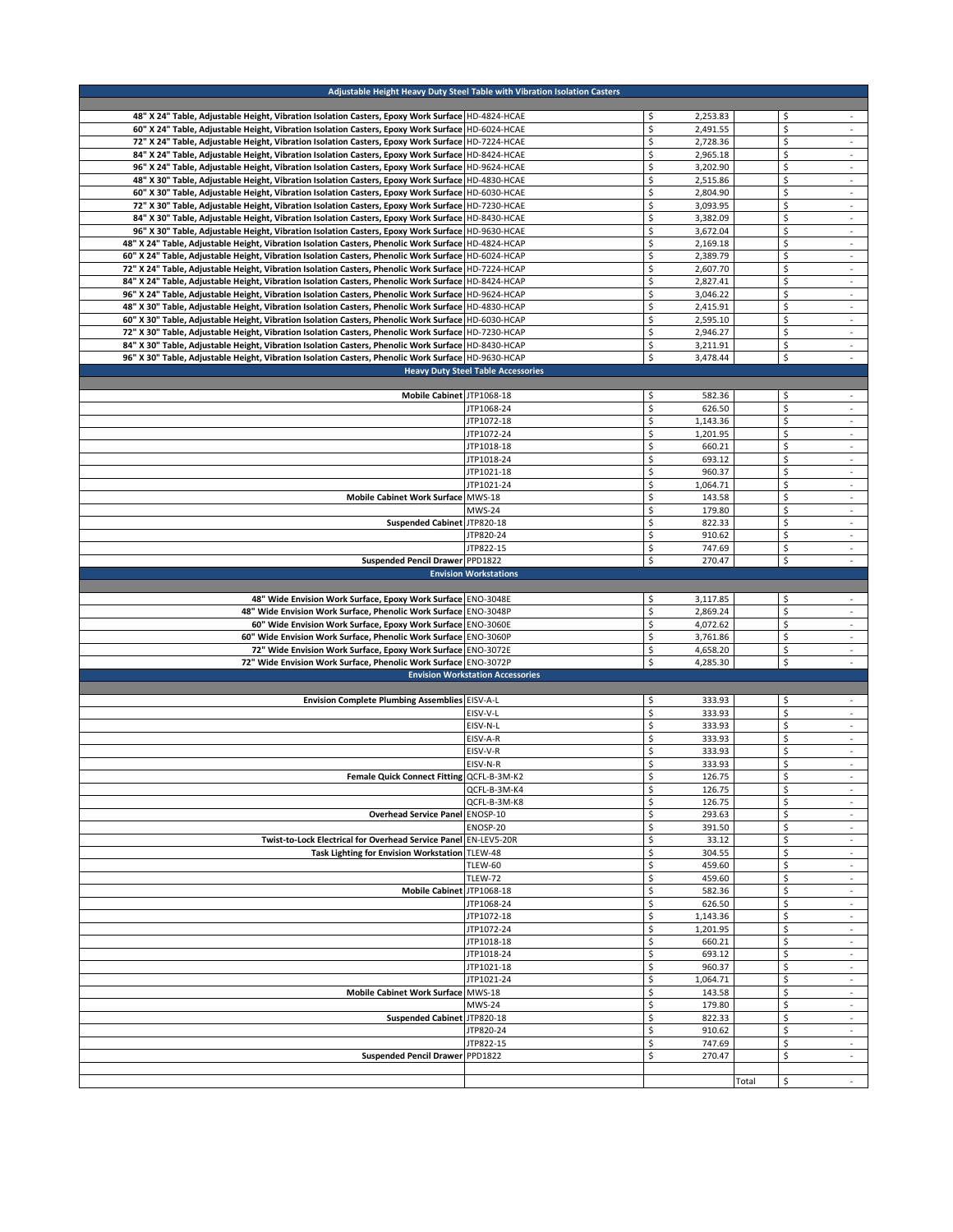| <b>Work Surfaces</b>                       |                                      |                |          |                                |  |
|--------------------------------------------|--------------------------------------|----------------|----------|--------------------------------|--|
| Category                                   | <b>Part Number</b>                   | Price          | Quantity | Total                          |  |
|                                            | <b>Custom Work Surfaces</b>          |                |          |                                |  |
|                                            |                                      |                |          |                                |  |
| Per Square Foot, Epoxy CMWSSF-E            |                                      | \$<br>78.30    |          | \$                             |  |
| Sink Cutout, Epoxy CMWSSC-E                |                                      | \$<br>83.23    |          | \$<br>٠                        |  |
| Fixture Boring or Cutout, Epoxy CMWSB-E    |                                      | \$<br>11.89    |          | \$<br>$\overline{\phantom{a}}$ |  |
| Per Square Foot, Phenolic CMWSSF-P         |                                      | \$<br>41.11    |          | \$<br>٠                        |  |
| Sink Cutout, Phenolic CMWSSC-P             |                                      | \$<br>83.23    |          | Ś<br>$\overline{\phantom{a}}$  |  |
| Fixture Boring or Cutout, Phenolic CMWSB-P |                                      | \$<br>11.89    |          | \$<br>÷.                       |  |
|                                            | <b>Work Surfaces without Cutouts</b> |                |          |                                |  |
|                                            |                                      |                |          |                                |  |
|                                            | <b>Epoxy LE3630-1</b>                | \$<br>516.78   |          | \$<br>$\overline{\phantom{a}}$ |  |
|                                            | LE4830-1                             | \$<br>689.04   |          | Ś<br>$\overline{\phantom{a}}$  |  |
|                                            | LE6030-1                             | \$<br>861.30   |          | \$<br>$\blacksquare$           |  |
|                                            | LE7230-1                             | \$<br>1,033.56 |          | \$<br>٠                        |  |
|                                            | LE9630-1                             | \$<br>1,378.08 |          | \$<br>÷.                       |  |
|                                            | Phenolic LP3630-1                    | \$<br>259.13   |          | \$<br>$\overline{\phantom{m}}$ |  |
|                                            | LP4830-1                             | \$<br>345.50   |          | \$<br>$\sim$                   |  |
|                                            | LP6030-1                             | \$<br>431.92   |          | \$<br>$\sim$                   |  |
|                                            | LP7230-1                             | \$<br>518.25   |          | \$<br>٠                        |  |
|                                            | LP9630-1                             | \$<br>691.00   |          | \$                             |  |
|                                            | <b>Work Surface Cub</b>              |                |          |                                |  |
|                                            |                                      |                |          |                                |  |
|                                            | Epoxy LE9604-1                       | 208.77<br>\$   |          | \$<br>÷.                       |  |
|                                            | Phenolic LP9604-1                    | \$<br>109.62   |          | \$<br>$\sim$                   |  |
|                                            |                                      |                |          |                                |  |
|                                            |                                      |                | Total    | \$<br>$\sim$                   |  |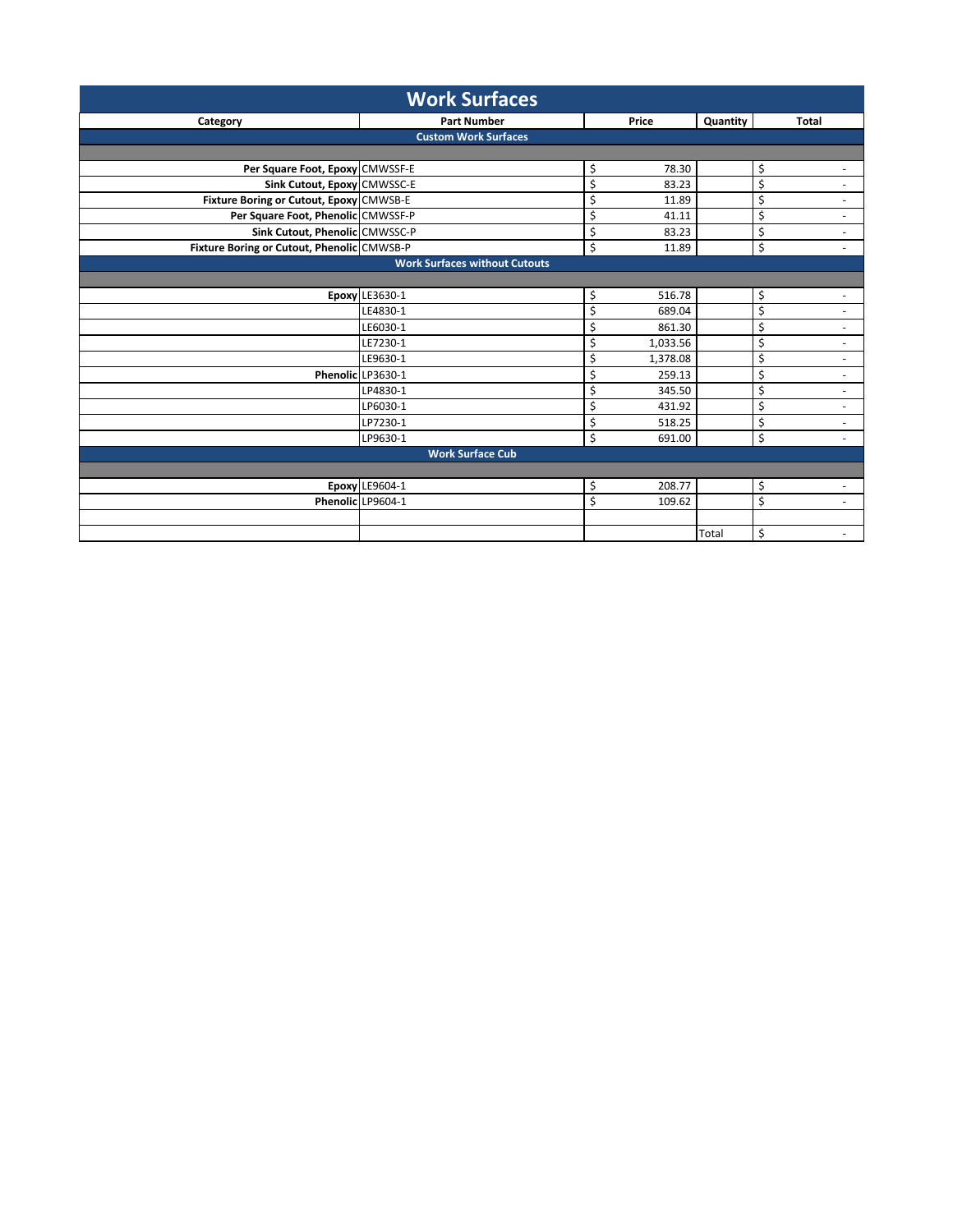| <b>Fittings and Faucets</b>                    |                       |                        |          |                                          |  |
|------------------------------------------------|-----------------------|------------------------|----------|------------------------------------------|--|
| Category                                       | <b>Part Number</b>    | Price                  | Quantity | Total                                    |  |
|                                                | <b>Faucets</b>        |                        |          |                                          |  |
|                                                |                       |                        |          |                                          |  |
| Mixing Faucets L412-8VB                        |                       | \$<br>394.96           |          | \$<br>$\sim$                             |  |
|                                                | L412-8                | \$<br>302.96           |          | \$                                       |  |
|                                                | L412-8VB-BH           | \$<br>421.78           |          | \$<br>$\sim$                             |  |
|                                                | L412-8-BH             | \$<br>329.76           |          | \$<br>$\overline{\phantom{a}}$           |  |
| Cold Water Faucets L611-8VB                    |                       | \$<br>269.88           |          | \$<br>$\overline{\phantom{a}}$           |  |
|                                                | L611-8                | \$<br>177.84           |          | \$<br>$\blacksquare$                     |  |
|                                                | L611-8VB-BH           | \$<br>283.29           |          | \$<br>$\overline{\phantom{a}}$           |  |
|                                                | L611-8-BH             | \$<br>191.25           |          | \$<br>$\overline{\phantom{a}}$           |  |
| Foot Operated Faucet L084-8-3001-BH            |                       | \$<br>691.64           |          | \$<br>$\overline{\phantom{a}}$           |  |
| DI/RO Faucet L7833MSC                          |                       | \$<br>465.59           |          | \$<br>$\overline{\phantom{a}}$           |  |
| Aerator BO055                                  |                       | \$<br>21.69            |          | \$<br>$\blacksquare$                     |  |
|                                                | <b>Service Valves</b> |                        |          |                                          |  |
|                                                |                       |                        |          |                                          |  |
| Single Turret Ball Valve L4200-131WSA-G        |                       | \$<br>109.13           |          | \$<br>$\overline{\phantom{a}}$           |  |
|                                                | L4200-131WSA-A        | \$<br>109.13           |          | \$<br>$\overline{\phantom{a}}$           |  |
|                                                | L4200-131WSA-N        | \$<br>109.13           |          | \$<br>$\blacksquare$                     |  |
|                                                | L4200-131WSA-V        | \$<br>109.13           |          | \$<br>$\overline{\phantom{a}}$           |  |
| 90° Double Turret Ball Valve L4200-132AWSA-G   |                       | \$<br>169.62           |          | \$<br>$\overline{\phantom{a}}$           |  |
|                                                | L4200-132AWSA-A       | \$<br>169.62           |          | \$<br>$\overline{\phantom{a}}$           |  |
|                                                | L4200-132AWSA-N       | \$<br>169.62           |          | \$<br>$\overline{\phantom{a}}$           |  |
|                                                | L4200-132AWSA-V       | \$<br>169.62           |          | \$<br>$\overline{\phantom{a}}$           |  |
| 180° Double Turret Ball Valve L4200-132SWSA-G  |                       | \$<br>169.62           |          | \$                                       |  |
|                                                | L4200-132SWSA-A       | \$<br>169.62<br>\$     |          | \$<br>$\sim$<br>\$                       |  |
|                                                | L4200-132SWSA-N       | 169.62<br>\$<br>169.62 |          | $\overline{\phantom{a}}$<br>\$<br>$\sim$ |  |
| Quad Turret Ball Valve L4200-134WSA-G          | L4200-132SWSA-V       | \$<br>290.67           |          | \$<br>$\blacksquare$                     |  |
|                                                | L4200-134WSA-A        | \$<br>290.67           |          | \$<br>$\overline{\phantom{a}}$           |  |
|                                                | L4200-134WSA-N        | \$<br>290.67           |          | \$<br>÷.                                 |  |
|                                                | L4200-134WSA-V        | \$<br>290.67           |          | \$<br>$\overline{\phantom{a}}$           |  |
| Single Turret Needle Valve L2880-131WSA-G      |                       | \$<br>154.15           |          | \$<br>$\overline{\phantom{a}}$           |  |
|                                                | L2880-131WSA-A        | \$<br>154.15           |          | \$<br>$\overline{\phantom{a}}$           |  |
|                                                | L2880-131WSA-N        | \$<br>154.15           |          | \$<br>$\overline{\phantom{a}}$           |  |
|                                                | L2880-131WSA-V        | \$<br>154.15           |          | \$<br>$\sim$                             |  |
| 90° Double Turret Needle Valve L2880-132AWSA-G |                       | \$<br>259.70           |          | \$<br>$\overline{\phantom{a}}$           |  |
|                                                | L2880-132AWSA-A       | \$<br>259.70           |          | \$<br>$\overline{\phantom{a}}$           |  |
|                                                | L2880-132AWSA-N       | \$<br>259.70           |          | \$<br>$\blacksquare$                     |  |
|                                                | L2880-132AWSA-V       | \$<br>259.70           |          | \$<br>$\overline{\phantom{a}}$           |  |
| 180° Double Turret Needle Valve                | L2880-132SWSA-G       | \$<br>259.70           |          | \$<br>$\overline{\phantom{a}}$           |  |
|                                                | L2880-132SWSA-A       | \$<br>259.70           |          | \$<br>$\overline{\phantom{a}}$           |  |
|                                                | L2880-132SWSA-N       | \$<br>259.70           |          | \$<br>$\sim$                             |  |
|                                                | L2880-132SWSA-V       | \$<br>259.70           |          | \$<br>$\overline{\phantom{a}}$           |  |
| Quad Turret Needle Valve L2880-134WSA-G        |                       | \$<br>470.88           |          | \$<br>$\overline{\phantom{a}}$           |  |
|                                                | L2880-134WSA-A        | \$<br>470.88           |          | \$<br>$\sim$                             |  |
|                                                | L2880-134WSA-N        | \$<br>470.88           |          | \$<br>$\overline{\phantom{a}}$           |  |
|                                                | L2880-134WSA-V        | \$<br>470.88           |          | \$<br>$\sim$                             |  |
|                                                |                       |                        |          |                                          |  |
|                                                |                       |                        | Total    | \$<br>$\blacksquare$                     |  |
|                                                |                       |                        |          |                                          |  |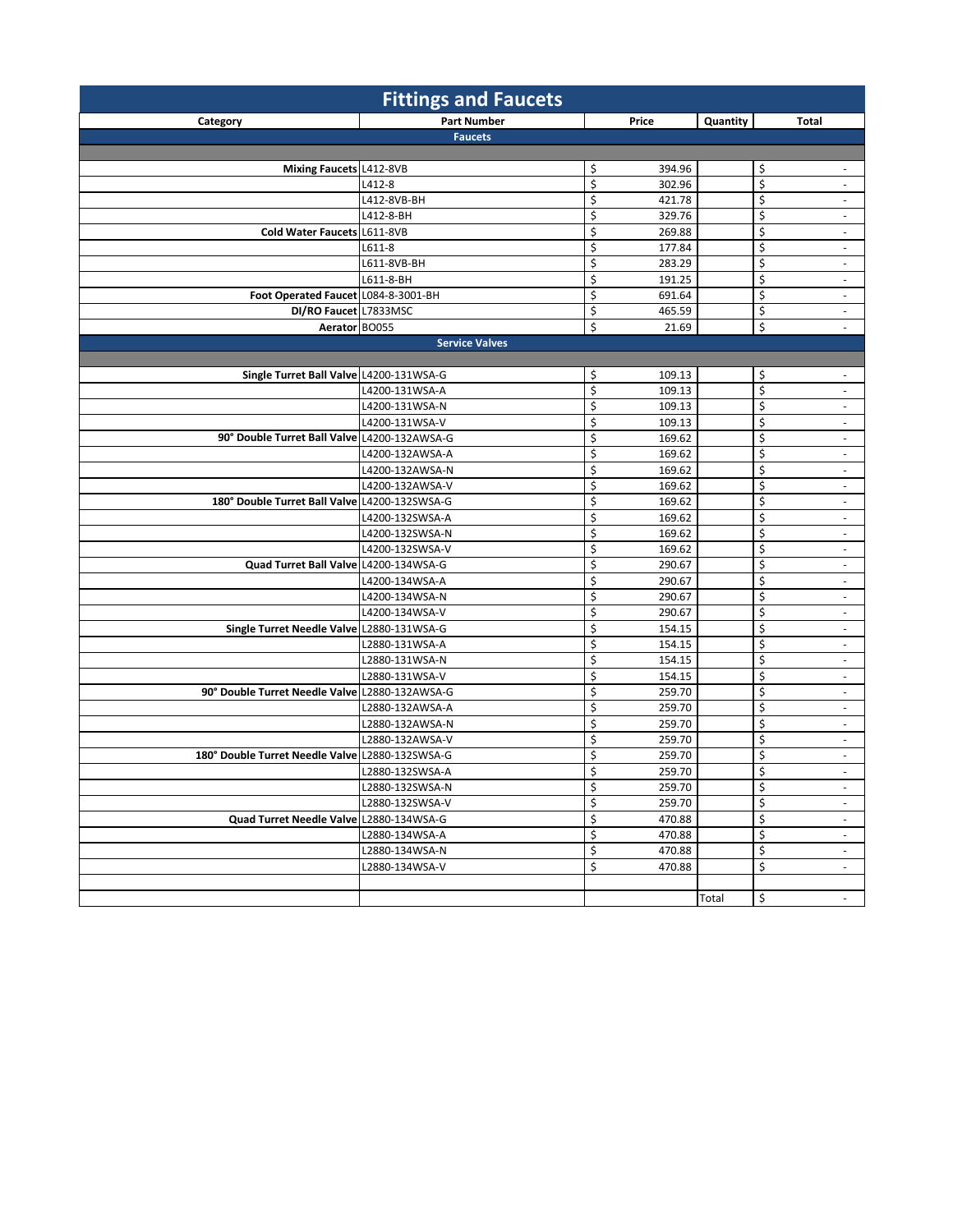|                                                     | <b>Emergency Equipment</b> |   |          |          |       |
|-----------------------------------------------------|----------------------------|---|----------|----------|-------|
| Category                                            | <b>Part Number</b>         |   | Price    | Quantity | Total |
|                                                     | <b>Evewashes</b>           |   |          |          |       |
|                                                     |                            |   |          |          |       |
| Deck Mounted Eyewash EW806                          |                            |   | 642.67   |          | Ś     |
|                                                     | <b>EW806LH</b>             |   | 642.67   |          |       |
| Low Profile Deck Mounted Eyewash EW805              |                            |   | 582.49   |          | د     |
|                                                     | <b>EW805LH</b>             |   | 582.49   |          |       |
| Deck Mounted Eyewash/Drench Hose EW1022BP           |                            | Ś | 768.79   |          | \$    |
|                                                     | <b>Drench Shower</b>       |   |          |          |       |
|                                                     |                            |   |          |          |       |
| Free Standing Eyewash and Drench Shower SS909       |                            |   | 1,820.36 |          | \$    |
| Free Standing ADA Eyewash and Drench Shower SSBF909 |                            |   | 1,704.02 |          |       |
| Wall Mounted Emergency Shower ES643                 |                            |   | 429.34   |          |       |
|                                                     |                            |   |          |          |       |
|                                                     |                            |   |          | Total    | \$    |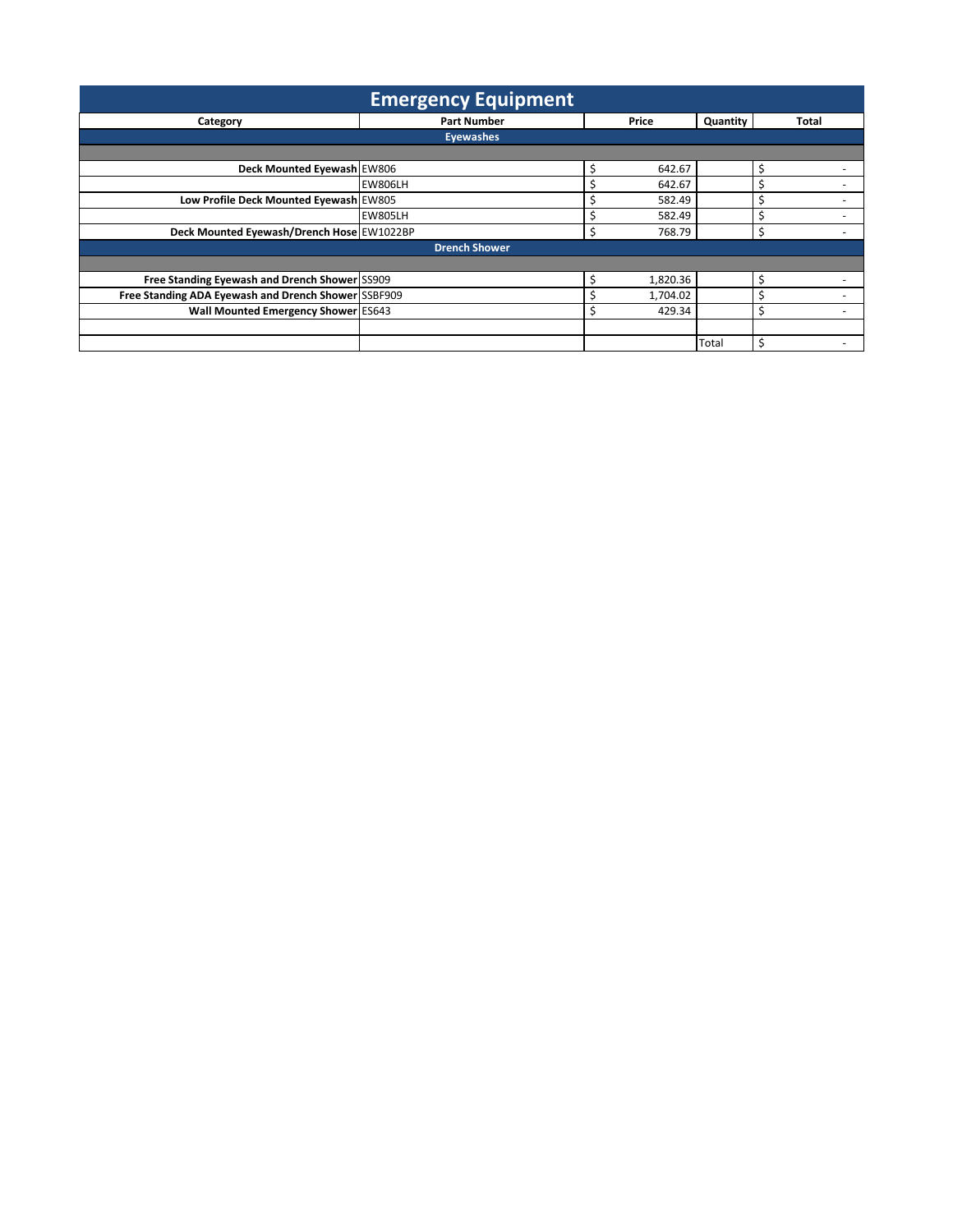| <b>Pegboards</b>                   |                                  |                            |       |                          |  |  |  |
|------------------------------------|----------------------------------|----------------------------|-------|--------------------------|--|--|--|
| Category                           | <b>Part Number</b>               | Quantity<br>Price<br>Total |       |                          |  |  |  |
|                                    | <b>Stainless Steel Pegboards</b> |                            |       |                          |  |  |  |
|                                    |                                  |                            |       |                          |  |  |  |
| without Finished Back V2430        |                                  | 673.97                     |       | \$                       |  |  |  |
|                                    | V3630                            | 870.99                     |       |                          |  |  |  |
| with Finished Back V2430FB         |                                  | 971.12                     |       |                          |  |  |  |
|                                    | V3630FB                          | 1,176.75                   |       |                          |  |  |  |
|                                    | <b>Phenolic Resin Pegboards</b>  |                            |       |                          |  |  |  |
|                                    |                                  |                            |       |                          |  |  |  |
| Phenolic Resin Pegboards PB-PR2430 |                                  | 492.80                     |       | S                        |  |  |  |
|                                    | PB-PR3030                        | 581.63                     |       | $\overline{\phantom{a}}$ |  |  |  |
|                                    |                                  |                            |       |                          |  |  |  |
|                                    |                                  |                            | Total | Ś<br>-                   |  |  |  |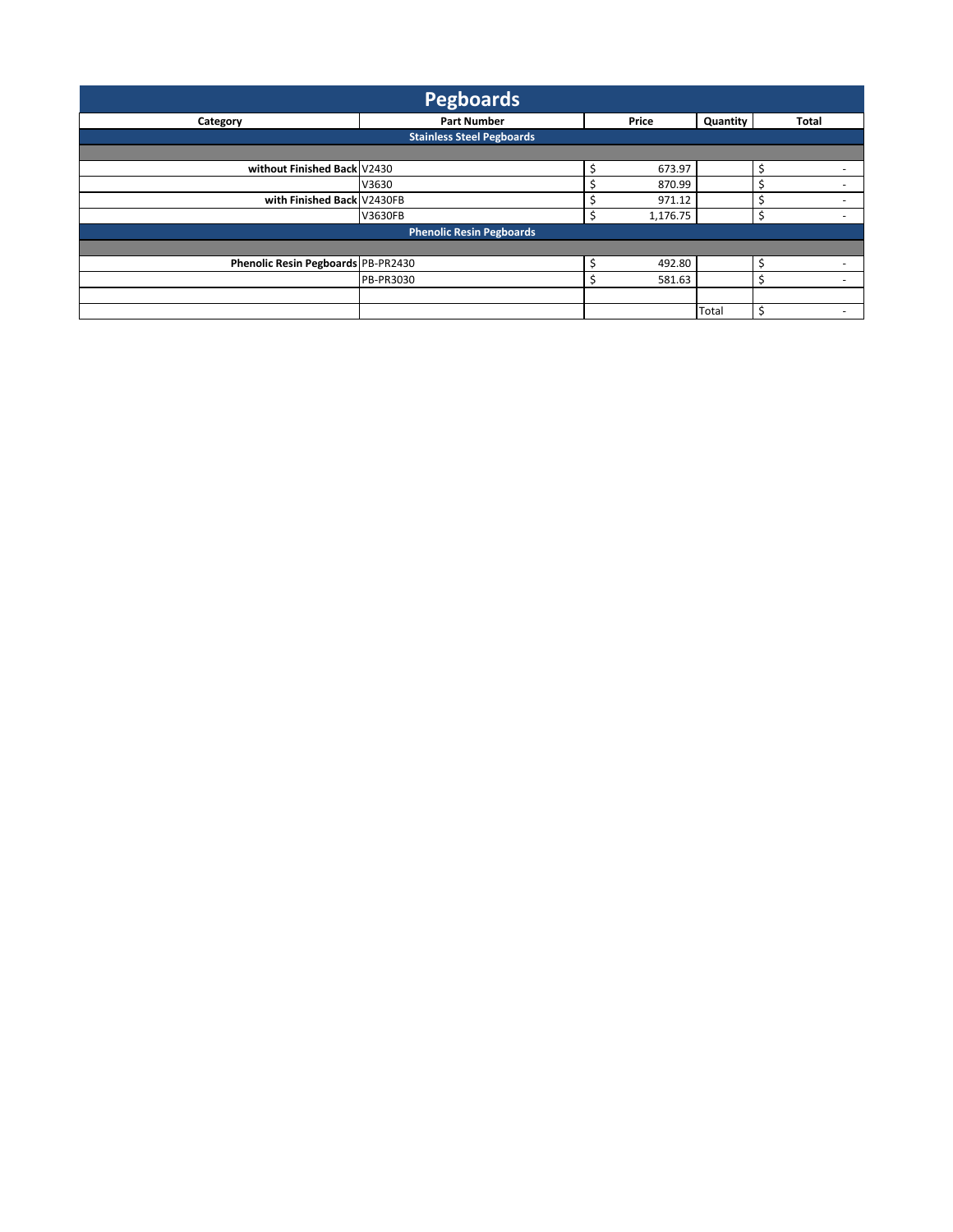| <b>Sinks</b>                              |                                      |                |          |                                |  |  |  |  |
|-------------------------------------------|--------------------------------------|----------------|----------|--------------------------------|--|--|--|--|
| Category                                  | <b>Part Number</b>                   | Price          | Quantity | Total                          |  |  |  |  |
|                                           | <b>Drop-In Epoxy Resin Sinks</b>     |                |          |                                |  |  |  |  |
|                                           |                                      |                |          |                                |  |  |  |  |
| Drop-In Epoxy Resin Sinks D-30            |                                      | \$<br>590.81   |          | \$<br>٠                        |  |  |  |  |
|                                           | $D-50$                               | \$<br>590.81   |          | \$<br>$\overline{\phantom{a}}$ |  |  |  |  |
|                                           | $D-55$                               | \$<br>643.65   |          | \$<br>$\overline{\phantom{a}}$ |  |  |  |  |
|                                           | $D-59$                               | 1,020.54<br>\$ |          | \$                             |  |  |  |  |
|                                           | $A-55$                               | \$<br>631.43   |          | \$<br>٠                        |  |  |  |  |
|                                           | LB-U04                               | \$<br>95.06    |          | \$<br>$\overline{\phantom{a}}$ |  |  |  |  |
|                                           | <b>Drop-In Stainless Steel Sinks</b> |                |          |                                |  |  |  |  |
|                                           |                                      |                |          |                                |  |  |  |  |
| Drop-In Stainless Steel Sinks S-1721-A-GR |                                      | \$<br>871.42   |          | \$<br>٠                        |  |  |  |  |
|                                           | S-1925-A-GR                          | \$<br>983.39   |          | \$                             |  |  |  |  |
|                                           | SX-1925-A-GR                         | \$<br>1,172.01 |          | \$<br>$\overline{\phantom{a}}$ |  |  |  |  |
|                                           | <b>Undermount Stainless Sinks</b>    |                |          |                                |  |  |  |  |
|                                           |                                      |                |          |                                |  |  |  |  |
| Undermount Stainless Sinks USX-1618-A     |                                      | \$<br>931.50   |          | \$<br>$\overline{\phantom{a}}$ |  |  |  |  |
|                                           | US-1824-A                            | \$<br>738.78   |          | \$<br>$\sim$                   |  |  |  |  |
|                                           | USX-1824-A                           | \$<br>828.47   |          | \$<br>$\overline{\phantom{a}}$ |  |  |  |  |
|                                           | USX-1830-A                           | \$<br>1,075.88 |          | \$<br>$\sim$                   |  |  |  |  |
|                                           |                                      |                |          |                                |  |  |  |  |
|                                           |                                      |                | Total    | \$                             |  |  |  |  |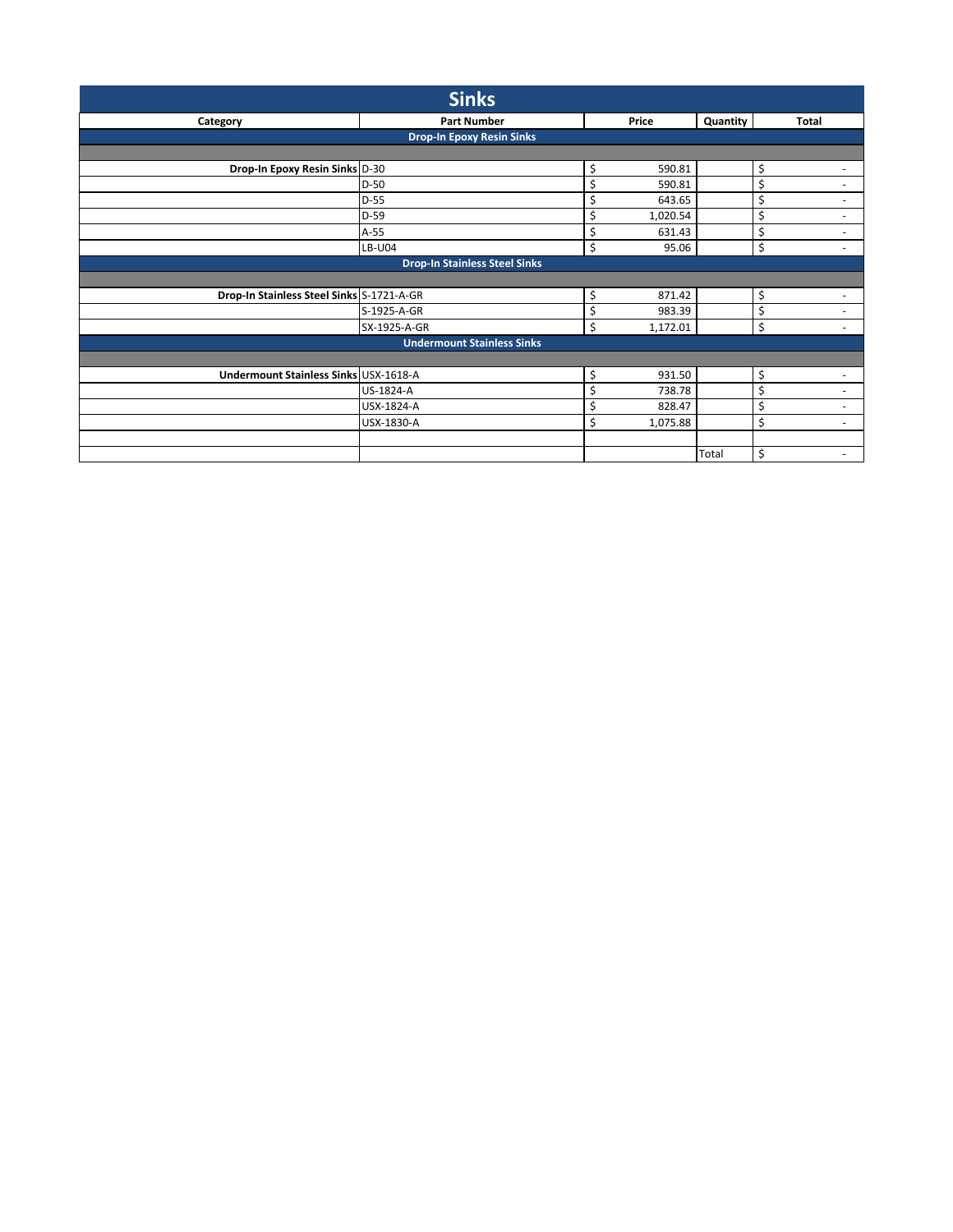| <b>Electrical Pedestals</b>              |                             |                    |                                   |        |       |  |  |  |
|------------------------------------------|-----------------------------|--------------------|-----------------------------------|--------|-------|--|--|--|
| Category                                 |                             | <b>Part Number</b> | Quantity<br>Price<br><b>Total</b> |        |       |  |  |  |
|                                          | <b>Electrical Pedestals</b> |                    |                                   |        |       |  |  |  |
|                                          |                             |                    |                                   |        |       |  |  |  |
| Single Gang Electrical Pedestal E433WS   |                             |                    |                                   | 130.96 |       |  |  |  |
|                                          | E433WS-GFI                  |                    |                                   | 251.66 |       |  |  |  |
| Double Gang Electrical Pedestal E633WS   |                             |                    |                                   | 187.25 |       |  |  |  |
|                                          | E633WS-GFI                  |                    |                                   | 428.14 |       |  |  |  |
| <b>Custom Electrical Pedestal E800WS</b> |                             |                    |                                   | 397.29 |       |  |  |  |
|                                          |                             |                    |                                   |        |       |  |  |  |
|                                          |                             |                    |                                   |        | Total |  |  |  |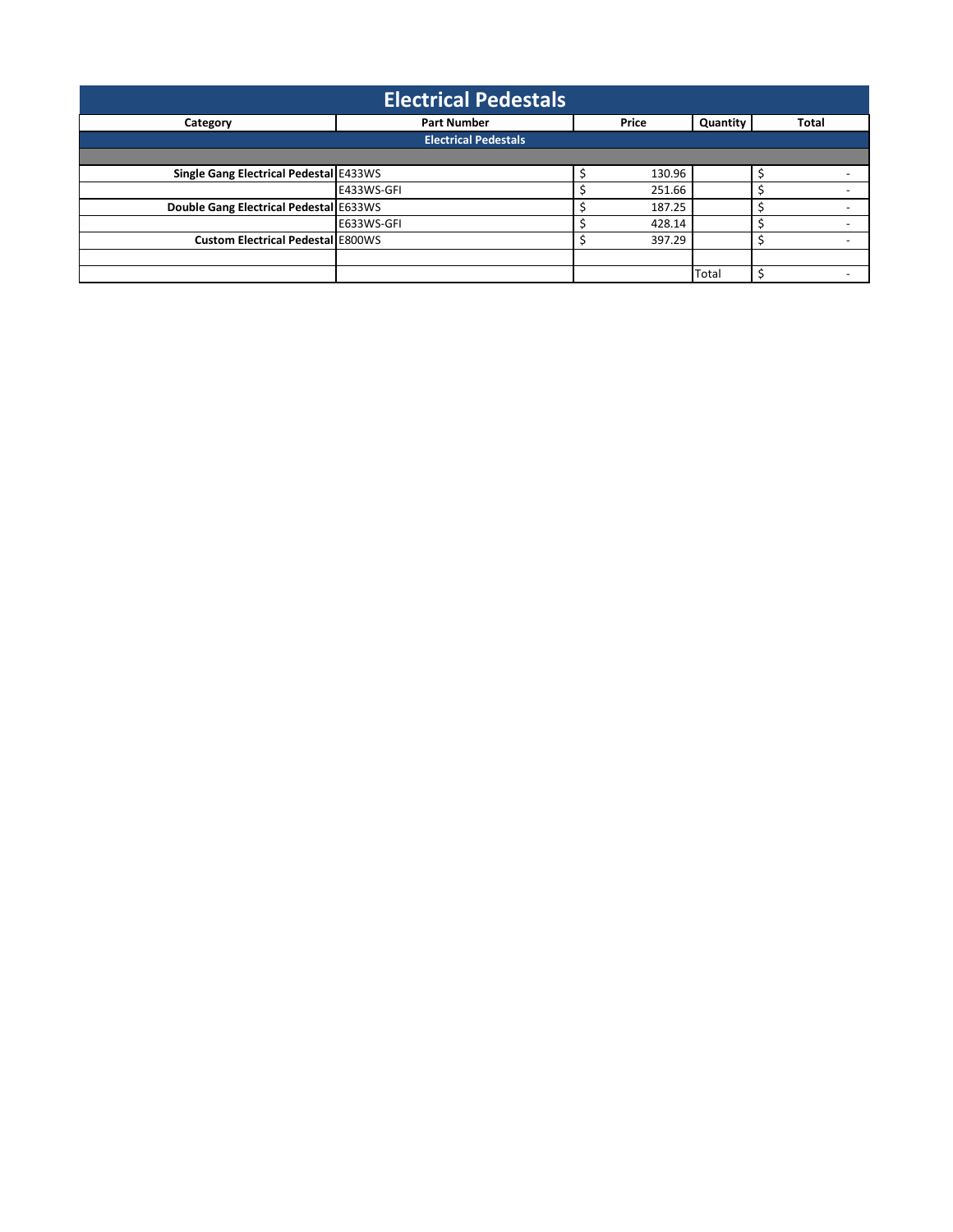|                                                 | <b>Seating</b>        |              |          |                                |
|-------------------------------------------------|-----------------------|--------------|----------|--------------------------------|
| Category                                        | <b>Part Number</b>    | Price        | Quantity | Total                          |
|                                                 | <b>Chairs</b>         |              |          |                                |
|                                                 |                       |              |          |                                |
| Vinyl Chair - Desk Height VDHCH-MB-RG-RC-8546   |                       | 332.07<br>\$ |          | \$                             |
|                                                 | VDHCH-MB-RG-RC-8546A1 | \$<br>462.77 |          | \$<br>$\sim$                   |
|                                                 | VDHCH-MB-RG-RC-8605   | \$<br>332.07 |          | Ś<br>$\overline{\phantom{a}}$  |
|                                                 | VDHCH-MB-RG-RC-8605A1 | \$<br>462.77 |          | \$<br>$\overline{\phantom{a}}$ |
|                                                 | VDHCH-MB-RG-RC-8540   | \$<br>332.07 |          | \$<br>$\omega$                 |
|                                                 | VDHCH-MB-RG-RC-8540A1 | \$<br>462.77 |          | \$<br>$\overline{\phantom{a}}$ |
|                                                 | VDHCH-MB-RG-RC-8569   | \$<br>332.07 |          | \$<br>$\blacksquare$           |
|                                                 | VDHCH-MB-RG-RC-8569A1 | \$<br>462.77 |          | Ś<br>$\omega$                  |
|                                                 | VDHCH-MB-RG-RC-8582   | \$<br>332.07 |          | \$<br>$\overline{\phantom{a}}$ |
|                                                 | VDHCH-MB-RG-RC-8582A1 | \$<br>462.77 |          | \$<br>$\overline{\phantom{a}}$ |
| Polyurethane Chair - Desk Height PDHCH-RG-RC    |                       | \$<br>332.91 |          | \$<br>$\omega$                 |
|                                                 | PDHCH-RG-RC-A1        | \$<br>463.61 |          | \$<br>$\omega$                 |
| Vinyl Stool - Desk Height VDHSO-RG-RC-8546      |                       | \$<br>188.08 |          | Ś<br>$\sim$                    |
|                                                 | VDHSO-RG-RC-8605      | \$<br>188.08 |          | \$<br>$\blacksquare$           |
|                                                 | VDHSO-RG-RC-8540      | \$<br>188.08 |          | \$<br>$\omega$                 |
|                                                 | VDHSO-RG-RC-8569      | \$<br>188.08 |          | \$<br>÷.                       |
|                                                 | VDHSO-RG-RC-8582      | \$<br>188.08 |          | \$<br>$\blacksquare$           |
| Vinyl Chair - Desk Height VMBCH-RG-CF-RC-8546   |                       | \$<br>368.15 |          | \$<br>$\sim$                   |
|                                                 | VMBCH-RG-CF-RC-8546A1 | \$<br>498.85 |          | Ś<br>$\overline{\phantom{a}}$  |
|                                                 | VMBCH-RG-CF-RC-8605   | \$<br>368.15 |          | \$<br>$\omega$                 |
|                                                 | VMBCH-RG-CF-RC-8605A1 | \$<br>498.85 |          | \$<br>$\blacksquare$           |
|                                                 | VMBCH-RG-CF-RC-8540   | \$<br>368.15 |          | \$<br>$\sim$                   |
|                                                 | VMBCH-RG-CF-RC-8540A1 | \$<br>498.85 |          | \$<br>$\sim$                   |
|                                                 | VMBCH-RG-CF-RC-8569   | \$<br>368.15 |          | \$<br>$\omega$                 |
|                                                 | VMBCH-RG-CF-RC-8569A1 | \$<br>498.85 |          | Ś<br>$\sim$                    |
|                                                 | VMBCH-RG-CF-RC-8582   | \$<br>368.15 |          | Ś<br>$\blacksquare$            |
|                                                 | VMBCH-RG-CF-RC-8582A1 | \$<br>498.85 |          | \$<br>$\overline{\phantom{a}}$ |
| Polyurethane Chair - Desk Height PMBCH-RG-CF-RC |                       | \$<br>370.52 |          | \$<br>$\sim$                   |
|                                                 | PMBCH-RG-CF-RC-A1     | \$<br>492.33 |          | Ś<br>$\sim$                    |
| Vinyl Stool - Desk Height VMBSO-RG-CF-RC-8546   |                       | \$<br>249.99 |          | \$<br>$\overline{\phantom{a}}$ |
|                                                 | VMBSO-RG-CF-RC-8605   | \$<br>249.99 |          | \$<br>$\blacksquare$           |
|                                                 | VMBSO-RG-CF-RC-8540   | \$<br>249.99 |          | \$<br>$\overline{\phantom{a}}$ |
|                                                 | VMBSO-RG-CF-RC-8569   | \$<br>249.99 |          | \$<br>$\blacksquare$           |
|                                                 | VMBSO-RG-CF-RC-8582   | Ś<br>249.99  |          | Ś<br>$\omega$                  |
|                                                 |                       |              |          |                                |
|                                                 |                       |              | Total    | \$<br>$\blacksquare$           |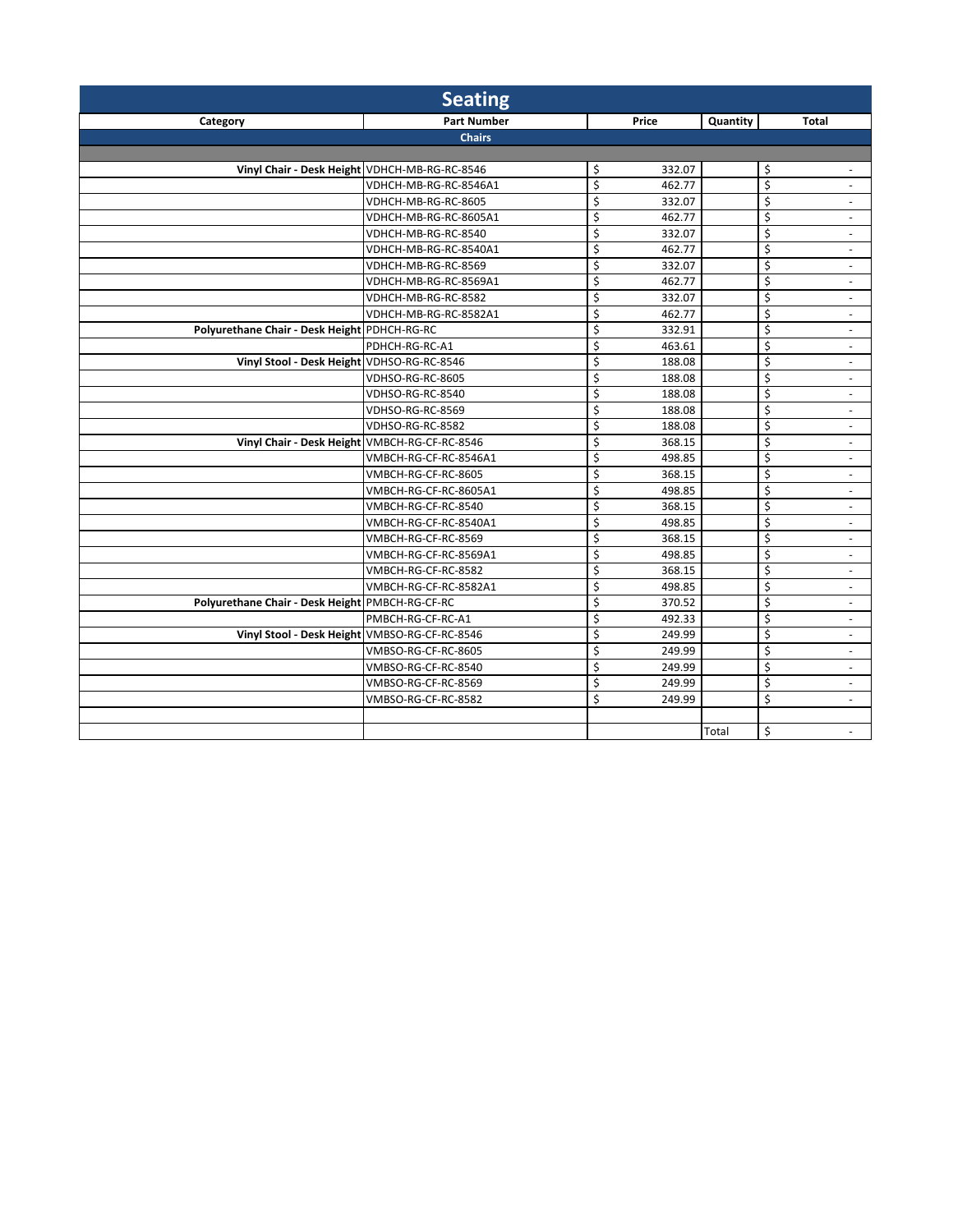|                                                      | <b>Lab Furniture Accessories</b>       |                                  |                   |                             |
|------------------------------------------------------|----------------------------------------|----------------------------------|-------------------|-----------------------------|
| Category                                             | <b>Part Number</b>                     | Price                            | Quantity<br>Total |                             |
|                                                      | <b>Stainless Steel Garment Racks</b>   |                                  |                   |                             |
|                                                      |                                        |                                  |                   |                             |
| Garment Racks - Wall Mount GRW2436S                  |                                        | \$<br>858.85                     | \$                |                             |
|                                                      | <b>GRW2448S</b>                        | \$<br>1,078.97                   | \$                | $\overline{\phantom{a}}$    |
| Garment Racks - Upright GRU2436S                     |                                        | \$<br>1,426.33                   | \$                | $\blacksquare$              |
|                                                      | <b>GRU2448S</b>                        | \$<br>1,764.78                   | \$                | $\overline{\phantom{a}}$    |
|                                                      | <b>Stainless Steel Gowning Bench</b>   |                                  |                   |                             |
|                                                      |                                        |                                  |                   |                             |
| Gowning Bench GB1636S                                |                                        | \$<br>1,105.50                   | \$                | $\sim$                      |
|                                                      | GB1648S                                | \$<br>1,160.56                   | \$                | $\overline{\phantom{a}}$    |
|                                                      | GB1660S<br>GB1672S                     | \$<br>1,239.84<br>\$<br>1,346.27 | \$<br>\$          | ÷.                          |
|                                                      | <b>MetroMax Utility Cart</b>           |                                  |                   |                             |
|                                                      |                                        |                                  |                   |                             |
|                                                      | 2 Shelves MXUC1830-25                  | \$<br>892.62                     | \$                |                             |
|                                                      | MXUC2436-25                            | \$<br>962.37                     | \$                | $\overline{\phantom{a}}$    |
|                                                      | 3 Shelves MXUC1830-35                  | \$<br>1,044.58                   | \$                | $\overline{\phantom{a}}$    |
|                                                      | MXUC2436-35                            | Ś<br>1,145.88                    | \$                |                             |
|                                                      | <b>Security Units</b>                  |                                  |                   |                             |
|                                                      |                                        |                                  |                   |                             |
| <b>Stationary Unit JSEC53</b>                        |                                        | \$<br>931.20                     | \$                |                             |
|                                                      | JSEC55                                 | \$<br>1,139.03                   | \$                | $\overline{\phantom{a}}$    |
|                                                      | JSEC56                                 | \$<br>1,224.57                   | \$                | $\overline{\phantom{a}}$    |
| Mobile Unit MJSEC53                                  |                                        | \$<br>1,029.35                   | \$                | $\overline{\phantom{a}}$    |
|                                                      | MJSEC55                                | \$<br>1,237.18                   | \$                | $\mathcal{L}_{\mathcal{A}}$ |
|                                                      | MJSEC56                                | \$<br>1,322.72                   | \$                | ä,                          |
|                                                      | <b>Deep Ledge Polymer Utility Cart</b> |                                  |                   |                             |
| 21 1/2" x 33 3/4" (2) Shelves, Grey BC2030-2DG       |                                        | \$<br>273.82                     | \$                | $\overline{\phantom{a}}$    |
| 27" x 39 1/4" (2) Shelves, Grey BC2636-2DG           |                                        | \$<br>319.33                     | \$                | $\mathcal{L}_{\mathcal{A}}$ |
| 21 1/2" x 33 3/4" (2) Shelves, Black BC2030-2DBL     |                                        | \$<br>273.82                     | \$                | $\overline{\phantom{a}}$    |
| 27" x 39 1/4" (2) Shelves, Black BC2636-2DBL         |                                        | \$<br>319.33                     | \$                | $\blacksquare$              |
| 21 1/2" x 33 3/4" (2) Shelves, Blue BC2030-2DMB      |                                        | \$<br>300.24                     | \$                | $\overline{\phantom{a}}$    |
| 27" x 39 1/4" (2) Shelves, Blue BC2636-2DMB          |                                        | \$<br>350.16                     | \$                | $\overline{\phantom{a}}$    |
| 21 1/2" x 33 3/4" (3) Shelves, Grey BC2030-3DG       |                                        | \$<br>335.48                     | \$                | $\overline{\phantom{a}}$    |
| 27" x 39 1/4" (3) Shelves, Grey BC2636-3DG           |                                        | \$<br>389.05                     | \$                | $\overline{\phantom{a}}$    |
| 21 1/2" x 33 3/4" (3) Shelves, Black BC2030-3DBL     |                                        | \$<br>335.48                     | \$                | $\overline{\phantom{a}}$    |
| 27" x 39 1/4" (3) Shelves, Black BC2636-3DBL         |                                        | \$<br>389.05                     | \$                | $\overline{\phantom{a}}$    |
| 21 1/2" x 33 3/4" (3) Shelves, Blue BC2030-3DMB      |                                        | \$<br>369.24                     | \$                | $\sim$                      |
| 27" x 39 1/4" (3) Shelves, Blue BC2636-3DMB          |                                        | \$<br>430.16                     | \$                | $\overline{\phantom{a}}$    |
|                                                      | <b>Polymer Utility Cart</b>            |                                  |                   |                             |
| 18 5/16" x 31 1/2" (2) Shelves, Grey MY1627-24G      |                                        | \$<br>241.52                     | \$                | $\overline{\phantom{a}}$    |
| 23 7/16" x 34 3/4" (2) Shelves, Grey MY2030-24G      |                                        | \$<br>259.86                     | \$                | $\overline{\phantom{a}}$    |
| 27 11/16" x 40 1/4" (2) Shelves, Grey MY2636-25G     |                                        | \$<br>310.52                     | \$                | $\sim$                      |
| 18 5/16" x 31 1/2" (2) Shelves, Black MY1627-24BL    |                                        | \$<br>241.52                     | \$                | $\sim$                      |
| 23 7/16" x 34 3/4" (2) Shelves, Black MY2030-24BL    |                                        | \$<br>259.86                     | \$                | $\overline{\phantom{a}}$    |
| 27 11/16" x 40 1/4" (2) Shelves, Black MY2636-25BL   |                                        | \$<br>310.52                     | \$                | $\blacksquare$              |
| 18 5/16" x 31 1/2" (2) Shelves, Blue MY1627-24BU     |                                        | \$<br>265.73                     | \$                | $\sim$                      |
| 23 7/16" x 34 3/4" (2) Shelves, Blue MY2030-24BU     |                                        | \$<br>285.56                     | \$                | ٠                           |
| 27 11/16" x 40 1/4" (2) Shelves, Blue MY2636-25BU    |                                        | \$<br>341.35                     | \$                | $\sim$                      |
| 18 5/16" x 31 1/2" (3) Shelves, Grey MY1627-34G      |                                        | \$<br>281.88                     | \$                | $\sim$                      |
| 23 7/16" x 34 3/4" (3) Shelves, Grey MY2030-34G      |                                        | \$<br>318.58                     | \$                | ٠                           |
| 27 11/16" x 40 1/4" (3) Shelves, Grey MY2636-35G     |                                        | \$<br>376.58                     | \$                | ۰.                          |
| 18 5/16" x 31 1/2" (3) Shelves, Black MY1627-34BL    |                                        | \$<br>281.88                     | \$                | $\blacksquare$              |
| 23 7/16" x 34 3/4" (3) Shelves, Black MY2030-34BL    |                                        | \$<br>318.58                     | \$                | $\sim$                      |
| 27 11/16" x 40 1/4" (3) Shelves, Black MY2636-35BL   |                                        | \$<br>376.58                     | \$                | $\sim$                      |
| 18 5/16" x 31 1/2" (3) Shelves, Blue MY1627-34BU     |                                        | \$<br>310.52                     | \$                |                             |
| 23 7/16" x 34 3/4" (3) Shelves, Blue MY2030-34BU     |                                        | \$<br>349.41                     | \$                | $\sim$                      |
| 27 11/16" x 40 1/4" (3) Shelves, Blue MY2636-35BU    |                                        | \$<br>415.48                     | \$                |                             |
|                                                      | <b>Stainless Steel Work Tables</b>     |                                  |                   |                             |
|                                                      |                                        |                                  |                   |                             |
| Stainless Steel Work Table with Bottom Shelf WT305FS |                                        | \$<br>1,580.45<br>\$             | \$<br>\$          |                             |
|                                                      | <b>WT306FS</b>                         | 1,690.56                         |                   |                             |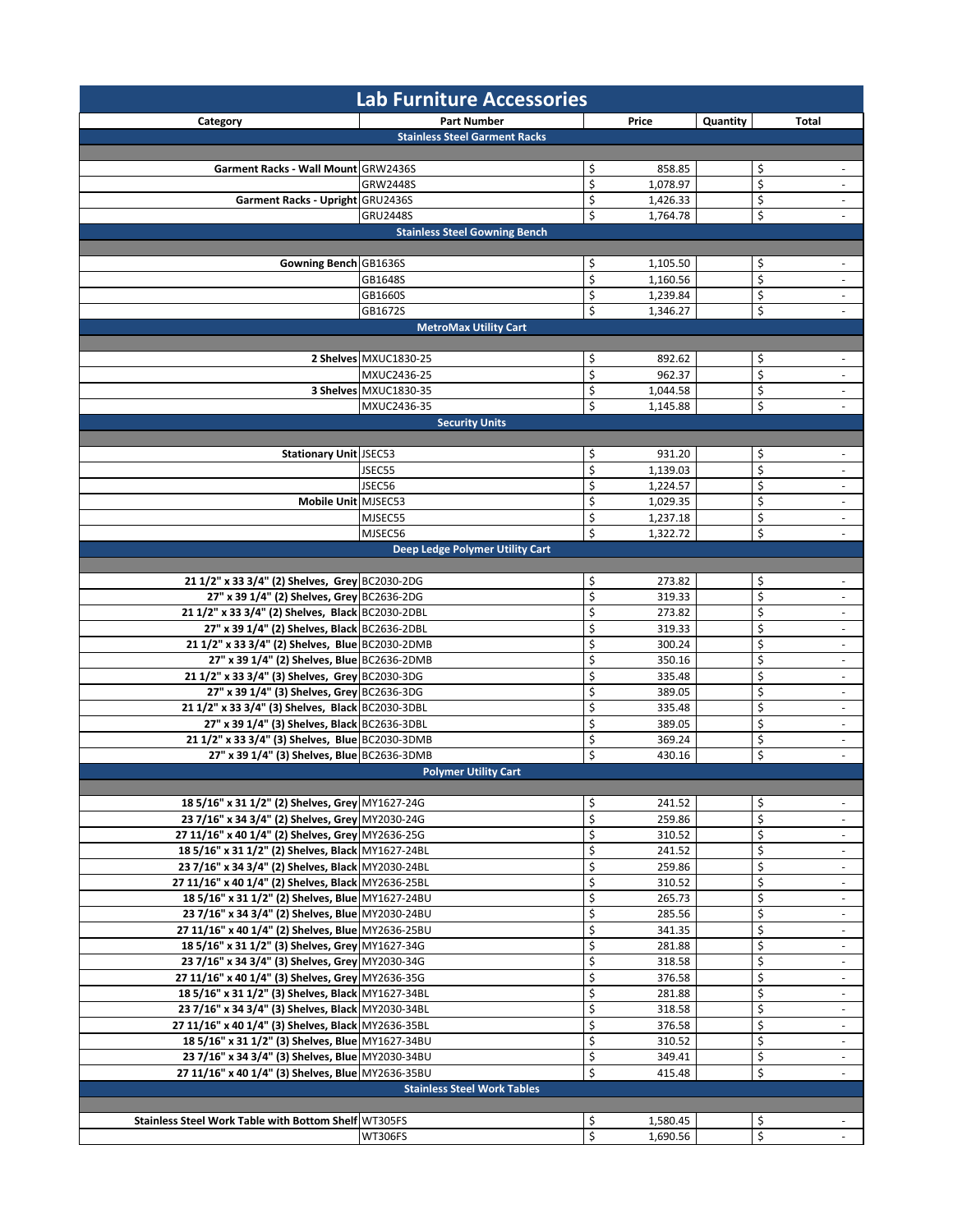|                                                        | WT307FS                         | \$                       | 1,824.88       | \$       | $\overline{\phantom{a}}$ |
|--------------------------------------------------------|---------------------------------|--------------------------|----------------|----------|--------------------------|
|                                                        | WT309FS                         | \$                       | 2,227.89       | \$       | $\sim$                   |
|                                                        | WT366FS                         | \$                       | 1,939.39       | \$       | $\overline{\phantom{a}}$ |
|                                                        | WT367FS                         | \$                       | 2,081.80       | \$       | $\overline{\phantom{a}}$ |
|                                                        | WT369FS                         | \$                       | 2,503.90       | \$       | $\overline{\phantom{a}}$ |
|                                                        | WT446FS                         | \$                       | 2,106.04       | \$       | $\overline{\phantom{a}}$ |
|                                                        | <b>WT447FS</b>                  | $\overline{\xi}$         | 2,246.98       | \$       | $\overline{\phantom{a}}$ |
|                                                        | WT449FS                         | \$                       | 2,666.86       | \$       | $\overline{\phantom{a}}$ |
| Stainless Steel Work Tables with 3-sided Frame WT305US |                                 | \$                       | 1,346.27       | \$       |                          |
|                                                        |                                 | \$                       |                | \$       | ٠                        |
|                                                        | <b>WT306US</b>                  |                          | 1,455.66       |          | $\blacksquare$           |
|                                                        | <b>WT307US</b>                  | \$                       | 1,586.32       | \$       | $\overline{\phantom{a}}$ |
|                                                        | <b>WT309US</b>                  | $\overline{\mathcal{S}}$ | 1,890.22       | \$       | $\overline{\phantom{a}}$ |
|                                                        | <b>WT366US</b>                  | \$                       | 1,697.15       | \$       | $\overline{\phantom{a}}$ |
|                                                        | <b>WT367US</b>                  | \$                       | 1,838.84       | \$       | $\overline{\phantom{a}}$ |
|                                                        | WT369US                         | \$                       | 2,153.74       | \$       | $\overline{\phantom{a}}$ |
|                                                        | <b>WT446US</b>                  | \$                       | 1,874.07       | \$       |                          |
|                                                        | <b>WT447US</b>                  | $\overline{\xi}$         | 2,009.14       | \$       | $\overline{\phantom{a}}$ |
|                                                        | <b>WT449US</b>                  | \$                       | 2,331.38       | \$       | $\overline{\phantom{a}}$ |
|                                                        |                                 |                          |                |          |                          |
| Mobile Stainless Steel Work Tables MWT305US            |                                 | \$                       | 1,763.22       | \$       | $\overline{\phantom{a}}$ |
|                                                        | <b>MWT306US</b>                 | \$                       | 1,877.01       | \$       | $\blacksquare$           |
|                                                        | MWT307US                        | \$                       | 2,009.14       | \$       | $\overline{\phantom{a}}$ |
|                                                        | MWT309US                        | \$                       | 2,310.10       | \$       | $\sim$                   |
|                                                        | <b>Balance Table</b>            |                          |                |          |                          |
|                                                        |                                 |                          |                |          |                          |
| Balance Table BT3624                                   |                                 | \$                       | 3,100.68       | \$       |                          |
|                                                        | BT4824                          | $\overline{\xi}$         | 3,617.46       | \$       |                          |
|                                                        |                                 |                          |                |          |                          |
|                                                        | <b>Electrical Wire Raceways</b> |                          |                |          |                          |
|                                                        |                                 |                          |                |          |                          |
| GFCI Outlets with Straight Blade Plug EWR48GFI-S       |                                 | \$                       | 395.42         | \$       | $\overline{\phantom{a}}$ |
|                                                        | EWR60GFI-S                      | $\overline{\mathcal{S}}$ | 497.21         | \$       | $\blacksquare$           |
|                                                        | EWR72GFI-S                      | \$                       | 518.74         | \$       | $\overline{\phantom{a}}$ |
|                                                        | EWR84GFI-S                      | \$                       | 624.44         | \$       | $\overline{\phantom{a}}$ |
|                                                        | EWR96GFI-S                      | \$                       | 644.02         | \$       | $\overline{\phantom{a}}$ |
| GFCI Outlets with Twist-to-Lock Plug EWR48GFI-T        |                                 | \$                       | 399.33         | \$       | $\overline{\phantom{a}}$ |
|                                                        | EWR60GFI-T                      | \$                       | 501.12         | \$       | $\overline{\phantom{a}}$ |
|                                                        |                                 |                          |                |          |                          |
|                                                        | EWR72GFI-T                      | $\overline{\mathsf{S}}$  | 522.65         | \$       | $\overline{\phantom{a}}$ |
|                                                        | EWR84GFI-T                      | \$                       | 630.32         | \$       | $\sim$                   |
|                                                        | EWR96GFI-T                      | \$                       | 649.89         | \$       | $\overline{\phantom{a}}$ |
| Standard Outlet with Straight Blade Plug EWR48-S       |                                 | \$                       | 293.63         | \$       | $\overline{\phantom{a}}$ |
|                                                        | <b>EWR60-S</b>                  | \$                       | 344.52         | \$       | $\blacksquare$           |
|                                                        | EWR72-S                         | \$                       | 366.05         | \$       | $\overline{\phantom{a}}$ |
|                                                        | <b>EWR84-S</b>                  | \$                       | 416.95         | \$       | $\overline{\phantom{a}}$ |
|                                                        | <b>EWR96-S</b>                  | \$                       | 438.48         | \$       | $\overline{\phantom{a}}$ |
| Standard Outlet with Twist-to-Lock Plug EWR48-T        |                                 | \$                       | 297.54         | \$       |                          |
|                                                        |                                 |                          |                |          |                          |
|                                                        | EWR60-T                         | \$                       | 348.44         | \$       | $\sim$                   |
|                                                        | EWR72-T                         | $\overline{\xi}$         | 369.97         | \$       | $\overline{\phantom{a}}$ |
|                                                        | <b>EWR84-T</b>                  | \$                       | 420.86         | \$       | $\sim$                   |
|                                                        | <b>EWR96-T</b>                  | \$                       | 442.40         | \$       | $\overline{\phantom{a}}$ |
|                                                        | <b>Task Lighting</b>            |                          |                |          |                          |
|                                                        |                                 |                          |                |          |                          |
| Starter Unit LED-36S                                   |                                 | \$                       | 281.02         | \$       | $\overline{\phantom{a}}$ |
|                                                        | <b>LED-48S</b>                  | \$                       | 304.55         | \$       | $\sim$                   |
|                                                        | <b>LED-24S</b>                  | \$                       | 314.73         | \$       | $\overline{\phantom{a}}$ |
|                                                        |                                 |                          |                |          |                          |
|                                                        | LED-3036S                       | \$                       | 291.20         | \$       | $\sim$                   |
|                                                        | LED-4248S                       | \$                       | 314.73         | \$       | $\blacksquare$           |
|                                                        | <b>LED-60S</b>                  | \$                       | 397.80         | \$       | $\overline{\phantom{a}}$ |
| Add On Unit LED-36AO                                   |                                 | \$                       | 178.58         | \$       | $\overline{\phantom{a}}$ |
|                                                        | LED-48AO                        | \$                       | 220.81         | \$       | $\overline{\phantom{a}}$ |
|                                                        | LED-24AO                        | $\overline{\xi}$         | 145.15         | \$       | $\overline{\phantom{a}}$ |
|                                                        | LED-3036AO                      | $\overline{\xi}$         | 188.76         | \$       | $\overline{\phantom{a}}$ |
|                                                        | LED-4248AO                      | \$                       | 230.99         | \$       | $\blacksquare$           |
|                                                        |                                 |                          |                | \$       |                          |
|                                                        | LED-60AO                        | \$                       | 314.04         |          | $\overline{\phantom{a}}$ |
|                                                        | <b>Chase Support Assembly</b>   |                          |                |          |                          |
|                                                        |                                 |                          |                |          |                          |
|                                                        |                                 |                          |                |          |                          |
|                                                        | CSA3108<br>CSA3708              | \$<br>$\overline{\xi}$   | 62.64<br>70.47 | \$<br>\$ | $\overline{\phantom{a}}$ |